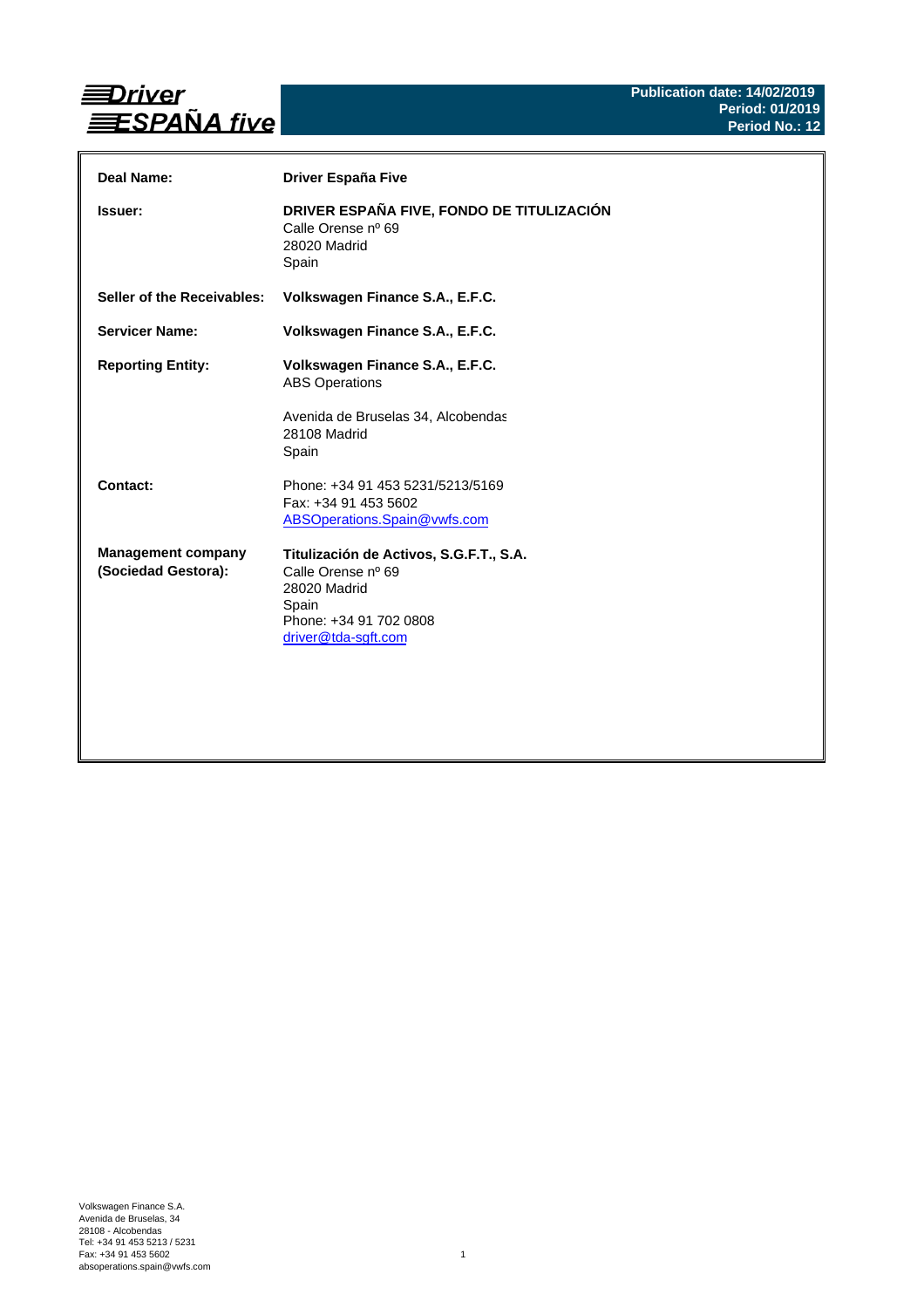

|                 | Page Table of contents                                                                            |
|-----------------|---------------------------------------------------------------------------------------------------|
|                 | 2 Contents                                                                                        |
|                 | <b>Deal Overview</b>                                                                              |
|                 | 4 Deal Overview: Counterparties I.                                                                |
| 5               | Deal Overview: Counterparties II.                                                                 |
|                 | Information regarding the Notes I.                                                                |
|                 | Information regarding the Notes II.                                                               |
|                 | <b>Credit Enhancement</b>                                                                         |
| 9               | <b>Swap/ Waterfall</b>                                                                            |
| 10 <sup>1</sup> | <b>Run Out Schedule</b>                                                                           |
|                 | <b>Amortisation Notes</b>                                                                         |
|                 | 12 Defaults/ Performance Trigger                                                                  |
| 13              | <b>Overview Outstanding Contracts</b>                                                             |
|                 | 14 Information on the retention of net economic interest                                          |
| 15              | <b>Delinquent Contracts</b>                                                                       |
| 16              | <b>Defaulted Contracts</b>                                                                        |
|                 | <b>Recovery Contracts</b>                                                                         |
| 18              | Prepayments                                                                                       |
| 19              | <b>Poolinformation I. - Down Payments</b>                                                         |
| 20              | Poolinformation II. - Customer Type and Type of Payment                                           |
| 21              | Poolinformation III. - Obligor Concentration                                                      |
|                 | Poolinformation IV. - Distribution by Outstanding Discounted Balance and Original Nominal Balance |
| 23              | Poolinformation V. - Interest Rate paid by the Receivable Debtor                                  |
| 24              | Poolinformation VI. - Distribution by Original Term, Remaining Term and Seasoning                 |
| 25              | Poolinformation VII. - Credit Type and Type of Car                                                |
| 26              | Poolinformation VIII. - Distribution by Vehicle Makes and Models                                  |
| 27              | Poolinformation IX. - Geographic Distribution                                                     |
|                 | 28 Poolinformation X. - Motor Type                                                                |
| 29              | Poolinformation XI - Loan Level Data                                                              |
|                 | 30 Glossary                                                                                       |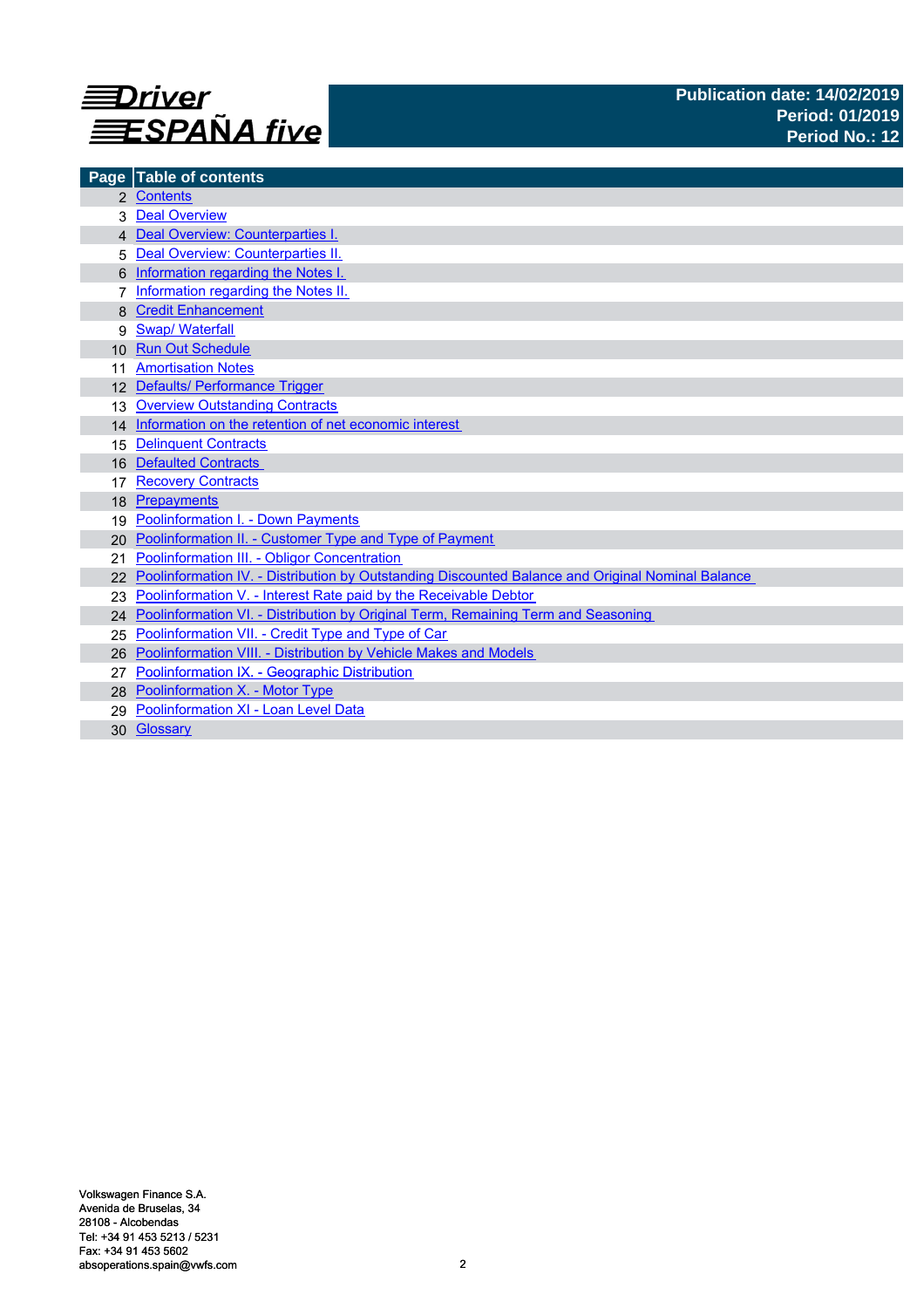

**Deal Overview**

| <b>Deal Overview</b>            |                                 |       |            |                          |    |
|---------------------------------|---------------------------------|-------|------------|--------------------------|----|
| Cut Off Date:                   | 31/01/2018                      |       |            |                          |    |
| <b>Issue Date:</b>              | 27/02/2018 Legal Maturity Date: |       | 21/04/2028 |                          |    |
| Reporting period:               | January                         |       |            |                          |    |
| Reporting date:                 | 14/02/2019                      |       |            |                          |    |
| <b>Reporting Frequency:</b>     | monthly                         |       |            |                          |    |
| Period No.:                     | $12 \overline{ }$               |       |            |                          |    |
| Payment date:                   | 21/02/2019                      |       |            |                          |    |
| Next payment date:              | 21/03/2019                      |       |            |                          |    |
| Asset collection period:        | 01/01/2019                      | until | 31/01/2019 |                          |    |
| <b>Interest Accrual Period:</b> | 21/01/2019                      | until |            | 21/02/2019 Days accrued: | 31 |
| Note Payment Period:            | 21/01/2019                      | until | 21/02/2019 |                          |    |

## **Poolinformation at Cut Off Date**

|                                   | Number of<br><b>Contracts</b> | Outstanding<br><b>Discounted Principal</b><br><b>Balance</b> | <b>Outstanding Nominal</b><br><b>Balance</b> |
|-----------------------------------|-------------------------------|--------------------------------------------------------------|----------------------------------------------|
| <b>Outstanding Pool</b>           | 86.320                        | 1.000.002.231.57                                             | 1.029.405.033.97 €                           |
| <b>Repurchased Loan Contracts</b> |                               |                                                              | 0.00 €                                       |

| <b>Credit Type</b>    | (%)     | <b>Outstanding</b><br><b>Balance</b> | Percentage of Loans Discounted Principal Percentage of Balance (%) |
|-----------------------|---------|--------------------------------------|--------------------------------------------------------------------|
| Auto Credit           | 12.93%  | 88.987.892,58                        | 8.90%                                                              |
| <b>Classic Credit</b> | 87.07%  | 911.014.338.99                       | 91,10%                                                             |
| <b>Total</b>          | 100,00% | 1.000.002.231,57 €                   | 100,00%                                                            |

| <b>Type of Car</b> | <b>Percentage of Loans</b><br>(%) | <b>Outstanding</b><br><b>Balance</b> | Discounted Principal Percentage of Balance (%) |
|--------------------|-----------------------------------|--------------------------------------|------------------------------------------------|
| <b>New</b>         | 83.06%                            | 824.396.601.44                       | 82.44%                                         |
| Used               | 16.94%                            | 175.605.630.13                       | 17.56%                                         |
| <b>Total</b>       | 100,00%                           | $1.000.002.231.57 \in$               | 100,00%                                        |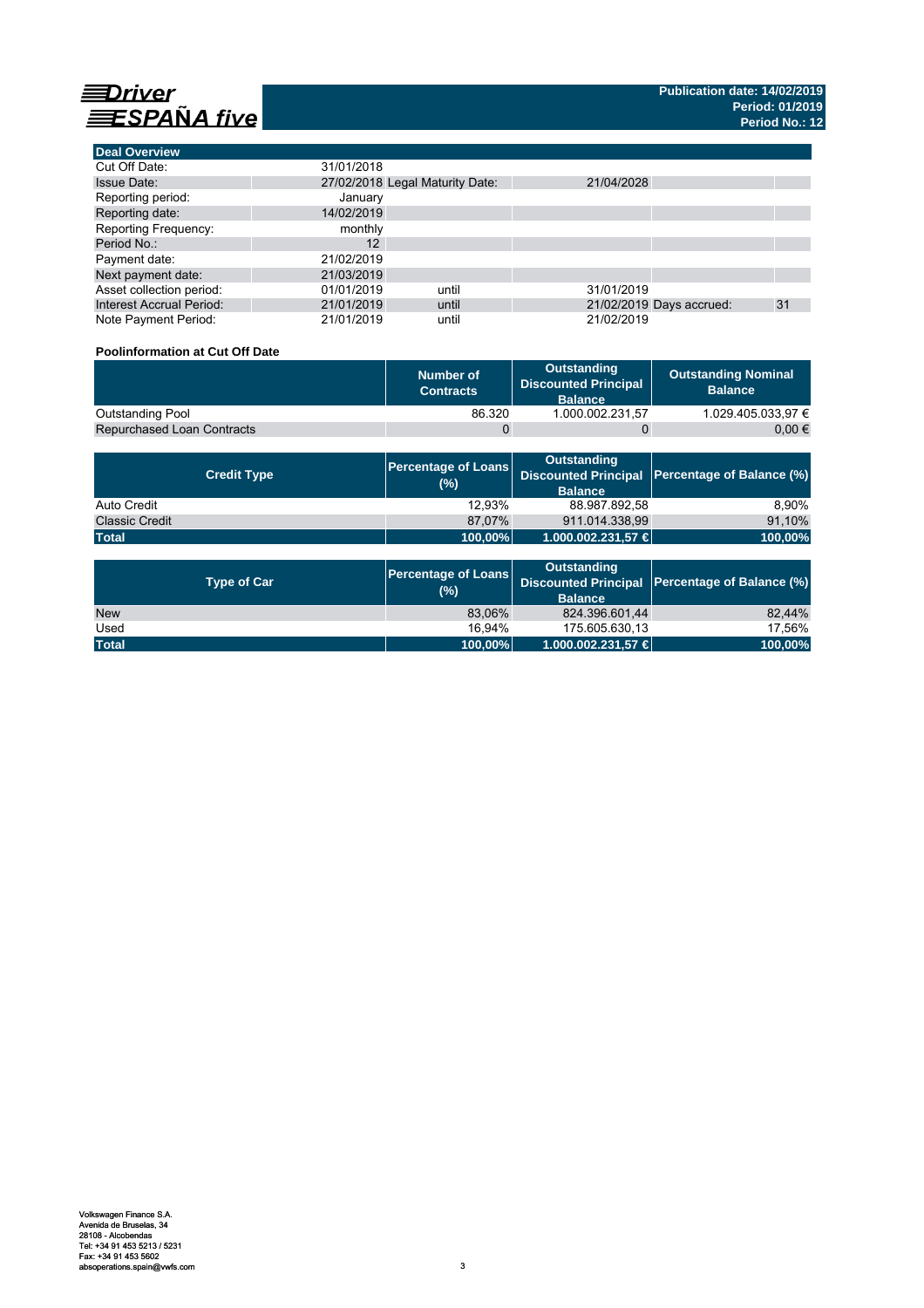| <i><b>Jrive</b></i> |
|---------------------|
| <b>SPANA</b> five   |

**Publication date: 14/02/2019 Period: 01/2019 Period No.: 12**

**Transaction Events, Trigger & Rating Overview**

### **Clean-Up Call Condition**

| <b>Current Outstanding</b><br><b>Discounted Portfolio</b> | Min. Outstanding<br><b>Discounted Portfolio</b> |
|-----------------------------------------------------------|-------------------------------------------------|
| 69.83%                                                    | 10.00%                                          |
|                                                           |                                                 |

|                       | Number of contracts | Outstanding Discounted<br>Balance | <b>Re-Purchase Price</b> |
|-----------------------|---------------------|-----------------------------------|--------------------------|
| <b>Current Period</b> |                     |                                   |                          |
| Previous Periods      |                     |                                   |                          |
| Total                 |                     |                                   |                          |

### **Credit Enhancement Increase Condition**

**Cumulative Gross Loss Ratio**

**0,09800%**

### **Targeted Overcollateralisation Percentage**

|                                  | <b>Class A</b> | <b>Class B</b> |  |
|----------------------------------|----------------|----------------|--|
| Initial OC @ Poolcut             | 11.20%         | 8.60%          |  |
| <b>Current OC Level</b>          | 16.18%         | 12.46%         |  |
| <b>Current Target OC</b>         | 21.00%         | 14.50%         |  |
| Regular Target OC                | 21.00%         | 14.50%         |  |
| Level 1 Target OC                | 25.00%         | 18.00%         |  |
| Level 2 Target OC                | 100.00%        | 100.00%        |  |
| OC = Asset Overcollateralisation |                |                |  |

Level 1 Credit Enhancement Increase Condition -

Level 2 Credit Enhancement Increase Condition - *Cumulative Gross Loss Ratio exceeds 8.0% for any Payment Date Cumulative Gross Loss Ratio exceeds (i) 1.8% on any Payment Date prior to or during May 2019 (included); or (ii) 4.00% for any Payment Date after May 2019 and until that for February 2020(inclusive)*

### *no no*

**Transaction Party Replacements**

| <b>Capacity of<br/>Transaction Party</b> | <b>Date of Replacement</b> | <b>Reason for Replacement</b> | <b>Replaced Party</b> | Replaced by |
|------------------------------------------|----------------------------|-------------------------------|-----------------------|-------------|
|                                          |                            |                               |                       |             |
|                                          |                            |                               |                       |             |

## **Rating Information on relevant Transaction Parties**

|                                                                                   |                  | Fitch                                        | DBRS                                                                                      |                  | Moody's                                                                                                                                                                                                                                                                                                                                                |               | S&P              |                   |         |                  |                         |               |
|-----------------------------------------------------------------------------------|------------------|----------------------------------------------|-------------------------------------------------------------------------------------------|------------------|--------------------------------------------------------------------------------------------------------------------------------------------------------------------------------------------------------------------------------------------------------------------------------------------------------------------------------------------------------|---------------|------------------|-------------------|---------|------------------|-------------------------|---------------|
|                                                                                   | <b>Long Term</b> | <b>Short Term</b>                            | Outlook                                                                                   | <b>Long Term</b> | <b>Short Term</b>                                                                                                                                                                                                                                                                                                                                      | Outlook       | <b>Long Term</b> | <b>Short Term</b> | Outlook | <b>Long Term</b> | <b>Short Term</b>       | Outlook       |
| <b>Account Bank:</b>                                                              |                  |                                              |                                                                                           |                  |                                                                                                                                                                                                                                                                                                                                                        |               |                  |                   |         |                  |                         |               |
| <b>BNP Paribas Securities Services</b>                                            |                  |                                              |                                                                                           |                  |                                                                                                                                                                                                                                                                                                                                                        |               |                  |                   |         |                  |                         |               |
| <b>Current Rating</b>                                                             |                  |                                              |                                                                                           |                  |                                                                                                                                                                                                                                                                                                                                                        |               | Aa3              | P-1               | Stable  | А                | A-1                     | <b>Stable</b> |
| <b>Minimum required Rating</b>                                                    |                  |                                              |                                                                                           |                  |                                                                                                                                                                                                                                                                                                                                                        |               | A <sub>2</sub>   | $P-1$             |         | A                | $A-1$                   |               |
| (if no short term Rating available, the higher long term rating<br>is applicable) |                  |                                              |                                                                                           |                  |                                                                                                                                                                                                                                                                                                                                                        |               |                  |                   |         |                  |                         |               |
|                                                                                   |                  |                                              |                                                                                           |                  |                                                                                                                                                                                                                                                                                                                                                        |               |                  |                   |         |                  |                         |               |
|                                                                                   |                  |                                              |                                                                                           |                  |                                                                                                                                                                                                                                                                                                                                                        |               |                  |                   |         |                  |                         |               |
|                                                                                   |                  |                                              |                                                                                           |                  |                                                                                                                                                                                                                                                                                                                                                        |               |                  |                   |         |                  | <b>Required Rating:</b> |               |
|                                                                                   |                  |                                              |                                                                                           |                  |                                                                                                                                                                                                                                                                                                                                                        |               |                  |                   |         |                  | fulfilled               |               |
|                                                                                   |                  | Fitch                                        |                                                                                           |                  | <b>DBRS</b>                                                                                                                                                                                                                                                                                                                                            |               |                  | Moody's           |         |                  | S&P                     |               |
|                                                                                   | <b>Long Term</b> | <b>Short Term</b>                            | Outlook                                                                                   | <b>Long Term</b> | <b>Short Term</b>                                                                                                                                                                                                                                                                                                                                      | Outlook       | <b>Long Term</b> | <b>Short Term</b> | Outlook | <b>Long Term</b> | <b>Short Term</b>       | Outlook       |
| <b>Paying Agent</b>                                                               |                  |                                              |                                                                                           |                  |                                                                                                                                                                                                                                                                                                                                                        |               |                  |                   |         |                  |                         |               |
| <b>BNP Paribas Securities Services</b>                                            |                  |                                              |                                                                                           |                  |                                                                                                                                                                                                                                                                                                                                                        |               | Aa3              | $P-1$             | Stable  | А                | A-1                     | <b>Stable</b> |
| <b>Current Rating</b>                                                             |                  |                                              |                                                                                           |                  |                                                                                                                                                                                                                                                                                                                                                        |               |                  |                   |         |                  |                         |               |
| <b>Minimum required Rating</b>                                                    |                  |                                              |                                                                                           |                  |                                                                                                                                                                                                                                                                                                                                                        |               | A <sub>2</sub>   | $P-1$             |         | A                | A-1                     |               |
| (if no short term Rating available, the higher long term rating<br>is applicable) |                  |                                              |                                                                                           |                  |                                                                                                                                                                                                                                                                                                                                                        |               |                  |                   |         |                  |                         |               |
|                                                                                   |                  |                                              |                                                                                           |                  |                                                                                                                                                                                                                                                                                                                                                        |               |                  |                   |         |                  |                         |               |
|                                                                                   |                  |                                              |                                                                                           |                  |                                                                                                                                                                                                                                                                                                                                                        |               |                  |                   |         |                  |                         |               |
|                                                                                   |                  |                                              | <b>Required Rating:</b>                                                                   |                  |                                                                                                                                                                                                                                                                                                                                                        |               |                  |                   |         |                  |                         |               |
|                                                                                   |                  |                                              |                                                                                           |                  |                                                                                                                                                                                                                                                                                                                                                        |               |                  |                   |         |                  |                         |               |
|                                                                                   |                  |                                              |                                                                                           |                  |                                                                                                                                                                                                                                                                                                                                                        |               |                  |                   |         |                  | <b>fulfilled</b>        |               |
|                                                                                   |                  |                                              |                                                                                           |                  |                                                                                                                                                                                                                                                                                                                                                        |               |                  |                   |         |                  |                         |               |
|                                                                                   |                  | Fitch                                        |                                                                                           |                  | S&P                                                                                                                                                                                                                                                                                                                                                    |               |                  | Moody's           |         |                  | S&P                     |               |
|                                                                                   | <b>Long Term</b> | <b>Short Term</b>                            | Outlook                                                                                   | <b>Long Term</b> | <b>Short Term</b>                                                                                                                                                                                                                                                                                                                                      | Outlook       | <b>Long Term</b> | <b>Short Term</b> | Outlook | <b>Long Term</b> | <b>Short Term</b>       | Outlook       |
| Swap Counterparty:                                                                |                  |                                              |                                                                                           |                  |                                                                                                                                                                                                                                                                                                                                                        |               |                  |                   |         |                  |                         |               |
| ING Bank N.V.                                                                     |                  |                                              |                                                                                           |                  |                                                                                                                                                                                                                                                                                                                                                        |               |                  |                   |         |                  |                         |               |
| <b>Current Rating</b>                                                             |                  |                                              |                                                                                           | A+               | $A-1$                                                                                                                                                                                                                                                                                                                                                  | <b>Stable</b> | Aa3              | $P-1$             | Stable  |                  |                         |               |
|                                                                                   |                  |                                              |                                                                                           |                  |                                                                                                                                                                                                                                                                                                                                                        |               |                  |                   |         |                  |                         |               |
| <b>Minimum required Rating</b>                                                    |                  |                                              |                                                                                           |                  |                                                                                                                                                                                                                                                                                                                                                        |               |                  |                   |         |                  |                         |               |
| (if no short term Rating available, the higher long term rating<br>is applicable) |                  |                                              |                                                                                           |                  |                                                                                                                                                                                                                                                                                                                                                        |               |                  |                   |         |                  |                         |               |
|                                                                                   |                  |                                              | If the Swap Counterparty does not have the Swap Counterparty Required Rating or the       |                  |                                                                                                                                                                                                                                                                                                                                                        |               |                  |                   |         |                  |                         |               |
|                                                                                   |                  | rating is withdrawn for any reason, it shall |                                                                                           |                  | (i) posts an amount of collateral (in the form of cash and/or securities) as calculated in accordance with the Credit support Annex to each Swap Agreement; or                                                                                                                                                                                         |               |                  |                   |         |                  | <b>Required Rating:</b> |               |
|                                                                                   |                  |                                              | (ii) obtains a guarantee from an institution with a Swap Counterparty Required Rating; or |                  | (ii) assigns its rights and obligations under the Swap Agreement to a successor Swap Counterparty with a Swap Counterparty Required Rating; or                                                                                                                                                                                                         |               |                  |                   |         |                  | fulfilled               |               |
|                                                                                   |                  |                                              |                                                                                           |                  | (iv) takes any other action that will allow it to maintain the rating of the Notes or to restore the rating of the Notes to the level it would have been at immediately prior to such downgrade.<br>If none of the measures is taken within a given timespan, the Issuer may enter into new arrangements at its own initiative with another Swap Bank. |               |                  |                   |         |                  |                         |               |
| Servicer:                                                                         |                  |                                              |                                                                                           |                  |                                                                                                                                                                                                                                                                                                                                                        |               |                  |                   |         |                  |                         |               |
| Volkswagen Finance S.A.                                                           |                  |                                              |                                                                                           |                  |                                                                                                                                                                                                                                                                                                                                                        |               |                  |                   |         |                  |                         |               |
|                                                                                   |                  |                                              |                                                                                           |                  |                                                                                                                                                                                                                                                                                                                                                        |               |                  | n.a.              | n.a.    | n.a.             | n.a.                    | n.a.          |
| <b>Current Rating</b><br><b>Minimum required Rating</b>                           |                  |                                              |                                                                                           |                  |                                                                                                                                                                                                                                                                                                                                                        |               |                  |                   |         |                  |                         |               |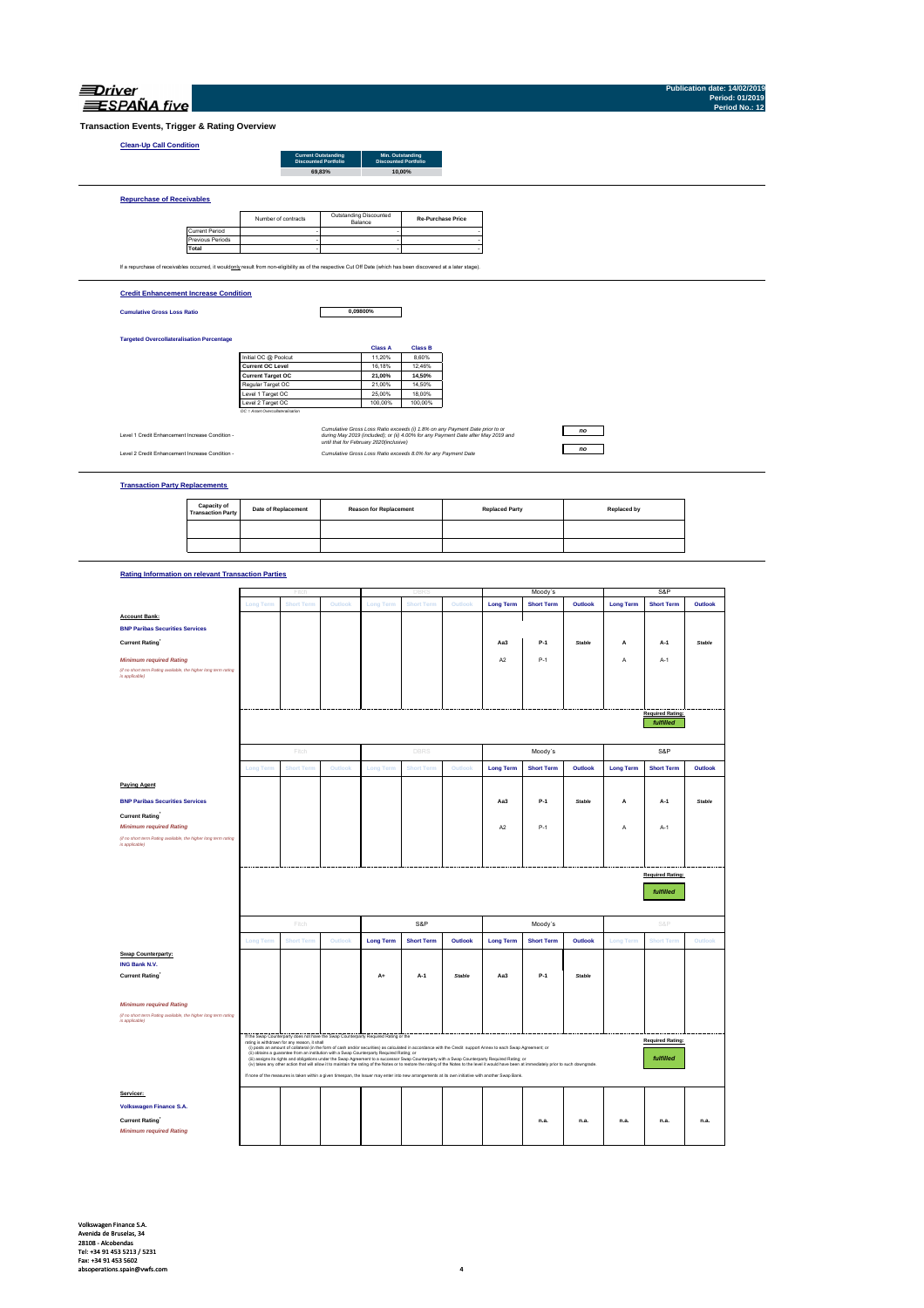

### **Deal Overview: Counterparties**

| <b>Joint Lead Managers:</b>                      | <b>ING Bank N.V.</b><br>Bijlmerplein 888<br>1102 MG, Amsterdam<br>The Netherlands                                                       |                                                                               | <b>DZ BANK AG DEUTSCHE ZENTRAL</b><br>Platz der Republik<br>60325 Frankfurt am Main<br>Germany                         |
|--------------------------------------------------|-----------------------------------------------------------------------------------------------------------------------------------------|-------------------------------------------------------------------------------|------------------------------------------------------------------------------------------------------------------------|
| <b>Management company</b><br>(Sociedad Gestora): | Titulización de Activos, S.G.F.T., S.A.<br>Calle Orense nº 69<br>28020 Madrid<br>Spain<br>phone: +34 91 702 0808<br>driver@tda-sqft.com |                                                                               |                                                                                                                        |
| Servicer:                                        | Volkswagen Finance E.F.C.<br>Avd de Bruselas 34<br>28108 Alcobendas (Madrid)<br>AbsOperations.Spain@vwfs.com                            | <b>Clearing Systems:</b>                                                      | <b>IBERCLEAR</b><br>Plaza de la Lealtad 1<br>28014 Madrid<br>Spain<br>phone: +34 91 709 5000<br>iberclear@iberclear.es |
| <b>Paying Agent:</b>                             | <b>BNP Paribas Securities Services,</b><br>Sucursal en España<br>Calle Ribera del Loira, 28<br>28042 Madrid<br>Spain                    | <b>Account Bank:</b><br>Cash Collateral<br>Distribution<br>Monthly Collateral | <b>BNP Paribas Securities Services,</b><br>Sucursal en España<br>Calle Ribera del Loira, 28<br>28042 Madrid<br>Spain   |
| <b>Rating Agencies:</b>                          | Moody's<br>Príncipe de Vergara, 131<br>28002 Madrid<br>Spain                                                                            |                                                                               | S&P<br>20 Canada Square<br>Canary Wharf, London<br>United Kingdom                                                      |
| <b>Swap Counterparty:</b>                        | <b>ING Bank N.V.</b><br>Bijlmerplein 888<br>1102 MG, Amsterdam<br>The Netherlands                                                       |                                                                               |                                                                                                                        |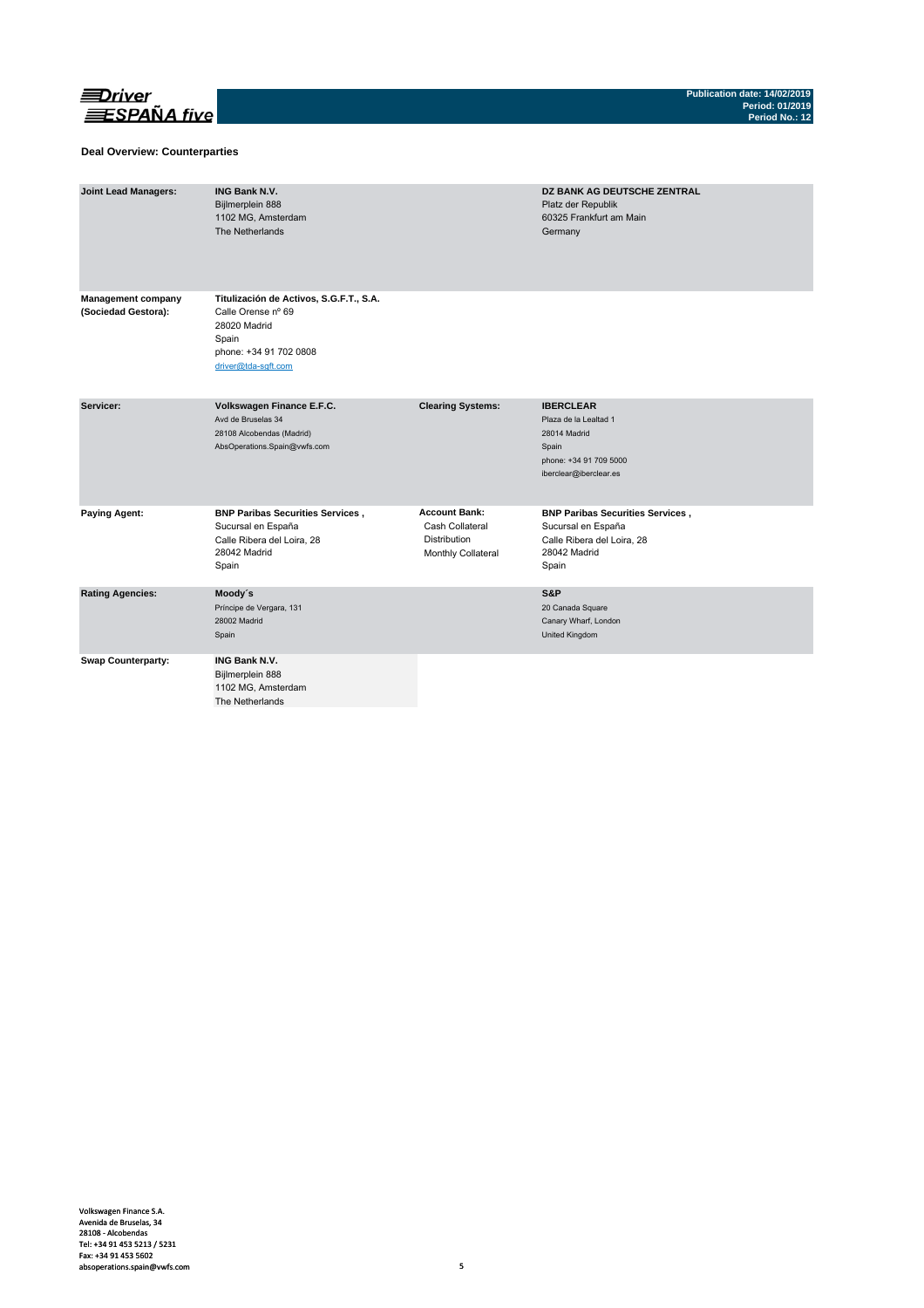

# **Information regarding the Notes I**

# **Rating Details:**

| <b>Rating at Issue Date</b> | ∣Class Al' | <b>Class B</b> |
|-----------------------------|------------|----------------|
| Moody's                     | Aa2        | A2             |
| S&P                         | AA+        | AA-            |

| <b>Current Rating</b> | Class $A^{\parallel}$ | <b>Class B</b> |
|-----------------------|-----------------------|----------------|
| Moody's               | Aa1                   | A2             |
| S&P                   | AAA                   | AA-            |

| <b>Information on Notes</b>      | <b>Class A</b> | <b>Class B</b> |
|----------------------------------|----------------|----------------|
| <b>Final Maturity Date</b>       | 21/04/2028     | 21/04/2028     |
| <b>Scheduled Repayment Date:</b> | 21/10/2025     | 21/10/2025     |
| ISIN:                            | ES0305319008   | ES0305319016   |
| Common Code:                     | 175957723      | 175958193      |
| Nominal Amount:                  | 100.000,00 €   | 100.000,00 €   |
|                                  |                |                |
| Information on Interest          | Class Al       | <b>Class B</b> |

| Information on Interest | <b>Class A</b>           | <b>Class B</b>           |
|-------------------------|--------------------------|--------------------------|
| Spread/Margin:          | 40 pbs                   | 54 pbs                   |
| Index Rate:             | 1-Month Euribor          | 1-Month Euribor          |
| Fixed/Floating:         | Floating                 | Floating                 |
| Current Coupon:         | 1-Month Euribor + 40 pbs | 1-Month Euribor + 54 pbs |
| Day Count Convention    | Actual/360               | Actual/360               |

# **Clean-Up Call**

Volkswagen Finance will have the right at its option to exercise a Clean-Up Call and to repurchase the Loan Receivables from Driver España One at any time when the sum of the Discounted Principal Balance for all loan contracts is less than 10 per cent. of the sum of the Discounted Principal Balance for all Loan contracts as of the Cut Off Date, provided that all payment obligations under the Notes will be thereby fulfilled.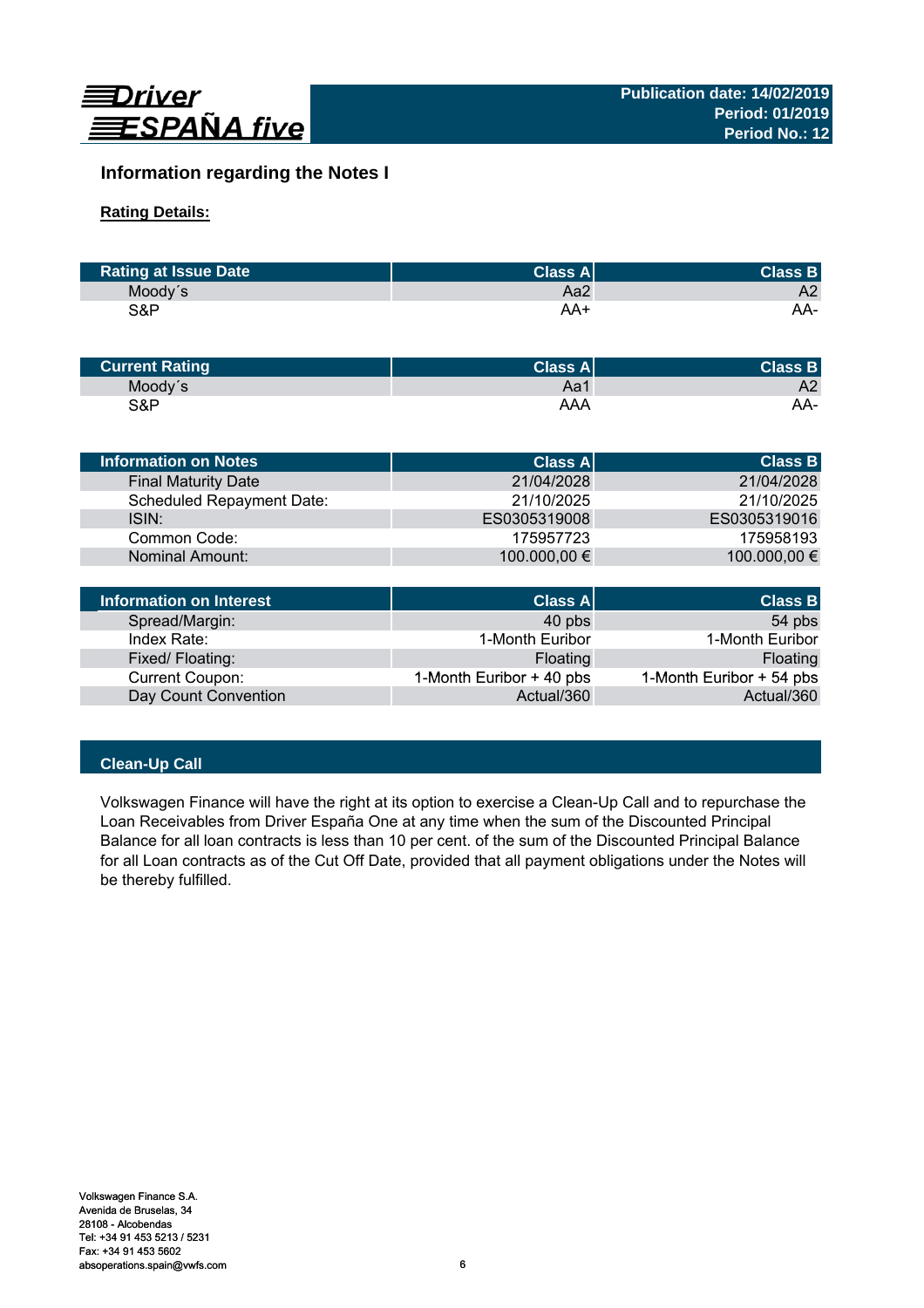

# **Information regarding the Notes II**

| <b>Monthly Period:</b>                       | January    |            |  |
|----------------------------------------------|------------|------------|--|
| <b>Payment Date:</b>                         | 21/02/2019 |            |  |
| <b>Interest Accrual Period (from/until):</b> | 21/01/2019 | 21/02/2019 |  |
| Days Accrued:                                | 31         |            |  |
| <b>Base Interest Rate (1-Month Euribor):</b> | $-0.368\%$ |            |  |
|                                              | <b>EUR</b> |            |  |
| <b>Day Count Convention:</b>                 | 30/360     |            |  |

| <b>Interest Payments</b>                      | <b>Class A</b> | <b>Class B</b>     |
|-----------------------------------------------|----------------|--------------------|
| Total Interest Amount of the Reporting Period | 16.783,20 €    | $3.850,60 \in$     |
| Gross Paid interest:                          | 16.783.20 €    | 3.850,60 €         |
| <b>Unpaid Interest:</b>                       |                |                    |
| Unpaid interest of the Reporting Period:      |                | ∕€7<br>$ \epsilon$ |
| Cumulative unpaid interest:                   |                |                    |

| <b>Principal Payment</b>                                              |                 | <b>Class A</b>   | <b>Class B</b>  |
|-----------------------------------------------------------------------|-----------------|------------------|-----------------|
| Note Balance (Cut Off Date):                                          |                 | 888.000.000,00 € | 26.000.000,00 € |
| Note Balance (Beginning of Period):                                   |                 | 609.942.513,60 € | 26.000.000,00 € |
| Unallocated Redemption Amount from Previous<br>Period:                | $31,17 \in$     |                  |                 |
| Available Redemption Amount Reporting Period:                         | 24.672.536.26 € |                  |                 |
| Total Available Redemption Amount:                                    | 24.672.567,43 € |                  |                 |
| Redemption Amount per Class:                                          |                 | 24.672.547,20 €  | $0.00 \in$      |
| Unallocated Redemption Amount per note class from<br>current period:: |                 | 20,23 €          | $0,00 \in$      |
| Note Balance (End of Period):                                         |                 | 585.269.966,40   | 26.000.000.00   |
| Note Factor (End of Period):                                          |                 | 65.91%           | 100,00%         |

| <b>Overcollateralisation</b>     | Class A     | <b>Class B</b> |
|----------------------------------|-------------|----------------|
| Initial OC Percentage at Poolcut | $11.2023\%$ | 8.6023%        |
| Current OC Percentage            | 16.1821%    | 12.4585%       |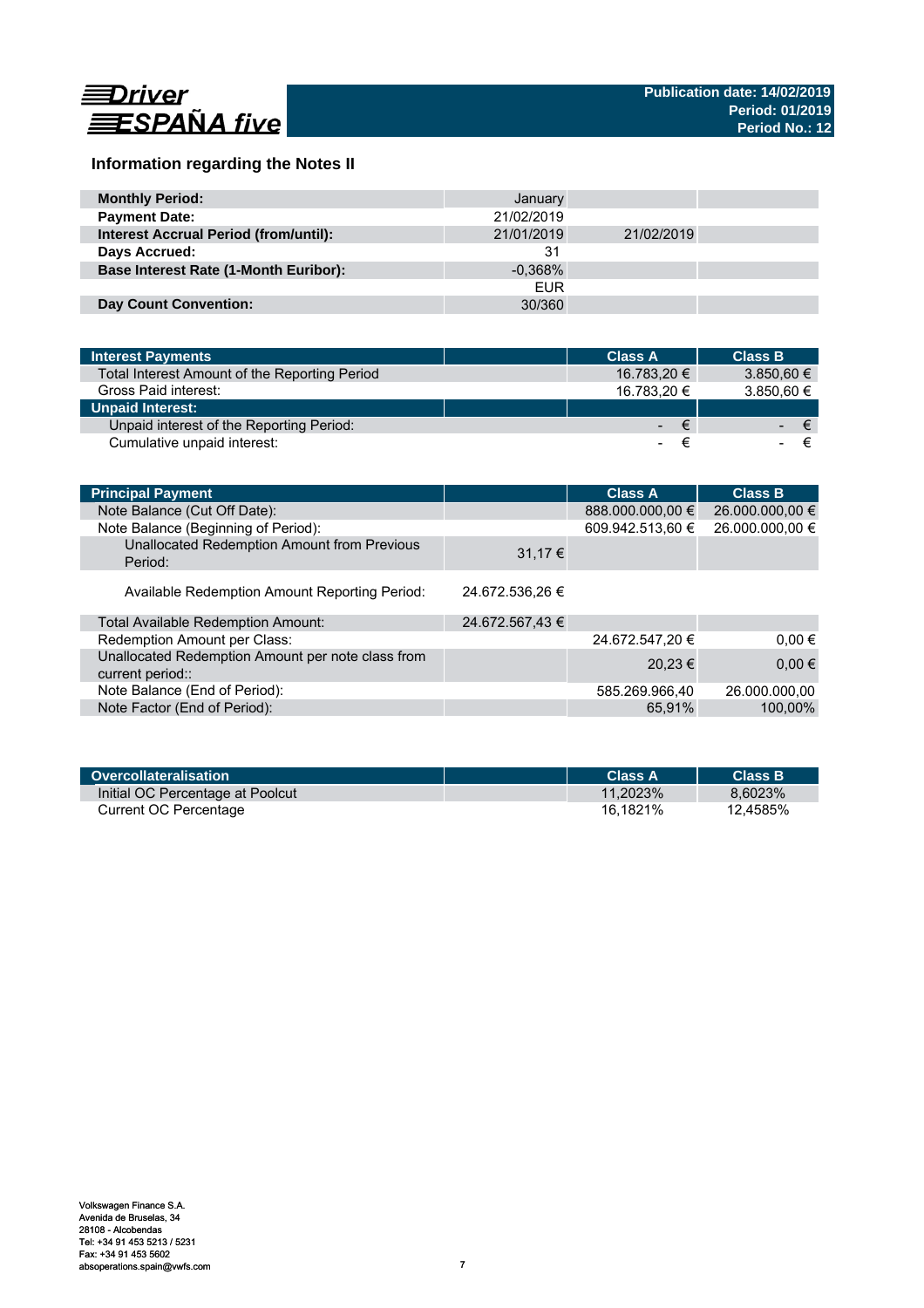

# **Credit Enhancement**

### *Credit Enhancement as of Cut Off Date*

|                                    | <b>Outstanding</b><br><b>Discounted Principal</b><br>Balance (%) | <b>Value</b>    |
|------------------------------------|------------------------------------------------------------------|-----------------|
| Class B Note*                      | 2.60%                                                            | 26.000.000,00 € |
| Subordinated Loan                  | 5,10%                                                            | 51.002.231,57 € |
| Overcollateralization              | 3,50%                                                            | 35.000.000,00 € |
| Cash Collateral Account            | 1.30%                                                            | 13.000.000.00 € |
| *for subordination to class A note |                                                                  |                 |

| <b>Cash Collateral Account (CCA)</b>      | in EUR          | in % of Outstanding Discounted<br><b>Balance as of</b> |                 |
|-------------------------------------------|-----------------|--------------------------------------------------------|-----------------|
| <b>Initial Balance at Poolcut</b>         | 13.000.000,00 € | 1.30%                                                  | <b>Poolcut</b>  |
| Targeted Balance (Floor)                  | 11.000.000,00 € | 1.10%                                                  | Poolcut         |
| Balance as of the Beginning of the Period | 11.000.000,00 € | 1.10%                                                  | <b>BoPeriod</b> |
| Payment from CCA/ Payment to CCA          | $0.00 \in$      | $\overline{\phantom{a}}$                               | -               |
| Balance as of the End of the Period       | 11.000.000,00 € | 1.58%                                                  | EoPeriod        |

## **Calculation of Credit Enhancement:**

The Class B Notes benefit from the Subordinated Loan, the Overcollateralisation and the Cash Collateral Account.

• The transaction starts with sequential amortisation and therefore initially only the Class A Notes will receive principal payments

● The transaction switches into pro rata amortisation once an overcollateralisation percentage (i.e. credit enhancement excluding cash collateral) of OC-Percentage for the Class A Notes and OC-Percentage for the Class B Notes has been reached

• The amortisation will revert to sequential in case the total amount of notes outstanding falls below 10% of the initial notes outstanding

# **Set off Risk**

No set off risk is applicable in this transaction.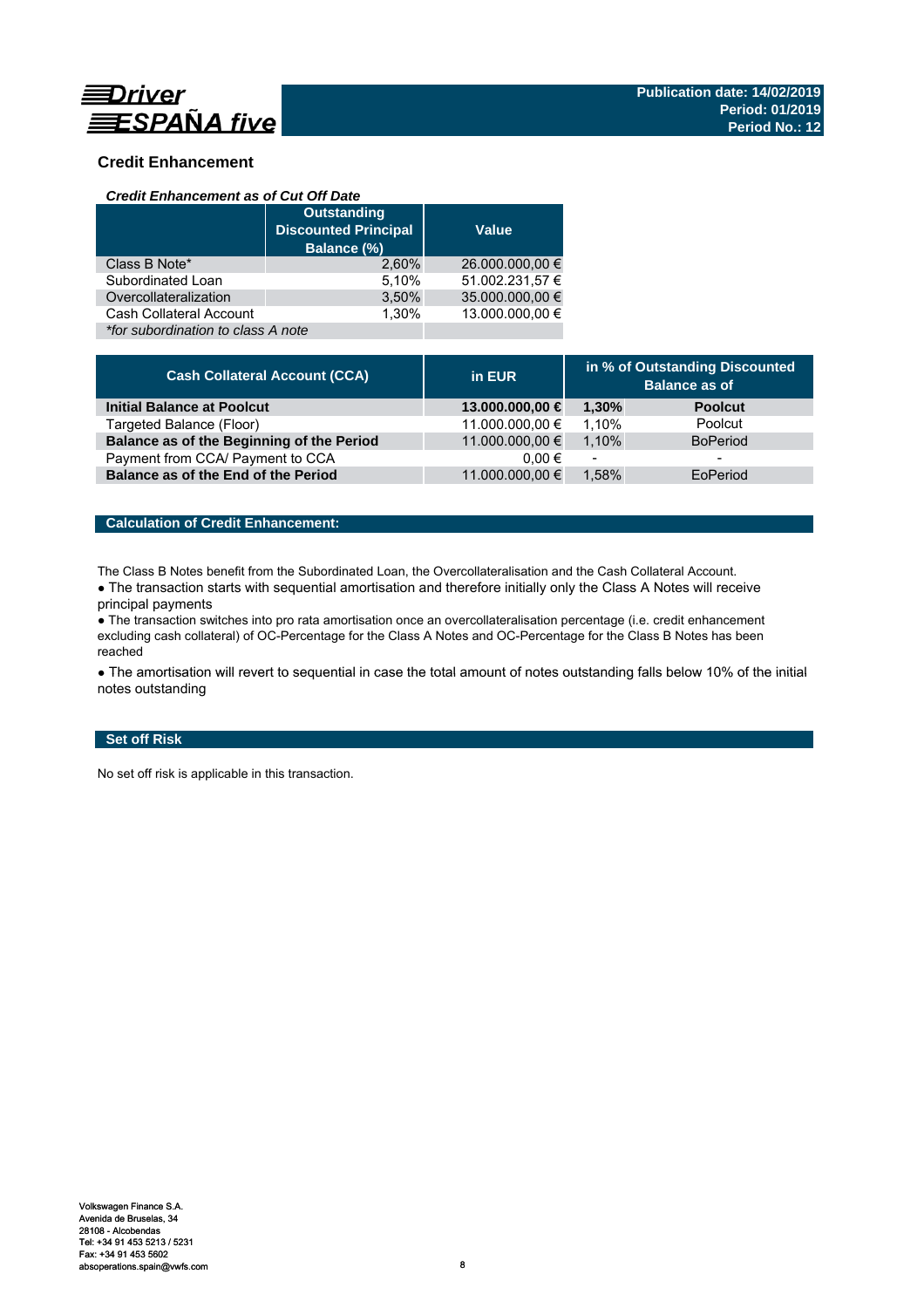

# **Swap/ Waterfall**

| <b>Amortising Interest Rate Swap</b>      | <b>Class A</b>                | <b>Class B</b>  |
|-------------------------------------------|-------------------------------|-----------------|
| Initial Principal                         | 609.942.513,60 €              | 26.000.000,00 € |
| Underlying Principal for Reporting Period | 609.942.513,60 €              | 26.000.000,00 € |
| Paying Leg                                | <b>Fix Interest Rate</b>      |                 |
|                                           |                               |                 |
| Receiving Leg                             | <b>Floating Interest Rate</b> |                 |
| Net Swap payments/ Receipts               | 149.961,14 € -                | 8.052,78€       |

# **Waterfall**

|                                                  |      | <b>Payment</b>  | <b>Remaining Amount</b> |
|--------------------------------------------------|------|-----------------|-------------------------|
| Remaining Balance from Previous Period           |      | 31.17€          |                         |
| Available Distribution Amount                    | plus | 25.504.926,10 € | 25.504.957,27 €         |
| Fees                                             | less | 653.742,12€     | 24.851.215.15 €         |
| Net Swap Payments Class A                        | less | 149.961,14 €    | 24.701.254,01 €         |
| Net Swap Payments Class B                        | less | $8.052,78 \in$  | 24.693.201,23 €         |
| Interest Class A                                 | less | 16.783,20 €     | 24.676.418.03 €         |
| Interest Class B                                 | less | $3.850,60 \in$  | 24.672.567,43€          |
| Payment to Cash Collateral Account               | less | €               | 24.672.567.43 €         |
| <b>Redemption Class A</b>                        | less | 24.672.547.20 € | 20.23€                  |
| <b>Redemption Class B</b>                        | less | €               | 20.23 €                 |
| Remaining Amount Due to Rounding                 | less | 20,23€          | €                       |
| Other Payments to Swap Counterparties            | less | €               | €                       |
| Interest Subordinated Loan                       | less | €               | €                       |
| Redemption Subordinated Loan                     | less | €               | €                       |
| Payment to Subordinated Lender or VW Financeless |      | €               | €                       |
| Payment from Cash Collateral Account             |      | €               | €                       |
| Interest Subordinated Loan                       | less | €               | €                       |
| Redemption Subordinated Loan                     | less | €               | €                       |
| Payment to Subordinated Lender or VW Financeless |      | €               | €                       |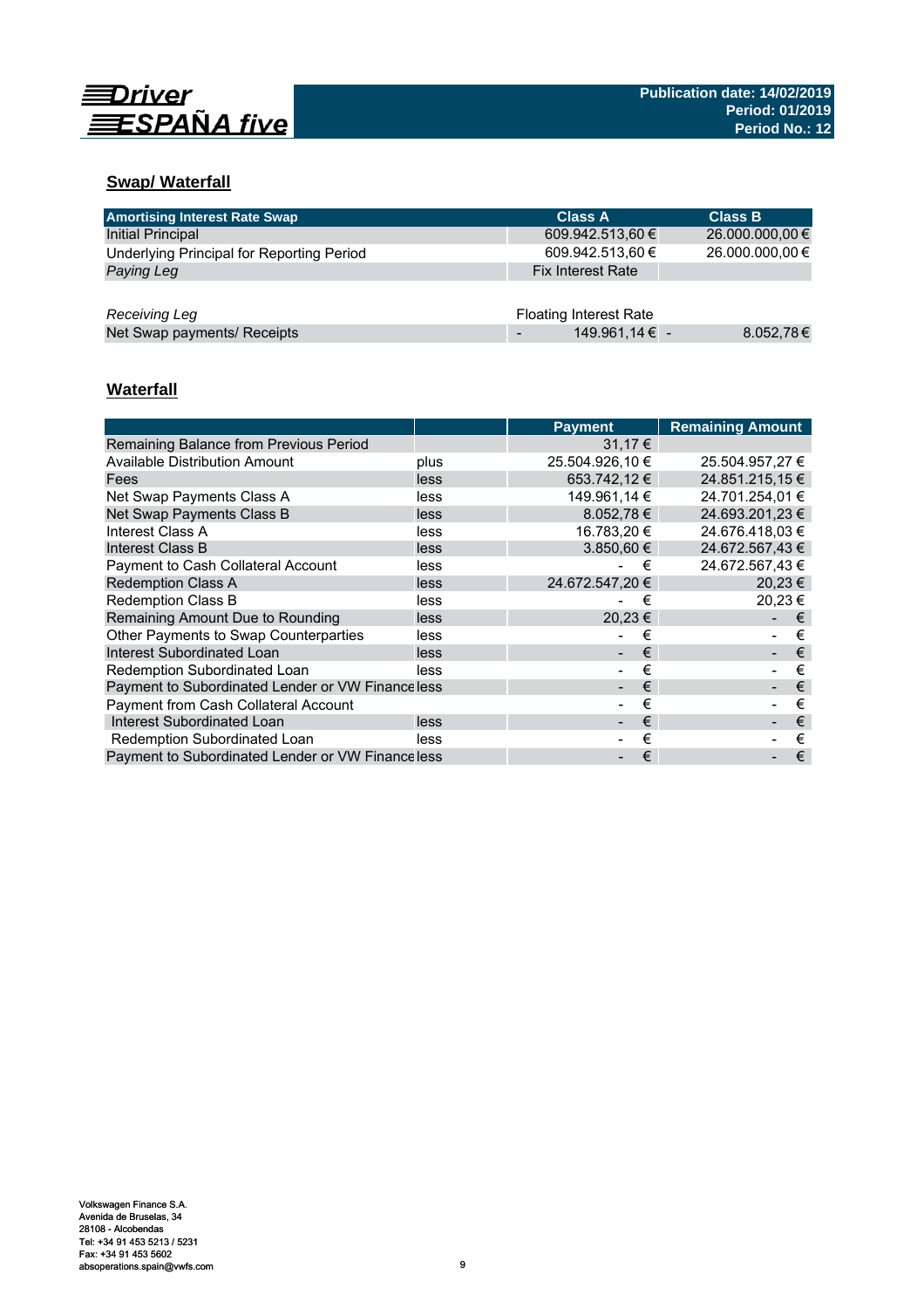

**Run Out Schedule**

| At the End of Previous Reporting Period 31/12/2018<br>At the end of Reporting Period 31/01/2019 |                                             |                                         |                                            |                       |                                             |                                         |                                            |
|-------------------------------------------------------------------------------------------------|---------------------------------------------|-----------------------------------------|--------------------------------------------|-----------------------|---------------------------------------------|-----------------------------------------|--------------------------------------------|
| <b>Payment Period</b>                                                                           | <b>ABS Remaining</b><br><b>Depreciation</b> | <b>ABS Remaining</b><br><b>Interest</b> | <b>ABS Remaining</b><br><b>Instalments</b> | <b>Payment Period</b> | <b>ABS Remaining</b><br><b>Depreciation</b> | <b>ABS Remaining</b><br><b>Interest</b> | <b>ABS Remaining</b><br><b>Instalments</b> |
| Arrears                                                                                         | 939.650.20€                                 | 15,995.70€                              | 955.645.90€                                | Arrears               | 1.143.524.13€                               | 19.649.44 €                             | 1.163.173.57 €                             |
| 01/2019                                                                                         | 23.274.704.71€                              | 857.330.24€                             | 24.132.034.95€                             |                       |                                             |                                         |                                            |
| 02/2019                                                                                         | 23.178.786,40€                              | 829.695,77€                             | 24.008.482,17€                             | 02/2019               | 23.112.514,07€                              | 827.835,39€                             | 23.940.349,46€                             |
| 03/2019                                                                                         | 23.072.454,05€                              | 802.166,62€                             | 23.874.620,67€                             | 03/2019               | 23.008.095,50€                              | 800.384,85€                             | 23.808.480,35€                             |
| 04/2019                                                                                         | 22.995.677,87€                              | 774.767,27€                             | 23.770.445,14€                             | 04/2019               | 22.932.834,51€                              | 773.062,03€                             | 23.705.896,54€                             |
| 05/2019                                                                                         | 22.826.728,01€                              | 747.461,59€                             | 23.574.189,60€                             | 05/2019               | 22.764.747,21€                              | 745.830,87€                             | 23.510.578,08€                             |
| 06/2019                                                                                         | 22.708.344.33€                              | 720.353,52€                             | 23.428.697,85€                             | 06/2019               | 22.646.752,39€                              | 718.796,51€                             | 23.365.548,90€                             |
| 07/2019                                                                                         | 22.535.750,05€                              | 693.386,47€                             | 23.229.136,52€                             | 07/2019               | 22.474.678,17€                              | 691.902,48€                             | 23.166.580,65€                             |
| 08/2019                                                                                         | 22.353.624,93€                              | 666.626,93€                             | 23.020.251,86€                             | 08/2019               | 22.292.607,63€                              | 665.215,53€                             | 22.957.823,16€                             |
| 09/2019                                                                                         | 22.220.220,75€                              | 640.081,02€                             | 22.860.301,77€                             | 09/2019               | 22.159.489,21€                              | 638.742,02€                             | 22.798.231,23€                             |
| 10/2019                                                                                         | 22.034.502,63€                              | 613.695,06€                             | 22.648.197,69€                             | 10/2019               | 21.974.366,95€                              | 612.428,28€                             | 22.586.795,23€                             |
| 11/2019                                                                                         | 21.782.554.11€                              | 587.526.68€                             | 22.370.080,79€                             | 11/2019               | 21.724.772.56€                              | 586.331.27€                             | 22.311.103.83€                             |
| 12/2019                                                                                         | 21.354.194,72€                              | 561.660,32€                             | 21.915.855,04€                             | 12/2019               | 21.303.696,24€                              | 560.533,61€                             | 21.864.229,85€                             |
| 01/2020                                                                                         | 20.854.526,05€                              | 536.301,87€                             | 21.390.827,92€                             | 01/2020               | 20.816.749,89€                              | 535.235,09€                             | 21.351.984,98€                             |
| 02/2020                                                                                         | 20.453.753.23€                              | 511.538.44 €                            | 20.965.291,67€                             | 02/2020               | 20.416.216.29€                              | 510.516,51€                             | 20.926.732,80€                             |
| 03/2020                                                                                         | 20.038.355,16€                              | 487.251,10€                             | 20.525.606,26€                             | 03/2020               | 20.001.550.24€                              | 486.273,69€                             | 20.487.823,93€                             |
| 04/2020                                                                                         | 19.401.120,12€                              | 463.454,41€                             | 19.864.574,53€                             | 04/2020               | 19.364.767,16€                              | 462.520,73€                             | 19.827.287,89€                             |
| 05/2020                                                                                         | 18.705.415.12€                              | 440.416,31€                             | 19.145.831,43€                             | 05/2020               | 18.669.278,04€                              | 439.525,73€                             | 19.108.803,77€                             |
| 06/2020                                                                                         | 18.130.525,24€                              | 418.205,69€                             | 18.548.730,93€                             | 06/2020               | 18.095.134,55€                              | 417.358,09€                             | 18.512.492,64€                             |
| 07/2020                                                                                         | 17.450.811,58€                              | 396.673,65€                             | 17.847.485,23€                             | 07/2020               | 17.415.606,09€                              | 395.868,04 €                            | 17.811.474,13€                             |
| 08/2020                                                                                         | 16.753.381.80€                              | 375.952,79€                             | 17.129.334,59€                             | 08/2020               | 16.718.552.77€                              | 375.188.99€                             | 17.093.741,76€                             |
| 09/2020                                                                                         | 16.305.244,16€                              | 356.059,39€                             | 16.661.303,55€                             | 09/2020               | 16.270.569,51€                              | 355.336,96€                             | 16.625.906,47€                             |
| 10/2020                                                                                         | 15.725.134,82€                              | 336.696,80€                             | 16.061.831,62€                             | 10/2020               | 15.690.578,52€                              | 336.015,50€                             | 16.026.594,02€                             |
| 11/2020                                                                                         | 15.171.901.96€                              | 318.022,09€                             | 15.489.924,05€                             | 11/2020               | 15.137.643.48€                              | 317.381,92€                             | 15.455.025,40€                             |
| 12/2020                                                                                         | 14.844.365,28€                              | 300.002,35€                             | 15.144.367,63€                             | 12/2020               | 14.811.414,04€                              | 299.402,78€                             | 15.110.816,82€                             |
| 01/2021                                                                                         | 14.522.807.63€                              | 282.374.43€                             | 14.805.182.06€                             | 01/2021               | 14.496.663.00€                              | 281.814,08€                             | 14.778.477,08€                             |
| 02/2021                                                                                         | 14.253.202,96€                              | 265.125,86€                             | 14.518.328,82€                             | 02/2021               | 14.227.480,86€                              | 264.596,52€                             | 14.492.077,38€                             |
| 03/2021                                                                                         | 13.884.568,18€                              | 248.202,67€                             | 14.132.770,85€                             | 03/2021               | 13.858.959,62€                              | 247.703,84 €                            | 14.106.663,46€                             |
| 04/2021                                                                                         | 13.087.924.97€                              | 231.716,18€                             | 13.319.641,15€                             | 04/2021               | 13.063.639,74€                              | 231.247,79€                             | 13.294.887,53€                             |
| 05/2021                                                                                         | 12.162.597.23€                              | 216.173,73€                             | 12.378.770,96€                             | 05/2021               | 12.140.438.87€                              | 215.734,20€                             | 12.356.173.07€                             |
| 06/2021                                                                                         | 11.357.908,84€                              | 201.729,38€                             | 11.559.638,22€                             | 06/2021               | 11.336.866,11€                              | 201.316,09€                             | 11.538.182,20€                             |
| 07/2021                                                                                         | 10.292.301,48€                              | 188.241,58€                             | 10.480.543,06€                             | 07/2021               | 10.271.867,87€                              | 187.853,30 €                            | 10.459.721,17€                             |
| 08/2021                                                                                         | 9.265.909,17€                               | 176.019,80€                             | 9.441.928,97€                              | 08/2021               | 9.246.041,48€                               | 175.655,82€                             | 9.421.697,30€                              |
| 09/2021                                                                                         | 8.561.146,03€                               | 165.015,72€                             | 8.726.161,75€                              | 09/2021               | 8.542.414,70€                               | 164.675,34 €                            | 8.707.090,04€                              |
| 10/2021                                                                                         | 7.648.552.88€                               | 154.850.46€                             | 7.803.403,34 €                             | 10/2021               | 7.631.119,00€                               | 154.532.27 €                            | 7.785.651,27€                              |
| 11/2021                                                                                         | 6.872.803,62€                               | 145.767,38€                             | 7.018.571,00 €                             | 11/2021               | 6.855.349,02€                               | 145.469,91€                             | 7.000.818,93€                              |
| 12/2021                                                                                         | 6.740.688,53€                               | 137.606,68€                             | 6.878.295,21€                              | 12/2021               | 6.725.146,45€                               | 137.329,98€                             | 6.862.476,43€                              |
| 01/2022                                                                                         | 6.585.738,10€                               | 129.601,87€                             | 6.715.339,97€                              | 01/2022               | 6.573.239,72€                               | 129.343,59€                             | 6.702.583,31€                              |
| 02/2022                                                                                         | 6.465.521,98€                               | 121.780,78€                             | 6.587.302,76€                              | 02/2022               | 6.453.008,75€                               | 121.537,35€                             | 6.574.546,10€                              |
| 03/2022                                                                                         | 6.333.172.31€                               | 114.102,93€                             | 6.447.275,24€                              | 03/2022               | 6.321.757.16€                               | 113.874.39€                             | 6.435.631.55€                              |
| 04/2022                                                                                         | 6.067.406,91€                               | 106.582,87€                             | 6.173.989,78€                              | 04/2022               | 6.056.798,78€                               | 106.367,85€                             | 6.163.166,63€                              |
| 05/2022                                                                                         | 5.731.275,79€                               | 99.378,03€                              | 5.830.653,82€                              | 05/2022               | 5.720.931,20€                               | 99.175,59€                              | 5.820.106,79€                              |
| 06/2022                                                                                         | 5.412.652,55€                               | 92.572,08€                              | 5.505.224,63€                              | 06/2022               | 5.402.566,15€                               | 92.381,94€                              | 5.494.948,09€                              |
| 07/2022                                                                                         | 5.000.873,23€                               | 86.144,32€                              | 5.087.017,55€                              | 07/2022               | 4.990.968,49€                               | 85.966,18€                              | 5.076.934,67€                              |
| 08/2022                                                                                         | 4.561.787,50€                               | 80.206,29€                              | 4.641.993,79€                              | 08/2022               | 4.553.119,72€                               | 80.039,88€                              | 4.633.159,60 €                             |
| 09/2022                                                                                         | 4.302.871.47€                               | 74.789,19€                              | 4.377.660,66€                              | 09/2022               | 4.294.407,87€                               | 74.633,12€                              | 4.369.040,99€                              |
| 10/2022                                                                                         | 3.932.933,04€                               | 69.679,71€                              | 4.002.612,75€                              | 10/2022               | 3.924.931,62€                               | 69.533,64€                              | 3.994.465,26€                              |
| 11/2022                                                                                         | 3.587.754,19€                               | 65.009,95€                              | 3.652.764,14€                              | 11/2022               | 3.581.355,75€                               | 64.873,38€                              | 3.646.229,13€                              |
| 12/2022                                                                                         | 3.509.755.82€                               | 60.748.94€                              | 3.570.504.76€                              | 12/2022               | 3.503.659.45€                               | 60.619.99€                              | 3.564.279.44 €                             |
| 01/2023                                                                                         | 3.418.050,12€                               | 56.580,91€                              | 3.474.631,03€                              | 01/2023               | 3.412.542,65€                               | 56.459,20€                              | 3.469.001,85€                              |
| <b>Subtotal</b>                                                                                 | 678.671.931,81 €                            | 17.021.323,82 €                         | 695.693.255,63 €                           | Subtotal              | 654.131.413,18€                             | 16.134.071,55 €                         | 670.265.484,73€                            |
| >01/2023                                                                                        | 44.228.890,17€                              | 527.728,67€                             | 44.756.618,85€                             | >01/2023              | 44.131.902,91€                              | 526.382,71€                             | 44.658.285,64€                             |
| <b>Total</b>                                                                                    | 722.900.821,98€                             | 17.549.052,49 €                         | 740.449.874,48 €                           | Total                 | 698.263.316,09 €                            | 16.660.454,26€                          | 714.923.770,37 €                           |
|                                                                                                 |                                             |                                         |                                            |                       |                                             |                                         |                                            |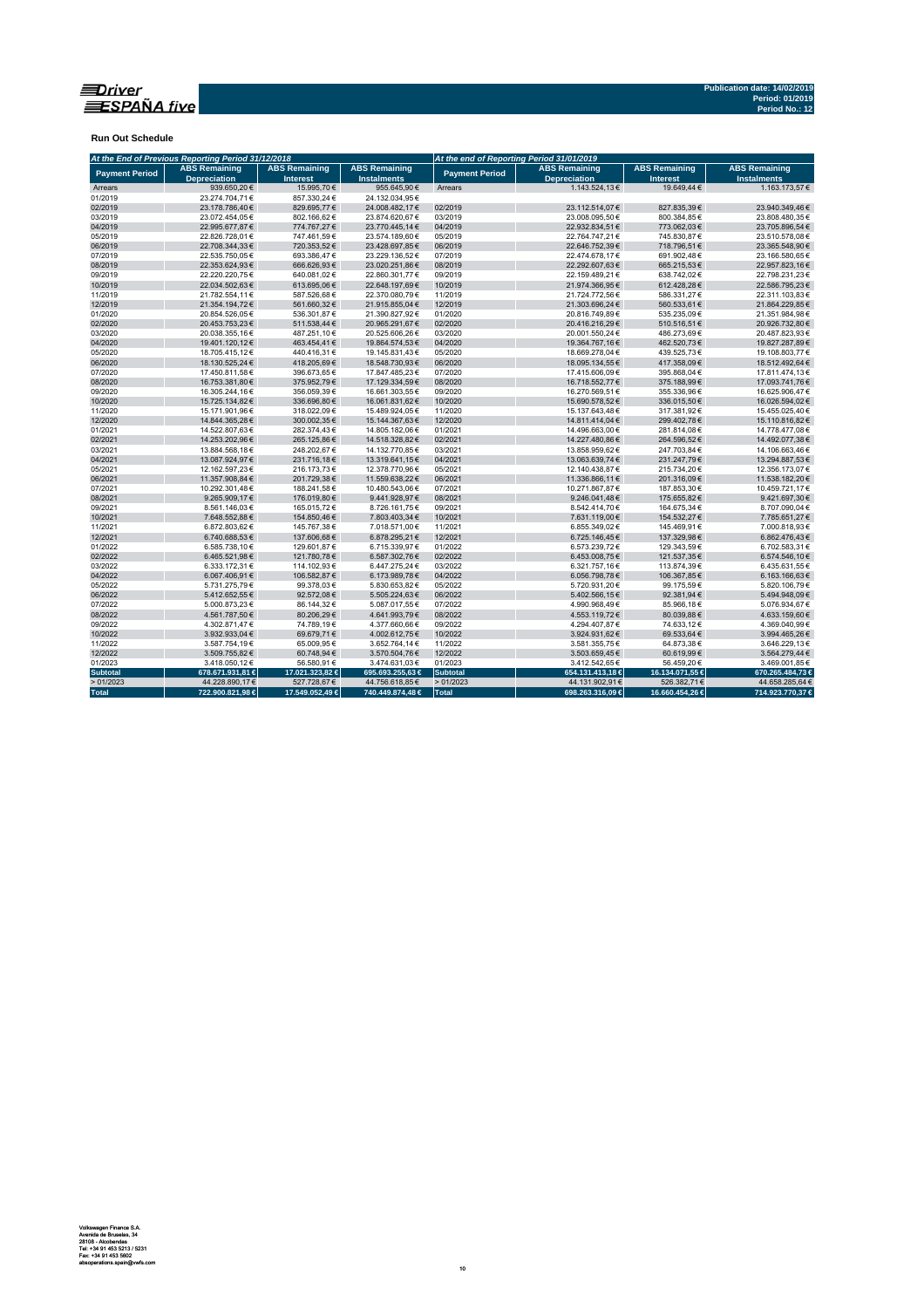

# **Amortisation Profile**

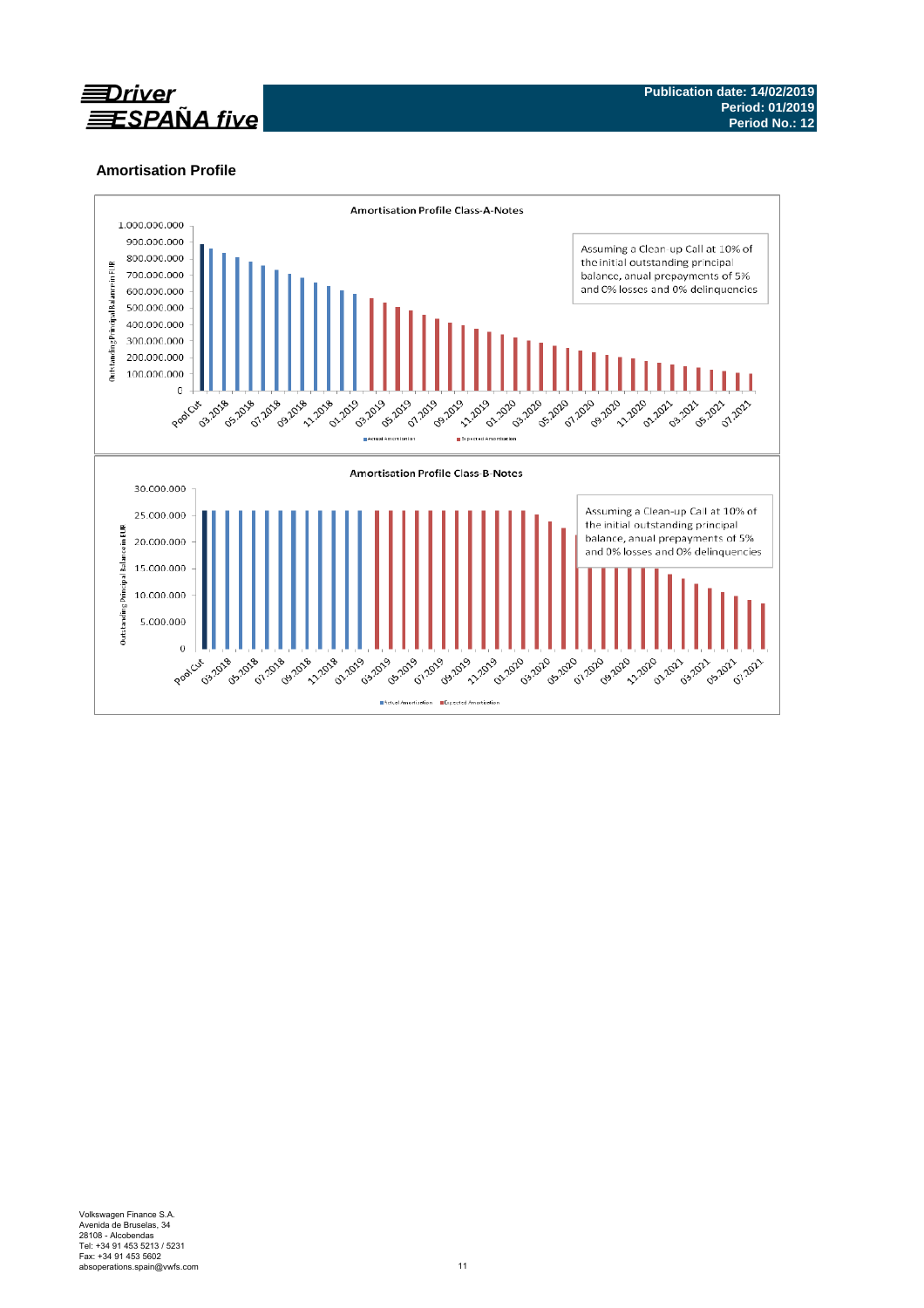

### **Defaults/ Performance Trigger**

|  | <b>Cumulative Gross Losses</b> |
|--|--------------------------------|
|  |                                |

|                 | Number of Contracts | Defaults - Discounted<br>principal balance |
|-----------------|---------------------|--------------------------------------------|
| Begin of Period | 55                  | 834.339.19                                 |
| <b>Defaults</b> | 12                  | 145.384.94                                 |
| End of Period   | 67                  | 979.724.13                                 |
|                 |                     |                                            |

### **Cumulative Gross Loss Ratio**

| Cumulative Defaults as percentage of Discounted Principal Balance at Pool cut Date $(\epsilon)$ | 0,0980% |
|-------------------------------------------------------------------------------------------------|---------|
|                                                                                                 |         |

## **Performance Triggers**

A Targeted Note Balance was implemented to assure on a monthly basis that no cash is paid to lower steps in the waterfall unless there is sufficient overcollateralization to support the notes.

The performance trigger in form of a credit enhancement increase condition will be activated when the cumulative Gross Loss Ratio exceeds the defined limits. In this case the overcollateralization will be increased accordingly.

|                                                            | <b>OC-Percentage</b> | <b>OC-Percentage</b> |
|------------------------------------------------------------|----------------------|----------------------|
|                                                            | <b>Class A Notes</b> | <b>Class B Notes</b> |
| Until a Credit Enhancement Increase condition is in place  | 21.00%               | 14.50%               |
| Level I Credit Enhancement Increase condition is in place  | 25.00%               | 18.00%               |
| Level II Credit Enhancement Increase condition is in place | 100.00%              | 100.00%              |

### *Performance Trigger*

| <b>Levels</b> | <b>Credit Enhancement increase condition</b>                                                                                                                                                                 | <b>Credit Enhancement</b><br>increase condition in<br>place? |
|---------------|--------------------------------------------------------------------------------------------------------------------------------------------------------------------------------------------------------------|--------------------------------------------------------------|
| Level 1       | Cumulative Gross Loss Ratio exceeds (i) 1.8% on any Payment Date prior to or<br>during May 2019 (included); or (ii) 4.00% for any Payment Date after May 2019<br>and until that for February 2020(inclusive) | No.                                                          |
| Level 2       | Cumulative Gross Loss Ratio exceeds 8.0% for any Payment Date                                                                                                                                                | No                                                           |

### *Performance Pool vis-a-vis Triggers*

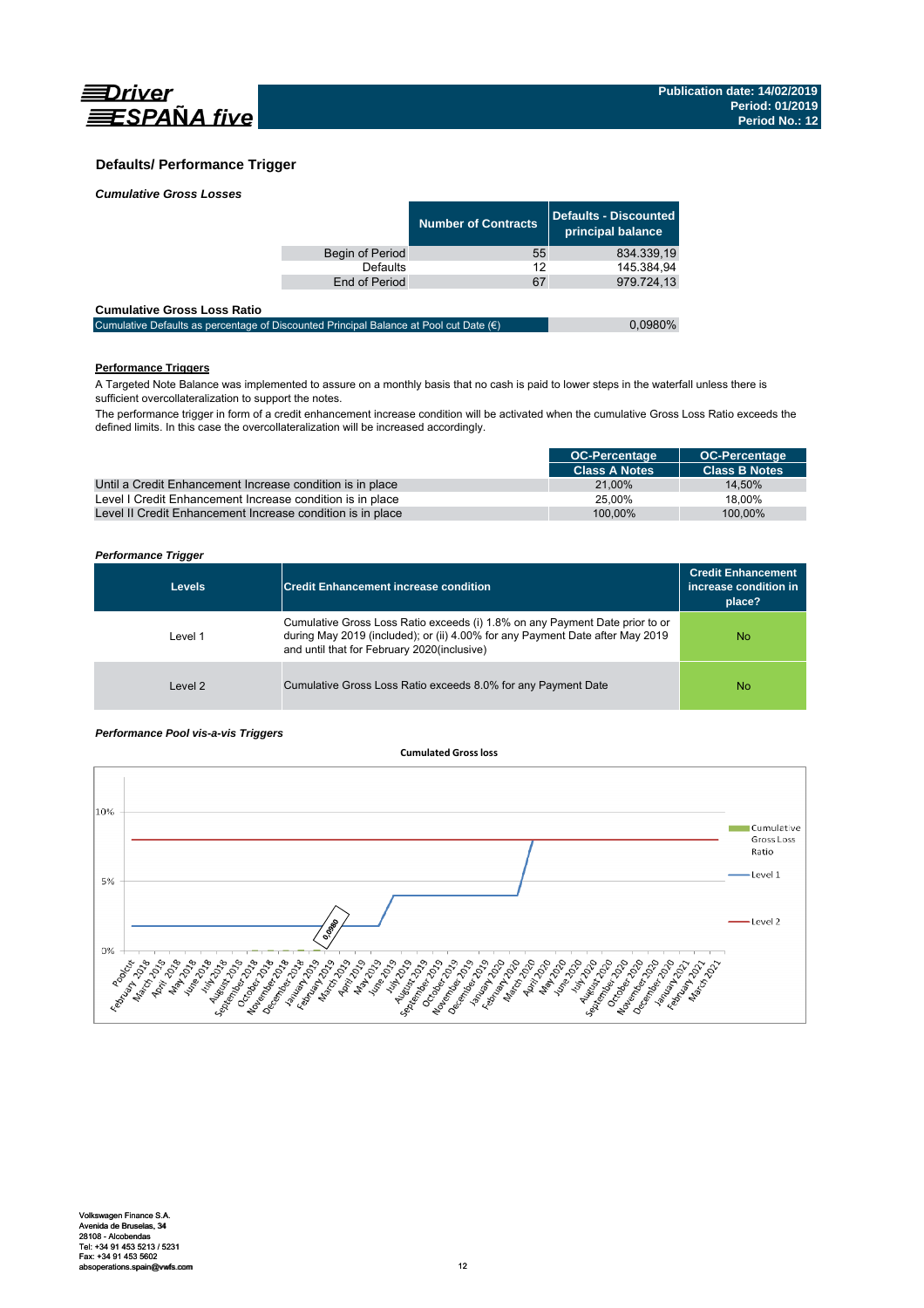

### **Overview Outstanding Contracts**

### *Development of Pool within Reporting Period*

|                                      | <b>Number of</b><br>contracts | <b>Adjustments</b> | <b>Outstanding Nominal</b><br><b>Balance</b> |
|--------------------------------------|-------------------------------|--------------------|----------------------------------------------|
| <b>Begin of Period</b>               |                               |                    | 740.449.874,48 €                             |
| <b>End of Period</b>                 |                               |                    | 714.923.770.37 €                             |
| Periodic reduction of Nominal        |                               | 25.526.104.11 €    | 25.526.104.11 €                              |
| Excess provision at pool cut         |                               | $0.00 \in$         |                                              |
| Adjustment due to outdated arrears   |                               | 0.00€              |                                              |
| Cancelled interest in prepayments    |                               | $-34.893,13€$      |                                              |
| Fees for prolongation                |                               | 0.00€              |                                              |
| Write Off / Write Down               | ۰                             | 0.00€              |                                              |
| Recoveries after Write Off           |                               | 0.00€              |                                              |
| Cancelation fees                     |                               | 11.766.45 €        |                                              |
| Interest in arrears                  |                               | 1.948.67 €         |                                              |
| Net Swaps                            |                               | 0.00€              |                                              |
| <b>Available Distribution Amount</b> |                               | 25.504.926.10 €    |                                              |

#### *Status of Contracts*

| <b>Status of Contracts</b> | <b>Pool Balance at Poolcut</b>       |                                                           | <b>Credit Type</b>         |                                                                     |                       |                                                                    | <b>Vehicle Status</b>                      |                               |                                          |                               |
|----------------------------|--------------------------------------|-----------------------------------------------------------|----------------------------|---------------------------------------------------------------------|-----------------------|--------------------------------------------------------------------|--------------------------------------------|-------------------------------|------------------------------------------|-------------------------------|
|                            |                                      |                                                           | <b>Auto Credit</b>         |                                                                     | <b>Classic Credit</b> |                                                                    | lew                                        |                               | <b>Used</b>                              |                               |
| <b>Status</b>              | <b>Number of</b><br><b>Contracts</b> | <b>Outstanding Discounted</b><br><b>Principal Balance</b> | <b>Number of Contracts</b> | <b>Outstanding</b><br><b>Discounted Principal</b><br><b>Balance</b> | Number of Contracts   | <b>Outstanding</b><br><b>Discounted Principa</b><br><b>Balance</b> | Number of Contracts   Discounted Principal | Outstanding<br><b>Ralance</b> | Number of Contracts Discounted Principal | Outstanding<br><b>Balance</b> |
| Current                    | 86.320                               | 1.000.002.231,57 €                                        | 11.160                     | 88.987.892,58 €                                                     | 75.160                | 911.014.338,99 €                                                   | 71.700                                     | 824.396.601,44 €              | 14.620                                   | 175.605.630,13 €              |
| Delinquent                 |                                      |                                                           |                            |                                                                     |                       |                                                                    |                                            |                               |                                          |                               |
| Defaulted                  |                                      | . .                                                       |                            | $\sim$                                                              |                       | $\sim$                                                             |                                            |                               |                                          | $-$                           |
| <b>Partial Prepayment</b>  |                                      |                                                           |                            |                                                                     |                       |                                                                    |                                            |                               |                                          |                               |
| End of Term                |                                      |                                                           |                            | $-$                                                                 |                       | $\sim$                                                             |                                            | $\sim$                        |                                          | $\sim$ $\sim$                 |
| Write Off                  |                                      |                                                           |                            | $\sim$                                                              |                       |                                                                    |                                            |                               |                                          | $ -$                          |
| <b>Full Prepayment</b>     |                                      | . .                                                       |                            | $ \pm$                                                              |                       | $\sim$                                                             |                                            | . .                           |                                          | $\sim$                        |
| Repurchase                 |                                      |                                                           |                            |                                                                     |                       |                                                                    |                                            |                               |                                          |                               |
| <b>Total</b>               | 86.320                               | 1.000.002.231,57 €                                        | 11.160                     | 88.987.892,58 €                                                     | 75.160                | 911.014.338,99 €                                                   | 71.700                                     | 824.396.601,44 €              | 14.620                                   | 175.605.630,13 €              |

|                        |                  | Pool Balance at the End of Period |                            | <b>Credit Type</b>          |                                            |                  | <b>Vehicle Status</b> |                             |                     |                             |
|------------------------|------------------|-----------------------------------|----------------------------|-----------------------------|--------------------------------------------|------------------|-----------------------|-----------------------------|---------------------|-----------------------------|
|                        |                  |                                   | <b>Auto Credit</b>         |                             | <b>Classic Credit</b>                      |                  | <b>New</b>            |                             | <b>Used</b>         |                             |
|                        | Number of        | <b>Outstanding Discounted</b>     |                            | <b>Outstanding</b>          |                                            | Outstanding      |                       | Outstanding                 |                     | <b>Outstanding</b>          |
| <b>Status</b>          | <b>Contracts</b> | <b>Principal Balance</b>          | <b>Number of Contracts</b> | <b>Discounted Principal</b> | Number of Contracts   Discounted Principal |                  | Number of Contracts   | <b>Discounted Principal</b> | Number of Contracts | <b>Discounted Principal</b> |
|                        | (End of Period)  | (End of Period)                   |                            | <b>Balance</b>              |                                            | <b>Balance</b>   |                       | <b>Balance</b>              |                     | <b>Balance</b>              |
| Current                | 81.895           | 689.405.732.52 €                  | 10.355                     | 55.907.740.95 €             | 71.540                                     | 633.497.991.57 € | 68.099                | 564.817.039.50 €            | 13.796              | 124.588.693.02 €            |
| Delinquent             | 664              | 7.944.086.79 €                    | 97                         | 676.715.49 €                | 567                                        | 7.267.371.30 €   | 513                   | 6.166.853.55 €              | 151                 | 1.777.233.24 €              |
| Defaulted              | 62               | 865.382.84 €                      |                            | 54.766.66 €                 | 57                                         | 810.616.18 €     | 51                    | 760.649.89 €                | 11                  | 104.732.95 €                |
| Partial Prepayment     |                  | 48.113,94 €                       |                            | 189.77 €                    |                                            | 47.924,17 €      |                       | 34.715,55 €                 |                     | 13.398,39 €                 |
| End of Term            | 2.231            | $0.00 \in$                        | 475                        | $0.00 \in$                  | 1.756                                      | $0.00 \in$       | 1.900                 | $\sim$                      | 331                 | $ \epsilon$                 |
| Write Off              |                  | 0.00€                             |                            | 0,00€                       |                                            | $0,00$ €         |                       | $\sim$                      |                     |                             |
| <b>Full Prepayment</b> | 1.454            | $0.00 \in$                        | 227                        | $0.00 \in$                  | 1.227                                      | $0.00 \in$       | 1.126                 | $\sim$                      | 328                 | $ \epsilon$                 |
| Repurchase             |                  | 0,00€                             |                            | 0,00€                       |                                            | $0,00$ €         |                       |                             |                     |                             |
| <b>Total</b>           | 86.320           | 698.263.316.09 €                  | 11.160                     | 56.639.412.87 €             | 75.160                                     | 641.623.903.22 € | 71.700                | 571.779.258.49 €            | 14.620              | 126.484.057.60 €            |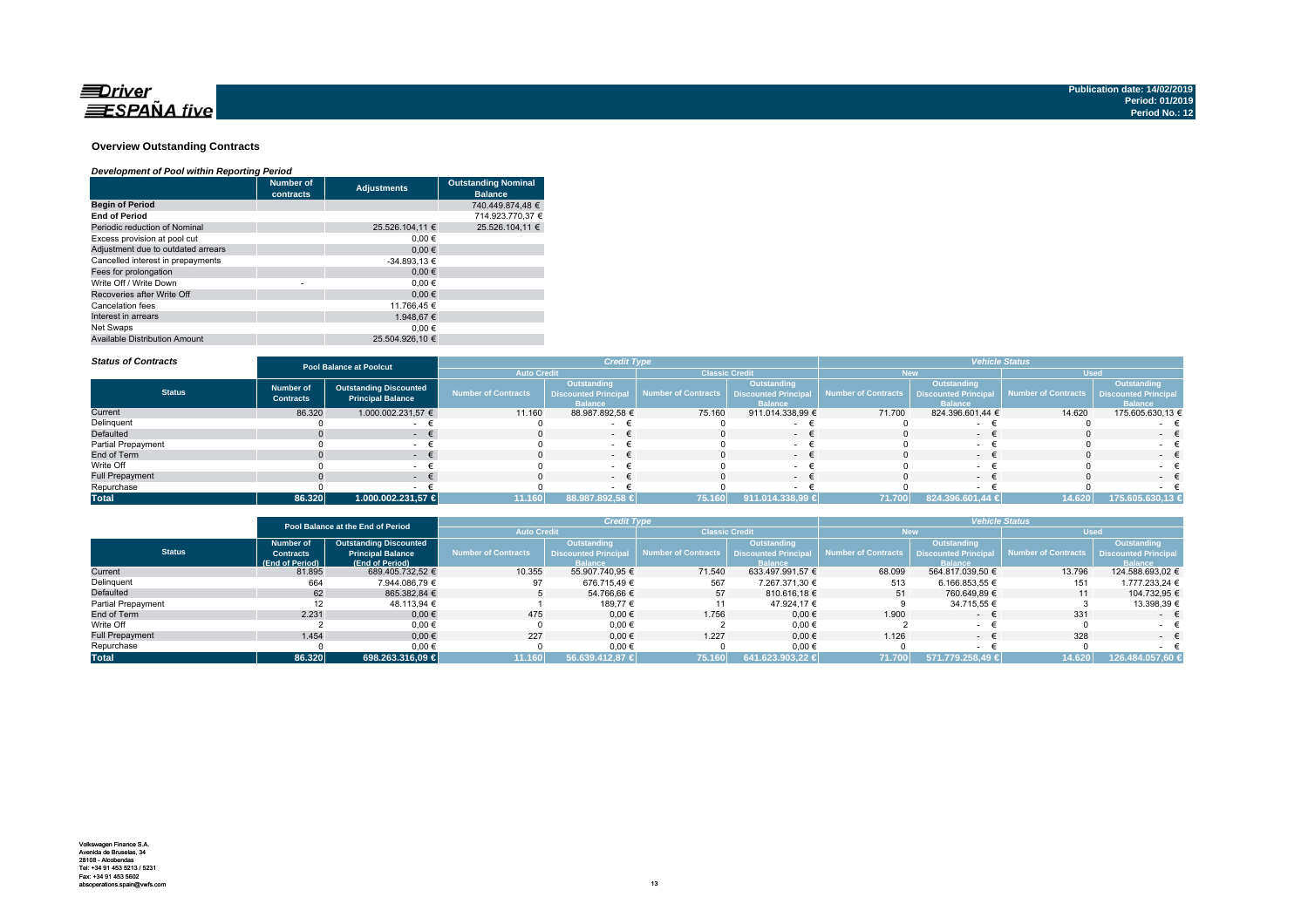### **Information on the retention of net economic interest**

### *Retention Amount at Poolcut*

| <b>Type of Asset</b>            | Number of<br><b>Loans</b> | Percentage of<br>Loans<br>(%) | <b>Outstanding Nominal</b><br><b>Balance</b> | Percentage of<br><b>Balance</b><br>(%) |
|---------------------------------|---------------------------|-------------------------------|----------------------------------------------|----------------------------------------|
| Portfolio sold to Fund          | 86.320                    | 94,94%                        | 1.029.405.033,97 €                           | 95,00%                                 |
| Retention of Volkswagen Finance | 4.598                     | 5,06%                         | 54.189.288,02 €                              | 5,00%                                  |
| <b>Total</b>                    | 90.918                    | 100,00%                       | 1.083.594.321,99 €                           | 100,00%                                |
|                                 |                           |                               |                                              |                                        |
| <b>Retention Amounts</b>        |                           |                               |                                              |                                        |
| Minimum Retention               | 51.470.251,70 €           | 5,00%                         |                                              |                                        |
| <b>Actual Retention</b>         | 54.189.288.02 €           | 5.00%                         |                                              |                                        |

### *Retention Amount End of Period*

| <b>Type of Asset</b>            | Number of<br><b>Loans</b> | Percentage of<br>Loans<br>(%) | <b>Outstanding Nominal</b><br><b>Balance</b> | Percentage of<br><b>Balance</b><br>(%) |
|---------------------------------|---------------------------|-------------------------------|----------------------------------------------|----------------------------------------|
| Portfolio sold to Fund          | 82.633                    | 94,97%                        | 714.923.770,37 €                             | 95,03%                                 |
| Retention of Volkswagen Finance | 4.374                     | 5.03%                         | 37.406.912,25 €                              | 4.97%                                  |
| Total                           | 87.007                    | $ 100,00\% $                  | 752.330.682,62 €                             | 100,00%                                |

| <b>Retention Amounts</b> |                 |       |
|--------------------------|-----------------|-------|
| Minimum Retention        | 37.616.534.13 € | 5.00% |
| <b>Actual Retention</b>  | 37.406.912.25 € | 4.97% |

In its capacity as originator and original lender, Volkswagen Finance, S.A. complies with the retention requirement of a material net economic interest in accordance with §122a CRD.

By adhering to option c) of the directive, Volkswagen Finance, S.A. will keep the exposures designated for retention on its balance sheet on an ongoing basis.

The latest end of month level of retention will be published on a monthly basis within the Investor Report.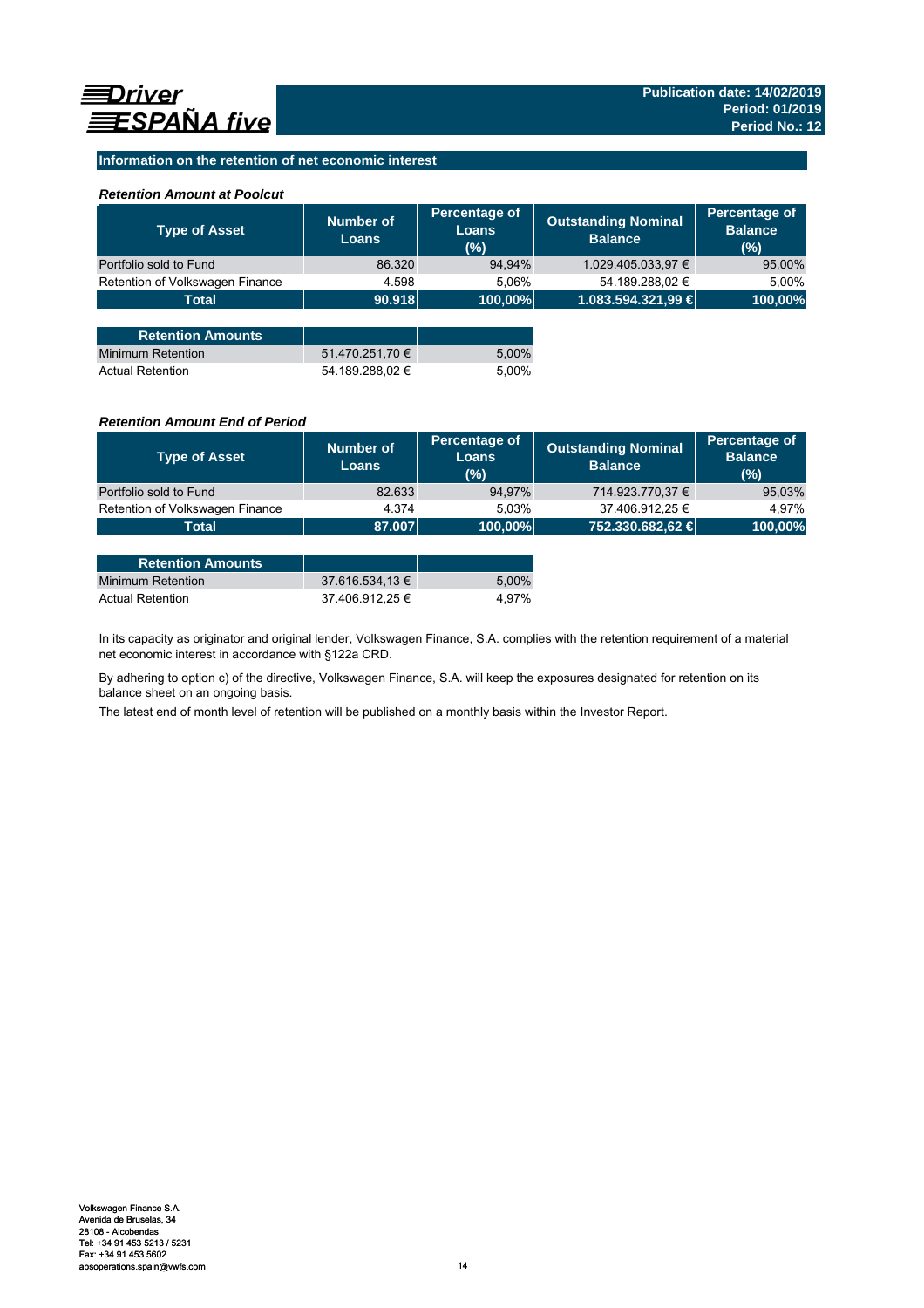### $\equiv$ Driver **ESPAÑA** five

#### **Delinquent Contracts**

|                 |                               |                            | <b>Total Portfolio</b>                                    |                                                               |                                       |                                               | <b>Credit Type</b>            |                                                                     |                                      | <b>Vehicle Status</b>                                               |                               |                                                              |                                      |                                                                     |
|-----------------|-------------------------------|----------------------------|-----------------------------------------------------------|---------------------------------------------------------------|---------------------------------------|-----------------------------------------------|-------------------------------|---------------------------------------------------------------------|--------------------------------------|---------------------------------------------------------------------|-------------------------------|--------------------------------------------------------------|--------------------------------------|---------------------------------------------------------------------|
|                 |                               |                            |                                                           |                                                               |                                       |                                               |                               | <b>Auto Credit</b>                                                  | <b>Classic Credit</b>                |                                                                     | <b>New</b>                    |                                                              | <b>Used</b>                          |                                                                     |
| Days in Arrears | Number of<br><b>Contracts</b> | Number of<br>Contracts (%) | <b>Outstanding Discounted</b><br><b>Principal Balance</b> | <b>Outstanding Discounted</b><br><b>Principal Balance (%)</b> | Outstanding<br><b>Nominal Balance</b> | Outstanding<br><b>Nominal Balance</b><br>19/1 | Number of<br><b>Contracts</b> | <b>Outstanding</b><br><b>Discounted</b><br><b>Princinal Ralance</b> | <b>Number of</b><br><b>Contracts</b> | <b>Outstanding</b><br><b>Discounted</b><br><b>Princinal Ralance</b> | Number of<br><b>Contracts</b> | Outstanding<br><b>Discounted</b><br><b>Princinal Ralance</b> | <b>Number of</b><br><b>Contracts</b> | <b>Outstanding</b><br><b>Discounted</b><br><b>Princinal Ralance</b> |
| $> 1 \le 30$    | 308                           | 0.37%                      | 3.667.485.87 €                                            | 0,53%                                                         | 3.787.458.01 €                        | 0,50%                                         | 43                            | 278.049,89€                                                         | 265                                  | 3.389.435,98 €                                                      | 238                           | 2.778.542.68 €                                               | 70                                   | 888.943,19 €                                                        |
| $> 30 \le 60$   | 159                           | 0,19%                      | 1.955.529,87 €                                            | 0,28%                                                         | 2.017.167.60 €                        | 0,27%                                         | 26                            | 185.700,41 €                                                        | 133                                  | 1.769.829,46 €                                                      | 127                           | 1.610.820,91 €                                               | 32                                   | 344.708,96 €                                                        |
| $> 60 \le 90$   | 80                            | 0,10%                      | 971.403,59 €                                              | 0.14%                                                         | 1.004.629.37 €                        | 0,13%                                         | 14                            | 100.820.67 €                                                        | 66                                   | 870.582.92 €                                                        | 58                            | 741.119.06 €                                                 | 22                                   | 230.284.53 €                                                        |
| $> 90 \le 120$  | 40                            | 0.05%                      | 470.661,51 €                                              | 0.07%                                                         | 485,602.11 €                          | 0,06%                                         |                               | 20.649,88 €                                                         |                                      | 450.011.63 €                                                        | 31                            | 358.386,60 €                                                 |                                      | 112.274.91 €                                                        |
| $> 120 \le 150$ | 30                            | 0.04%                      | 375.421,39 €                                              | 0.05%                                                         | 387,962.11 €                          | 0,05%                                         | 6                             | 49.774.34 €                                                         | 24                                   | 325.647.05 €                                                        | 22                            | 279.137.44 €                                                 |                                      | 96.283,95 €                                                         |
| $> 150 \le 180$ | 21                            | 0.03%                      | 228.680,53 €                                              | 0,03%                                                         | 236.313,97 €                          | 0,03%                                         |                               | 7.745,56 €                                                          | 19                                   | 220.934.97 €                                                        | 16                            | 177.515,05 €                                                 |                                      | 51.165.48 €                                                         |
| <b>Subtotal</b> | 638                           | 0,78%                      | 7.669.182.76 €                                            | 1,10%                                                         | 7.919.133.17 €                        | 1,04%                                         | 94                            | 642.740.75 €                                                        | 544                                  | $7.026.442.01 \in$                                                  | 192                           | 5.945.521.74 €                                               | 146                                  | 1.723.661.02 €                                                      |
| $> 180 \le 210$ |                               | 0,01%                      | 46.025,58 €                                               | 0,01%                                                         | 47.192.46 €                           | 0.01%                                         |                               | 16.840,91 €                                                         |                                      | 29.184.67 €                                                         |                               | 46.025,58 €                                                  |                                      | $ \epsilon$                                                         |
| > 210 < 240     |                               | 0.01%                      | 98.955,15 €                                               | 0.01%                                                         | 101.557.92 €                          | 0.01%                                         |                               | 17.133,83 €                                                         |                                      | 81.821,32 €                                                         |                               | 85.595,22 €                                                  |                                      | 13.359,93 €                                                         |
| $> 240 \le 270$ |                               | 0,01%                      | 55.313,35 €                                               | 0,01%                                                         | 57.294.21 €                           | 0,01%                                         | $\Omega$                      | $\sim$ 100 $\mu$                                                    |                                      | 55.313,35 €                                                         |                               | 48.485,51 €                                                  |                                      | 6.827,84 €                                                          |
| $> 270 \le 300$ |                               | 0,00%                      | 45.492,11 €                                               | 0.01%                                                         | 47.269.44 €                           | 0,01%                                         |                               | $\sim$                                                              |                                      | 45.492.11 €                                                         |                               | 19.932,01 €                                                  |                                      | 25.560,10 €                                                         |
| $>$ 300 <= 330  |                               | 0,00%                      | 10.198,77 €                                               | 0,00%                                                         | 10.464.72 €                           | 0.00%                                         | $\Omega$                      | $ \epsilon$                                                         |                                      | 10.198.77 €                                                         |                               | 10.198,77 €                                                  |                                      | $\sim$                                                              |
| $> 330 \le 360$ |                               | 0,00%                      | 7.824,35 €                                                | $0,00\%$                                                      | 7.962,30 €                            | 0,00%                                         |                               | $\sim$                                                              |                                      | 7.824,35 €                                                          |                               | $\sim$                                                       |                                      | 7.824,35 €                                                          |
| > 360           |                               | 0,00%                      | 11.094,72 €                                               | 0,00%                                                         | 11.476,64 €                           | 0,00%                                         |                               | $\sim$                                                              |                                      | 11.094.72 €                                                         |                               | 11.094,72 €                                                  |                                      | $ \epsilon$                                                         |
| <b>Subtotal</b> | 26 <sup>1</sup>               | 0.03%                      | 274.904.03 €                                              | 0,04%                                                         | 283.217.69 €                          | 0.04%                                         |                               | 33.974.74 €                                                         | 231                                  | 240.929.29€                                                         |                               | 221.331.81 €                                                 |                                      | 53.572.22                                                           |
| <b>Total</b>    | 664                           | 0,81%                      | 7.944.086.79 €                                            | 1.14%                                                         | 8.202.350.86 €                        | 1.08%                                         | 97 <sup>1</sup>               | 676.715.49 €                                                        | 567                                  | 7.267.371.30 €                                                      | 513                           | 6.166.853.55 €                                               | 151                                  | 1.777.233.24 €                                                      |

#### *Performance Delinquencies*

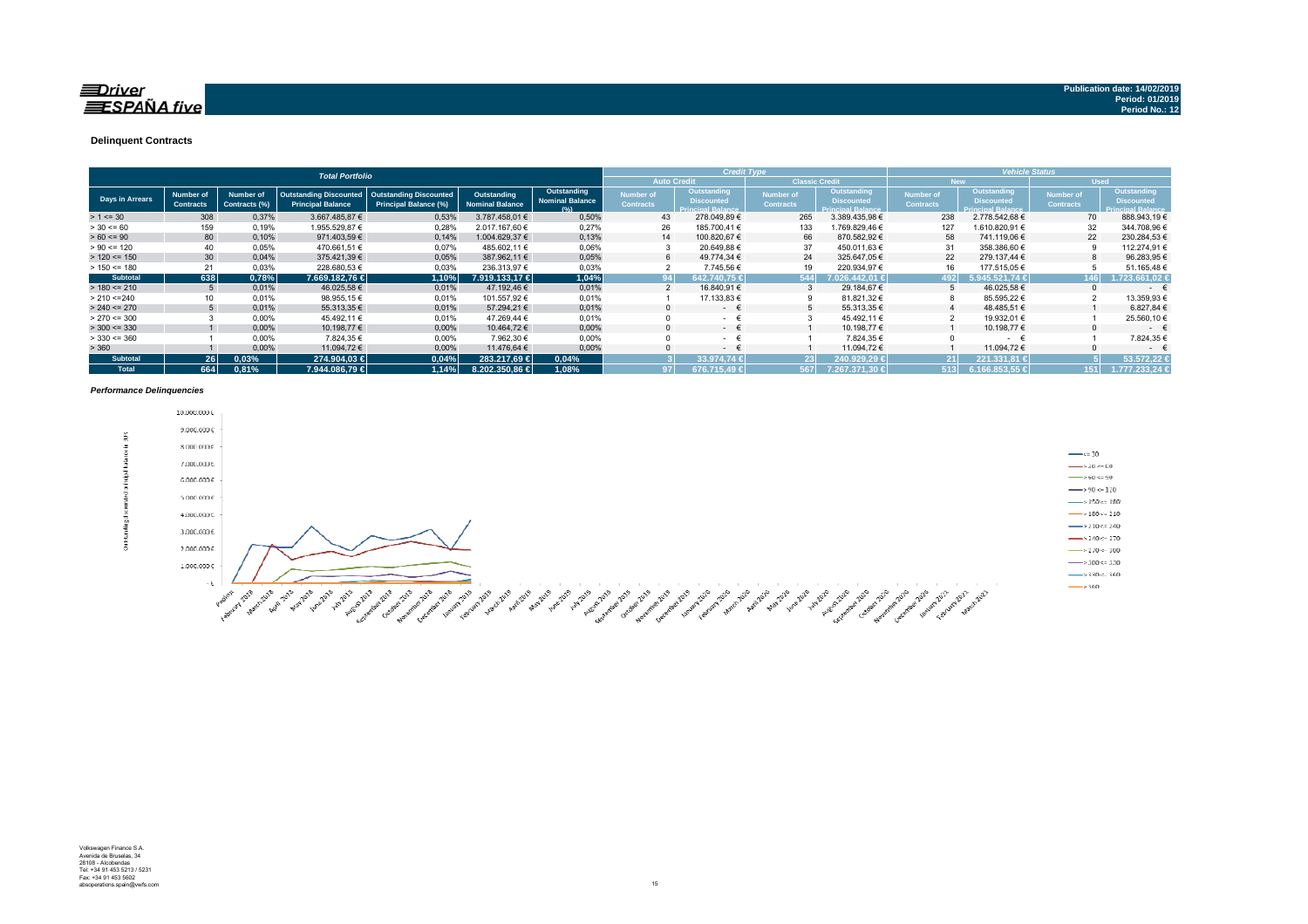### $\equiv$ Driver  $ESPA\tilde{N}A$  five

#### **Defaulted Contracts**

|                 |                                      |                                   | <b>Defaulted Profile Total Portfolio</b>                     |                                                               |                                |                                              | <b>Credit Type</b>            |                                                              |                               |                                                              | <b>Vehicle Status</b>         |                                                                    |                               |                                                                    |  |
|-----------------|--------------------------------------|-----------------------------------|--------------------------------------------------------------|---------------------------------------------------------------|--------------------------------|----------------------------------------------|-------------------------------|--------------------------------------------------------------|-------------------------------|--------------------------------------------------------------|-------------------------------|--------------------------------------------------------------------|-------------------------------|--------------------------------------------------------------------|--|
|                 |                                      |                                   |                                                              |                                                               |                                |                                              |                               | <b>Auto Credit</b>                                           |                               | <b>Classic Credit</b>                                        |                               | <b>New</b>                                                         | <b>Used</b>                   |                                                                    |  |
| Days in Arrears | <b>Number of</b><br><b>Contracts</b> | <b>Number of</b><br>Contracts (%) | Outstanding<br><b>Discounted Principal</b><br><b>Balance</b> | <b>Outstanding Discounted</b><br><b>Principal Balance (%)</b> | Outstanding<br>Nominal Balance | Outstanding<br><b>Nominal</b><br>Balance (%) | Number of<br><b>Contracts</b> | Outstanding<br><b>Discounted Principal</b><br><b>Balance</b> | Number of<br><b>Contracts</b> | Outstanding<br><b>Discounted Principal</b><br><b>Balance</b> | Number of<br><b>Contracts</b> | <b>Outstanding</b><br><b>Discounted Principa</b><br><b>Balance</b> | Number of<br><b>Contracts</b> | <b>Outstanding</b><br><b>Discounted Principa</b><br><b>Balance</b> |  |
| $= 30$          |                                      | 0,00%                             | $0,00 \in$                                                   | 0,00%                                                         | $ \epsilon$                    | 0,00%                                        |                               | $0,00 \in$                                                   |                               | $0.00 \in$                                                   |                               | $0,00 \in$                                                         |                               | 0,00€                                                              |  |
| $> 30 \le 60$   |                                      | 0,00%                             | $0,00$ €                                                     | 0,00%                                                         | $0,00 \in$                     | 0.00%                                        |                               | $0,00 \in$                                                   |                               | $0,00 \in$                                                   |                               | $0.00 \in$                                                         |                               | 0,00€                                                              |  |
| $> 60 \le 90$   |                                      | 0,00%                             | 3.356,75 €                                                   | 0,00%                                                         | 3.357,95 €                     | 0,00%                                        |                               | $0,00 \in$                                                   |                               | 3.356,75 €                                                   |                               | $0,00 \in$                                                         |                               | 3.356,75€                                                          |  |
| $> 90 \le 120$  |                                      | 0,00%                             | 29.432,98 €                                                  | 0,00%                                                         | 29.447.43 €                    | 0.00%                                        |                               | $0,00 \in$                                                   |                               | 29.432,98€                                                   |                               | 22.381,67 €                                                        |                               | 7.051,31 €                                                         |  |
| $> 120 \le 150$ |                                      | 0.01%                             | 93.995,80 €                                                  | 0.01%                                                         | 94.421.29 €                    | 0.01%                                        |                               | $0.00 \in$                                                   |                               | 93.995,80 €                                                  |                               | 88.132.61 €                                                        |                               | 5.863,19€                                                          |  |
| $> 150 \le 180$ |                                      | 0.01%                             | 78.697.07 €                                                  | 0.01%                                                         | 79.140.04 €                    | 0.01%                                        |                               | 11.980,77 €                                                  |                               | 66.716,30 €                                                  |                               | 57.215,01 €                                                        |                               | 21.482,06€                                                         |  |
| <b>Subtotal</b> | 171                                  | 0,02%                             | 205.482,60 €                                                 | 0,02%                                                         | 206.366.71 €                   | 0,02%                                        |                               | 11.980,77 €                                                  |                               | 193.501.83 €                                                 |                               | 167.729.29 €<br>12 I                                               |                               | 37.753,31                                                          |  |
| $> 180 \le 210$ |                                      | 0,00%                             | 37.029,23 €                                                  | 0,01%                                                         | 37.246.41 €                    | 0.01%                                        |                               | $0,00 \in$                                                   |                               | 37.029,23 €                                                  |                               | 37.029,23 €                                                        |                               | $0,00 \in$                                                         |  |
| $> 210 \le 240$ |                                      | 0,01%                             | 79.474,63 €                                                  | 0,01%                                                         | 79.958,40 €                    | 0,01%                                        |                               | 0,00€                                                        |                               | 79.474,63€                                                   |                               | 79.474,63 €                                                        |                               | $0,00$ €                                                           |  |
| $> 240 \le 270$ |                                      | 0.01%                             | 185.933,56 €                                                 | 0,03%                                                         | 186.929,62 €                   | 0.03%                                        |                               | $0,00 \in$                                                   |                               | 185.933,56 €                                                 |                               | 176.141.02 €                                                       |                               | 9.792,54 €                                                         |  |
| $> 270 \le 300$ |                                      | 0.00%                             | 34.885,88 €                                                  | $0.00\%$                                                      | 35.042.14 €                    | 0.00%                                        |                               | 18.429,86 €                                                  |                               | 16.456,02€                                                   |                               | 34.885,88 €                                                        |                               | 0,00€                                                              |  |
| $>$ 300 <= 330  | 12                                   | 0.01%                             | 167.218,09€                                                  | 0,02%                                                         | 168.182,07 €                   | 0.02%                                        |                               | 14.441.76 €                                                  | 11                            | 152.776,33 €                                                 |                               | 125.138,71 €                                                       |                               | 42.079,38 €                                                        |  |
| $>$ 330 <= 360  |                                      | 0.01%                             | 124.859,05 €                                                 | 0.02%                                                         | 125.629.35 €                   | 0.02%                                        |                               | 9.914.27€                                                    |                               | 114.944.78 €                                                 |                               | 124.859.05 €                                                       |                               | 0.00€                                                              |  |
| > 360           |                                      | 0,00%                             | 30.499,80 €                                                  | 0,00%                                                         | 30.710,67€                     | 0,00%                                        |                               | $0.00 \in$                                                   |                               | 30.499,80 €                                                  |                               | 15.392,08 €                                                        |                               | 15.107,72€                                                         |  |
| <b>Subtotal</b> | 45                                   | 0,04%                             | 659.900.24 €                                                 | 0,09%                                                         | 663.698.66 €                   | 0,09%                                        |                               | 42.785.89 €                                                  | 421                           | 617.114.35 €                                                 |                               | 592.920.60 €                                                       |                               | 66.979,64                                                          |  |
| <b>Total</b>    | 62                                   | 0,06%                             | 865.382,84 €                                                 | 0,11%                                                         | 870.065,37 €                   | 0.11%                                        |                               | 54.766,66 €                                                  |                               | 810.616,18 €                                                 |                               | 760.649,89 €                                                       |                               | 104.732,95                                                         |  |

#### **Performance Defaults**

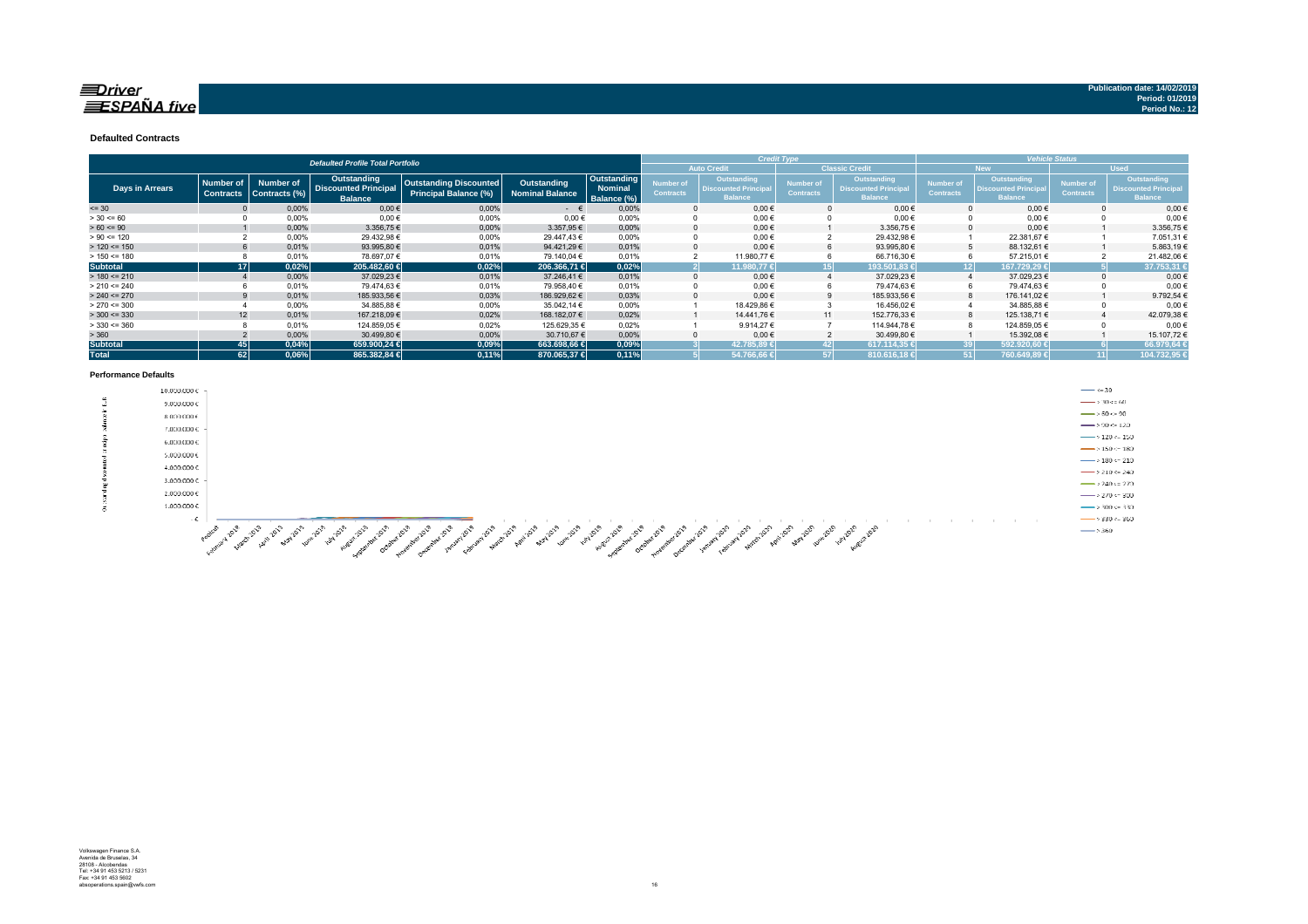



### **Prepayments**

| <b>Unscheduled Prepayments</b>                       | <b>Number of Contracts</b> |                                      | <b>Outstanding Discounted</b><br><b>Balance as of the Beginning</b><br>of the Period | <b>Unscheduled</b><br><b>Prepayments</b> | <b>Outstanding Discounted</b><br>Balance as of the End of the<br><b>Period</b> |
|------------------------------------------------------|----------------------------|--------------------------------------|--------------------------------------------------------------------------------------|------------------------------------------|--------------------------------------------------------------------------------|
| Full and Partial Prepayments                         | 225                        |                                      | 1.483.946.42€                                                                        | 1.404.233.24 €                           | 48.113.94 €                                                                    |
| Full and Partial Prepayments                         |                            |                                      |                                                                                      |                                          |                                                                                |
| with another status at the end of<br>the month $(*)$ | $\overline{7}$             |                                      | 70.342,52€                                                                           | 65.532,55€                               | 3.098,88€                                                                      |
| <b>Total</b>                                         | 232                        |                                      | 1.554.288.94 €                                                                       | 1.469.765,79 €                           | 51.212,82 €                                                                    |
| <b>Partial Prepayments</b>                           |                            |                                      |                                                                                      |                                          |                                                                                |
| <b>Credit type</b>                                   | <b>Type of vehicle</b>     | <b>Number of</b><br><b>Contracts</b> | <b>Outstanding Discounted</b><br><b>Balance as of the Beginning</b><br>of the Period | <b>Unscheduled</b><br><b>Prepayments</b> | <b>Outstanding Discounted</b><br>Balance as of the End of the<br><b>Period</b> |
| AutoCredit                                           | New Car                    | $\mathbf{1}$                         | 568.64€                                                                              | 189.55€                                  | 189.77€                                                                        |
|                                                      | Used Car                   | 0                                    | $0.00 \in$                                                                           | 0.00€                                    | 0.00€                                                                          |
|                                                      | <b>Subtotal AC</b>         | $\overline{1}$                       | 568,64 €                                                                             | 189.55 €                                 | 189.77 €                                                                       |
| <b>Classic Credit</b>                                | New Car                    | 8                                    | 74.972.44 €                                                                          | 37.942.17€                               | 34.525,78€                                                                     |
|                                                      | Used Car                   | 3                                    | 24.921,86€                                                                           | 10.799,61€                               | 13.398,39€                                                                     |
|                                                      | <b>Subtotal CC</b>         | 11                                   | 99.894,30 €                                                                          | 48.741,78 €                              | 47.924,17 €                                                                    |
| <b>Total</b>                                         |                            | 12                                   | 100.462,94 €                                                                         | 48.931,33 €                              | 48.113,94 €                                                                    |
| <b>Full Prepayments</b>                              |                            |                                      |                                                                                      |                                          |                                                                                |
| <b>Credit type</b>                                   | <b>Type of vehicle</b>     | <b>Number of</b><br><b>Contracts</b> | <b>Outstanding Discounted</b><br><b>Principal Balance</b>                            | <b>Unscheduled</b><br><b>Prepayments</b> | <b>Outstanding Discounted</b><br>Balance as of the End of the<br><b>Period</b> |
| AutoCredit                                           | New Car                    | 43                                   | 135.693.77 €                                                                         | 130.792,10€                              | $0.00 \in$                                                                     |
|                                                      | <b>Used Car</b>            | 1                                    | 300,94€                                                                              | 150,56€                                  | $0,00 \in$                                                                     |
|                                                      | <b>Subtotal AC</b>         | 44                                   | 135,994.71 €                                                                         | 130.942.66 €                             | $0.00 \in$                                                                     |
| <b>Classic Credit</b>                                | New Car                    | 124                                  | 931.156,76€                                                                          | 914.239.07€                              | $0.00 \in$                                                                     |
|                                                      | <b>Used Car</b>            | 45                                   | 316.332,01€                                                                          | 310.120,18€                              | $0,00 \in$                                                                     |
|                                                      | <b>Subtotal CC</b>         | 169                                  | 1.247.488,77 €                                                                       | 1.224.359.25 €                           | $0.00 \in$                                                                     |
| <b>Total</b>                                         |                            | 213                                  | 1.383.483,48 €                                                                       | 1.355.301,91 €                           | $0,00 \in$                                                                     |
| <b>Full and Partial Prepayments</b>                  |                            |                                      |                                                                                      |                                          |                                                                                |
| <b>Credit type</b>                                   | Type of vehicle            | <b>Number of</b><br><b>Contracts</b> | <b>Outstanding Discounted</b><br><b>Balance as of the Beginning</b><br>of the Period | <b>Unscheduled</b><br><b>Prepayments</b> | <b>Outstanding Discounted</b><br>Balance as of the End of the<br><b>Period</b> |
| AutoCredit                                           | New Car                    | 44                                   | 136.262.41€                                                                          | 130.981.65€                              | 189.77€                                                                        |

|                       |                    |     | <b>UILIEI GIUU</b> |                    | i Gilou     |
|-----------------------|--------------------|-----|--------------------|--------------------|-------------|
| AutoCredit            | New Car            | 44  | 136.262,41€        | 130.981,65€        | 189,77€     |
|                       | Used Car           |     | 300.94€            | 150.56€            | $0.00 \in$  |
|                       | <b>Subtotal AC</b> | 45  | 136,563,35 €       | 131.132.21 €       | 189.77 €    |
| <b>Classic Credit</b> | New Car            | 132 | 1.006.129,20€      | 952.181,24€        | 34.525,78€  |
|                       | Used Car           | 48  | 341.253.87 €       | 320.919.79€        | 13.398.39€  |
|                       | Subtotal CC        | 180 | 1.347.383.07 €     | 1.273.101.03 €     | 47.924.17 € |
| <b>Total</b>          |                    | 225 | $1.483.946.42 \in$ | $1.404.233.24 \in$ | 48.113.94 € |

(\*) Contracts with unscheduled payment during the period but classified as delinquent, default or write off as of the end of the month.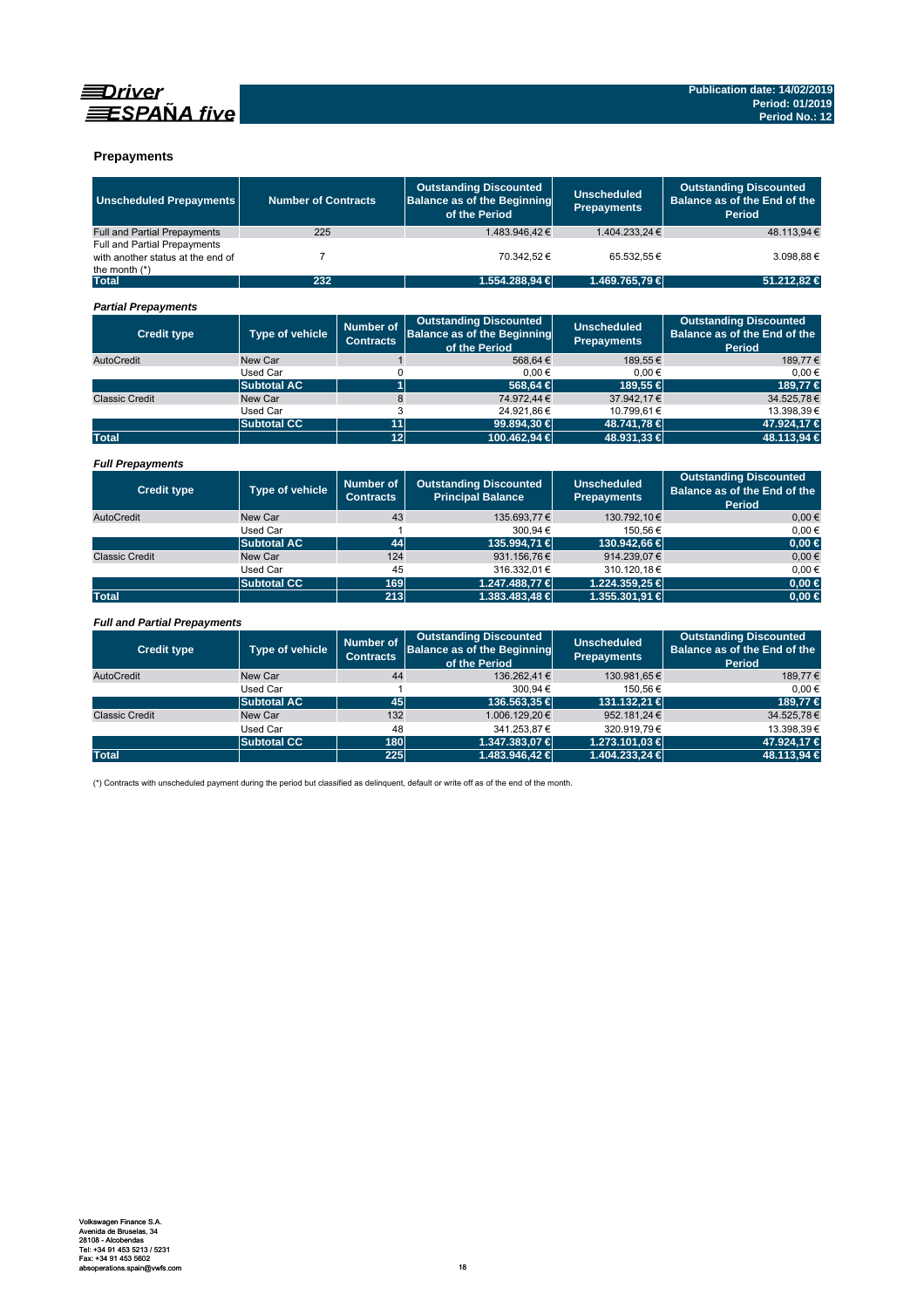

### **Recovery Contracts**

*Recoveries - after Default before Write Off* 

| <b>Credit Type</b>    | <b>Vehicle Status</b> | Number of<br><b>Contracts</b> | Outstanding<br>Nominal Balance at   Total Recoveries<br>Day of Default |              | <b>Total Write</b><br><b>Down</b> | <b>Outstanding Nominal</b><br><b>Balance End of</b><br><b>Reporting Period</b> |
|-----------------------|-----------------------|-------------------------------|------------------------------------------------------------------------|--------------|-----------------------------------|--------------------------------------------------------------------------------|
| AutoCredit            | <b>New</b>            | 5                             | 55.091.51 €                                                            | $0.00 \in$   | $0.00 \in$                        | 55.091,51 €                                                                    |
|                       | Used                  |                               | 0.00€                                                                  | 0.00€        | 0.00€                             | 0.00€                                                                          |
|                       | <b>Subtotal AC</b>    | 5                             | 55.091.51 €                                                            | $0.00 \in$   | $0.00 \in$                        | 55.091.51 €                                                                    |
| <b>Classic Credit</b> | <b>New</b>            | 46                            | 798.202.28 €                                                           | 86.038.90 €  | $0.00 \in$                        | 712.163.38 €                                                                   |
|                       | Used                  |                               | 132.627.08 €                                                           | 27.353.47 €  | $0.00 \in$                        | 105.273.61 €                                                                   |
|                       | <b>Subtotal CC</b>    | 57                            | 930.829.36                                                             | 113,392,37 € | $0.00 \in$                        | 817.436.99 €                                                                   |
| <b>Total</b>          |                       | 62                            | 985,920,87 €                                                           | 113.392,37 € | $0.00 \in$                        | 872.528.50 €                                                                   |

*Recoveries - after Write Off \*\**

| <b>Credit Type</b> | <b>Vehicle Status</b> | Number of<br><b>Contracts</b> | <b>Outstanding</b><br>Nominal Balance at   Total Recoveries<br>Day of Write Off |            | <b>Total Write</b><br><b>Down</b> | <b>Outstanding Nominal</b><br><b>Balance End of</b><br><b>Reporting Period</b> |
|--------------------|-----------------------|-------------------------------|---------------------------------------------------------------------------------|------------|-----------------------------------|--------------------------------------------------------------------------------|
| AutoCredit         | <b>New</b>            |                               | $0,00 \in$                                                                      | 0.00€      | 0.00€                             | $0,00 \in$                                                                     |
|                    | Used                  |                               | 0.00€                                                                           | 0.00€      | 0.00€                             | $0.00 \in$                                                                     |
|                    | <b>Subtotal AC</b>    |                               | $0.00 \in$                                                                      | $0,00 \in$ | $0.00 \in$                        | $0,00 \in$                                                                     |
| Classic Credit     | <b>New</b>            |                               | $3.386,33 \in$                                                                  | $0.00 \in$ | $0,00 \in$                        | 3.386,33 €                                                                     |
|                    | Used                  |                               | 0.00€                                                                           | 0.00€      | 0.00€                             | $0.00 \in$                                                                     |
|                    | <b>Subtotal AC</b>    | $\mathbf{2}$                  | $3.386.33 \in$                                                                  | $0,00 \in$ | $0.00 \in$                        | $3.386,33 \in$                                                                 |
| <b>Total</b>       |                       | 2ľ                            | $3.386.33 \in$                                                                  | $0,00 \in$ | $0.00 \in$                        | $3.386.33 \in$                                                                 |

**Classification by end of term & defaulted write off:**

*Recoveries - after Write Off (contracts previously defaulted) \*\**

| <b>Credit Type</b> | <b>Vehicle Status</b> | Number of<br><b>Contracts</b> | Outstanding<br>Nominal Balance at   Total Recoveries<br>Day of Write Off |            | <b>Total Write</b><br>Down. | <b>Outstanding Nominal</b><br><b>Balance End of</b><br><b>Reporting Period</b> |
|--------------------|-----------------------|-------------------------------|--------------------------------------------------------------------------|------------|-----------------------------|--------------------------------------------------------------------------------|
| AutoCredit         | <b>New</b>            |                               | 0.00€                                                                    | 0.00€      | $0,00 \in$                  | $0,00 \in$                                                                     |
|                    | Used                  |                               | 0.00€                                                                    | $0.00 \in$ | 0.00€                       | $0.00 \in$                                                                     |
|                    | <b>Subtotal AC</b>    |                               | $0.00 \in$                                                               | $0,00 \in$ | $0.00 \in$                  | $0,00 \in$                                                                     |
| Classic Credit     | <b>New</b>            |                               | 2.463,13€                                                                | 0.00€      | $0.00 \in$                  | 2.463,13 €                                                                     |
|                    | Used                  |                               | 0.00€                                                                    | $0.00 \in$ | 0.00€                       | $0.00 \in$                                                                     |
|                    | <b>Subtotal CC</b>    |                               | $2.463.13 \in$                                                           | $0.00 \in$ | $0.00 \in$                  | $2.463,13 \in$                                                                 |
| <b>Total</b>       |                       |                               | $2.463,13 \in$                                                           | $0,00 \in$ | $0.00 \in$                  | $2.463,13 \in$                                                                 |

*Recoveries - after Write Off (contracts directly written off) \*\**

| <b>Credit Type</b> | <b>Vehicle Status</b> | Number of<br><b>Contracts</b> | Outstanding<br>Nominal Balance at   Total Recoveries<br>Day of Write Off |            | <b>Total Write</b><br><b>Down</b> | <b>Outstanding Nominal</b><br><b>Balance End of</b><br><b>Reporting Period</b> |
|--------------------|-----------------------|-------------------------------|--------------------------------------------------------------------------|------------|-----------------------------------|--------------------------------------------------------------------------------|
| AutoCredit         | <b>New</b>            |                               | 0.00€                                                                    | $0.00 \in$ | 0.00€                             | $0,00 \in$                                                                     |
|                    | Used                  |                               | 0.00€                                                                    | 0.00€      | 0.00€                             | $0.00 \in$                                                                     |
|                    | <b>Subtotal AC</b>    | 01                            | $0.00 \in$                                                               | $0,00 \in$ | $0.00 \in$                        | $0,00 \in$                                                                     |
| Classic Credit     | <b>New</b>            |                               | 923,20€                                                                  | $0.00 \in$ | 0.00€                             | 923,20€                                                                        |
|                    | Used                  |                               | 0.00€                                                                    | 0.00€      | 0.00€                             | $0.00 \in$                                                                     |
|                    | <b>Subtotal CC</b>    |                               | 923.20 $\in$                                                             | $0.00 \in$ | $0.00 \in$                        | 923,20 €                                                                       |
| <b>Total</b>       |                       |                               | 923.20 $\in$                                                             | $0,00 \in$ | $0.00 \in$                        | 923,20 €                                                                       |

\*\* This table exclusively covers contracts with the Status Write off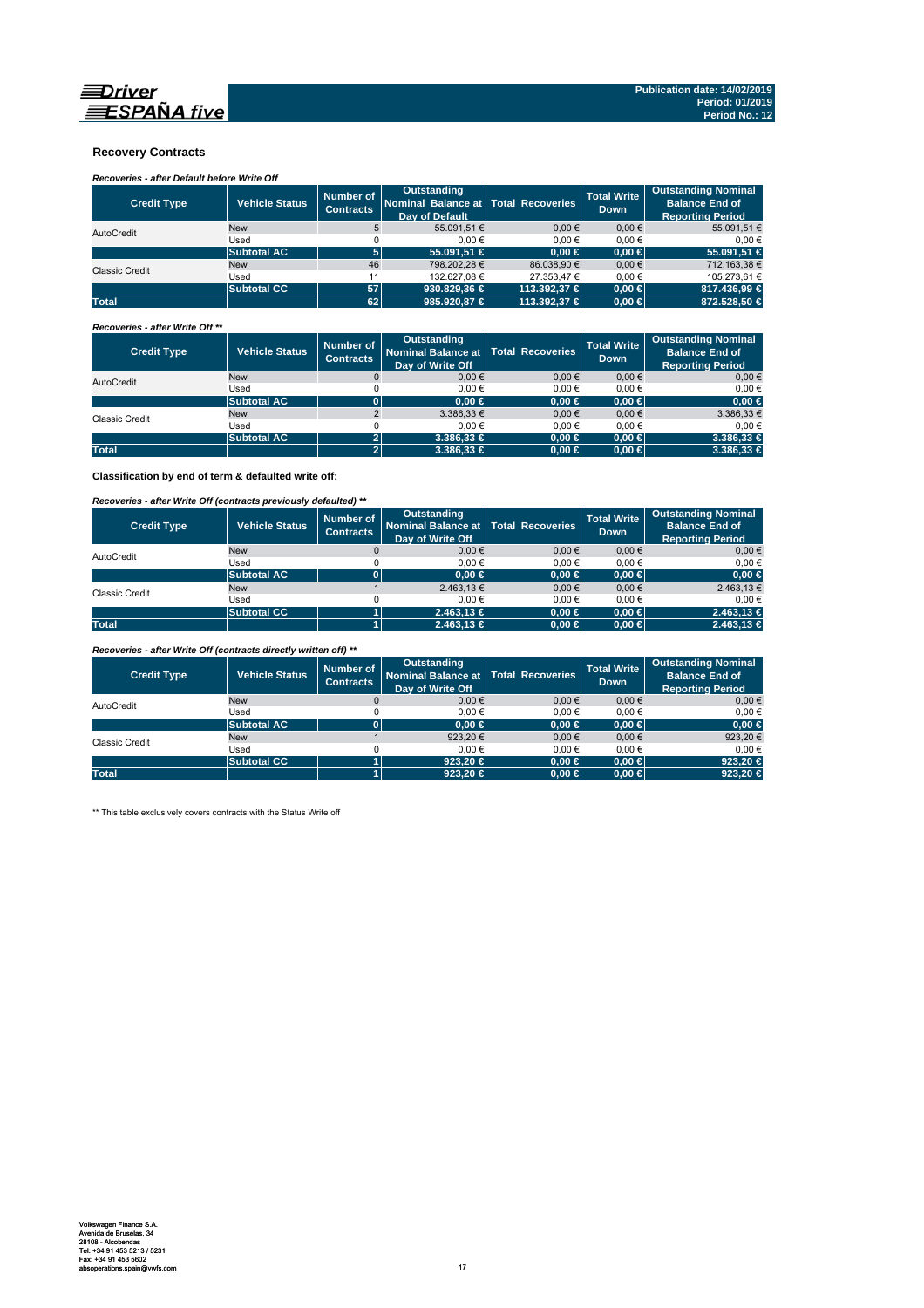#### <u>=Driver</u> ESPAÑA five

**Publication date: 14/02/20** 

#### **Poolinformation I. - Down Payments**

|                       | <b>Down Payments Total Porfolio</b> |                            |                                                           |                               |                                      |       |                                   |        |                  |                        |        | ______          |                        |        |        |                  |        |
|-----------------------|-------------------------------------|----------------------------|-----------------------------------------------------------|-------------------------------|--------------------------------------|-------|-----------------------------------|--------|------------------|------------------------|--------|-----------------|------------------------|--------|--------|------------------|--------|
|                       |                                     |                            |                                                           |                               |                                      |       | <b>Auto Credit</b>                |        |                  | <b>Classic Credita</b> |        |                 | <b>RW</b>              |        |        | <b>Head</b>      |        |
| <b>Down Payment</b>   | umber of Loan                       | Percentage of<br>Loang (%) | <b>Outstanding Discounted</b><br><b>Princinal Balance</b> | Percentage of<br>lalance (%). | Down Payment/<br>Purchase Price in % |       | umber of   Outstanding Discounted |        | <b>Jumber</b> of | Outstanding Discounted |        | mber of Contrac | Outstanding Discounted |        |        |                  |        |
| No downpayment        | 3.155                               | 3.82%                      | 37.764.506.94 €                                           | 5.41%                         | 0.00%                                | 291   | 1.923.902.31 €                    | 0.00%  | 2.864            | 35.840.604.63 €        | 0.00%  | 2.509           | 30.004.246.49 €        | 0.00%  | 646    | 7.760.260.45 €   | 0.00%  |
| $0.01 - 1.000.00$     | 5.480                               | 6.63%                      | 55.978.716.84 €                                           | 8.02%                         | 4.38%                                | 454   | 2.715.439,34 €                    | 4.08%  | 5.026            | 53.263.277.50 €        | 4 4 1% | 4.298           | 42.818.108.26 €        | 4.33%  | 1.182  | 13.160.608.58 €  | 4,53%  |
| $1.000.01 - 2.000.00$ | 6.595                               | 7.98%                      | 62.043.830.39 €                                           | 8.89%                         | 11.15%                               | 725   | 4.033.300.24 €                    | 9.88%  | 5.870            | 58.010.530.15 €        | 11.35% | 4.824           | 45.442.387.33 €        | 11.00% | 1.771  | 16.601.443.06 €  | 11.59% |
| 2.000.01 - 3.000.00   | 6.943                               | 8.40%                      | 62.352.258.77 €                                           | 8.93%                         | 16.70%                               | 1.148 | 6.136.619.35 €                    | 15.01% | 5.795            | 56.215.639.42 €        | 17.10% | 5.623           | 49.618.244.24 €        | 16.70% | 1.320  | 12.734.014.53 €  | 16.71% |
| $3.000.01 - 4.000.00$ | 6.494                               | 7.86%                      | 55.376.717.67 €                                           | 7.93%                         | 21,40%                               | 1.131 | 5.704.190.49 €                    | 18.88% | 5.363            | 49.672.527.18 €        | 22.04% | 5.352           | 44.616.886.29 €        | 21.37% | 1.142  | 10.759.831.38 €  | 21.55% |
| 4.000.01 - 5.000.00   | 5.993                               | 7.25%                      | 51.765.422.86 6                                           | 7.41%                         | 25.15%                               | 1.057 | 6.013.493.64 €                    | 21.28% | 4.936            | 45.751.929.22 €        | 26.20% | 4.936           | 41.989.877.29 €        | 24.96% | 1.057  | 9.775.545.57 €   | 26,09% |
| $5.000.01 - 6.000.00$ | 5.519                               | 6.68%                      | 46.743.276.50 €                                           | 6.69%                         | 28.83%                               | 1.019 | 5.614.894.57 €                    | 24.23% | 4.500            | 41.128.381.93 €        | 30.15% | 4.546           | 38.000.016.39 €        | 28.54% | 973    | 8.743.260.11 €   | 30,23% |
| 6.000.01 - 7.000.00   | 4.703                               | 5.69%                      | 38.472.080.54 €                                           | 5.51%                         | 32.46%                               | 785   | 4.107.528.38 €                    | 27.36% | 3.918            | 34.364.552.16 €        | 33.74% | 3.965           | 32.330.823.62 €        | 32.18% | 738    | 6.141.256.92 €   | 34,02% |
| 7.000.01 - 8.000.00   | 4.369                               | 5.29%                      | 34.588.629.73 €                                           | 4.95%                         | 35.50%                               | 734   | 3.861.824.32 €                    | 29.34% | 3.635            | 30.726.805.41 €        | 37.10% | 3.693           | 29.131.583.97 €        | 35.14% | 676    | 5.457.045.76 €   | 37,62% |
| 8.000.01 - 9.000.00   | 3.803                               | 4.60%                      | 28.717.893.98 €                                           | 4.11%                         | 39.06%                               | 531   | 2.654.922.90 €                    | 32.21% | 3.272            | 26.062.971.08 €        | 40.47% | 3.170           | 24.044.729.08 €        | 38.66% | 633    | 4.673.164.90 €   | 41.15% |
| 9.000.01 - 10.000.00  | 4.024                               | 4.87%                      | 32.004.232.85 €                                           | 4.58%                         | 40.26%                               | 710   | 3.963.084.19 €                    | 32.55% | 3.314            | 28.041.148.66 €        | 42.45% | 3.423           | 27.114.817.66 €        | 39.88% |        | 4.889.415.19 €   | 42.54% |
| 10.000.01 - 11.000.00 | 3.068                               | 3.71%                      | 24.327.143.44 €                                           | 3.48%                         | 43.82%                               | 335   | 1.645.731.04 €                    | 36.25% | 2.733            | 22.681.412.40 €        | 44.98% | 2.631           | 20.752.581.93 €        | 43.65% | 437    | 3.574.561.51 €   | 44.85% |
| 11.000.01 - 12.000.00 | 3.020                               | 3.65%                      | 23.735.674.92 €                                           | 3.40%                         | 45.61%                               | 359   | 2.070.091.88 €                    | 35.73% | 2.661            | 21.665.583.04 €        | 47.40% | 2.604           | 20.207.361.92 €        | 45.51% | 416    | 3.528.313.00 €   | 46.20% |
| 12.000.01 - 13.000.00 | 2.657                               | 3.22%                      | 20.150.840.16 €                                           | 2.89%                         | 48.73%                               | 216   | 1.138.961,11 €                    | 38.23% | 2.441            | 19.011.879.05 €        | 49.96% | 2.269           | 17.107.094.86 €        | 48.67% | 388    | 3.043.745.30 €   | 49.10% |
| 13.000.01 - 14.000.00 | 2.429                               | 2.94%                      | 18,490,815,86 €                                           | 2.65%                         | 50.71%                               | 192   | 935,109,31 €                      | 40.64% | 2.237            | 17.555.706.55 €        | 51.82% | 2.114           | 16.028.455.22 €        | 50.66% | 315    | 2.462.360.64 €   | 51,06% |
| 14.000.01 - 15.000.00 | 2.359                               | 2.85%                      | 18,397,926.79 €                                           | 2.63%                         | 51.13%                               | 245   | 1.214.796.51 €                    | 40.73% | 2.114            | 17.183.130.28 €        | 52.72% | 2.075           | 16.020.751.66 €        | 51.03% | 284    | 2.377.175.13 €   | 51.91% |
| >15.000,00            | 12.022                              | 14.55%                     | 87.353.347.85 €                                           | 12.51%                        | 61.86%                               | 52(   | 2.905.523.29 €                    | 45.59% | 11,496           | 84.447.824.56 €        | 62.83% | 10.640          | 76.551.292.28 €        | 61.96% | 1.382  | 10.802.055.57 €  | 61.13% |
| <b>Total</b>          | 82.633                              | 100%                       | 698.263.316.09 €                                          | 100%                          |                                      | 0.458 | 56.639.412.87€                    |        | 72.175           | 641.623.903.22 €       |        | 68.672          | 571.779.258.49 €       |        | 13,961 | 126,484,057,60 € |        |

| <b>Statistics</b>                                              |              |
|----------------------------------------------------------------|--------------|
| Minimum Down Payment                                           | 0.01€        |
| Maximum Down Payment                                           | 100 422 31 6 |
| Weighted Average Down Payment (Customers who did Down Payment) | 7.884.86 €   |
| Weighted Average Down Payment                                  | 7.458.42 €   |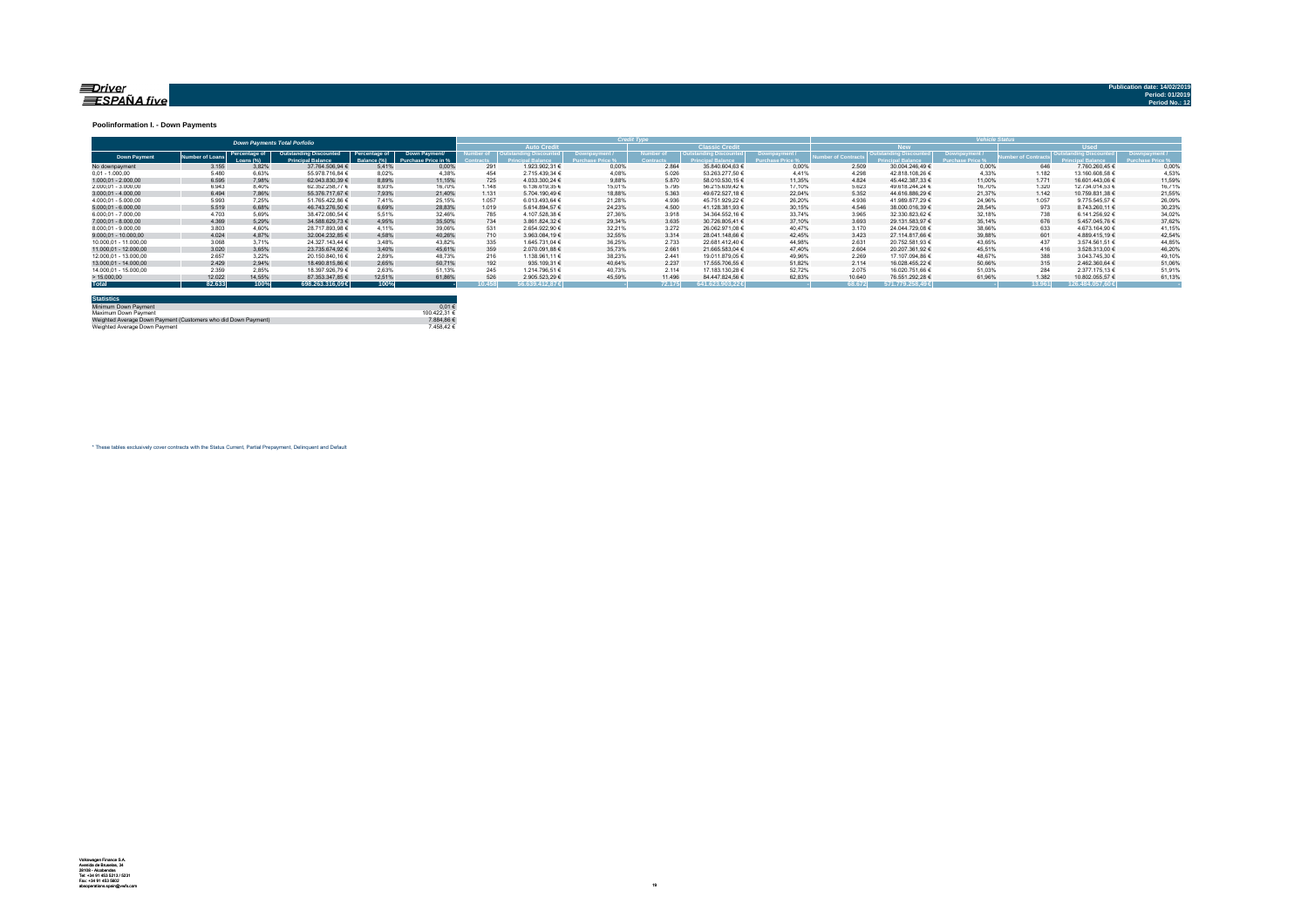

### **Poolinformation II. - Customer Type\_Type of Payment**

|                      |                    | <b>Customer Type Total Portfolio</b> |                                                                                    |                                              |                                     | Credit Type                                                  |                               |                                                                    | <b>Vehicle Status</b>     |                                                                          |                                                                                      |                  |  |
|----------------------|--------------------|--------------------------------------|------------------------------------------------------------------------------------|----------------------------------------------|-------------------------------------|--------------------------------------------------------------|-------------------------------|--------------------------------------------------------------------|---------------------------|--------------------------------------------------------------------------|--------------------------------------------------------------------------------------|------------------|--|
|                      |                    |                                      |                                                                                    |                                              | Classic Credit<br><b>Auto Credi</b> |                                                              |                               |                                                                    | <b>New</b><br><b>Used</b> |                                                                          |                                                                                      |                  |  |
| <b>Customer Type</b> | Number of<br>Loans | Loans (%)                            | Percentage of   Outstanding Discounted   Percentage of<br><b>Principal Balance</b> | Number of<br><b>Contracts</b><br>Balance (%) |                                     | Outstanding<br><b>Discounted Principal</b><br><b>Balance</b> | Number of<br><b>Contracts</b> | <b>Outstanding</b><br><b>Discounted Principa</b><br><b>Balance</b> |                           | Outstanding<br>umber of Contracts丨 Discounted Principa<br><b>Balance</b> | <b>Outstanding Discounted</b><br>all Number of Contracts<br><b>Principal Balance</b> |                  |  |
| Private              | 70.299             | 85.07%                               | 588.812.638.25€                                                                    | 84.33%                                       | 8.567                               | 45.540.217,68€                                               | 61.732                        | 543.272.420.57€                                                    | 58.224                    | 480.001.561.12€                                                          | 12.075                                                                               | 108.811.077,13€  |  |
| Company              | 12.334             | 14,93%                               | 109.450.677.84€                                                                    | 15,67%                                       | 1.891                               | 11.099.195.19€                                               | 10.443                        | 98.351.482.65€                                                     | 10.448                    | 91.777.697.37€                                                           | 1.886                                                                                | 17.672.980.47€   |  |
| <b>Total</b>         | 82.633             | 100%                                 | 698.263.316,09 €                                                                   | 100%                                         | 0.458                               | 56.639.412.87                                                | 72.175                        | $641.623.903,22 \in$                                               | 68.672                    | 571.779.258,49 €                                                         | 13.961                                                                               | 126.484.057,60 € |  |

|                                        |        |              |                                                                                          |             |                                      | Credit Type                                                  |                               |                                                                    | <b>/ehicle Status</b> |                                                         |                     |                                                           |
|----------------------------------------|--------|--------------|------------------------------------------------------------------------------------------|-------------|--------------------------------------|--------------------------------------------------------------|-------------------------------|--------------------------------------------------------------------|-----------------------|---------------------------------------------------------|---------------------|-----------------------------------------------------------|
| <b>Type of Payment Total Portfolio</b> |        |              |                                                                                          |             | <b>Auto Credi</b>                    |                                                              | <b>Classic Credit</b>         |                                                                    | <b>New</b>            |                                                         | Wsed                |                                                           |
| Type of Payment                        | Loans  | Loans $(\%)$ | Number of Percentage of Outstanding Discounted Percentage of<br><b>Principal Balance</b> | Balance (%) | <b>Number of</b><br><b>Contracts</b> | Outstanding<br><b>Discounted Principal</b><br><b>Balance</b> | Number of<br><b>Contracts</b> | <b>Outstanding</b><br><b>Discounted Principa</b><br><b>Balance</b> |                       | Outstanding<br><b>Discounted Prin</b><br><b>Balance</b> | lumber of Contracts | <b>Outstanding Discounted</b><br><b>Principal Balance</b> |
| Direct Borrower Account DeUt           | 82.633 | 100,00%      | 698.263.316,09€                                                                          | 100.00%     | 10.458                               | 56.639.412.87€                                               | 72.175                        | 641.623.903.22€                                                    | 68.672                | 571.779.258.49€                                         | 13.961              | 126.484.057,60€                                           |
| Other                                  |        | 0.00%        |                                                                                          | 0.00%       |                                      | $0.00 \in$                                                   |                               | 0.00€                                                              |                       | $0.00 \in$                                              |                     | $0.00 \in$                                                |
| <b>Total</b>                           | 82.633 | 100%         | 698.263.316.09 €                                                                         | 100%        | 10.458                               | 56.639.412.87 €                                              | 72.175                        | $641.623.903.22 \div$                                              | 68.672                | 571.779.258.49 €                                        | 13.961              | 126.484.057.60 €                                          |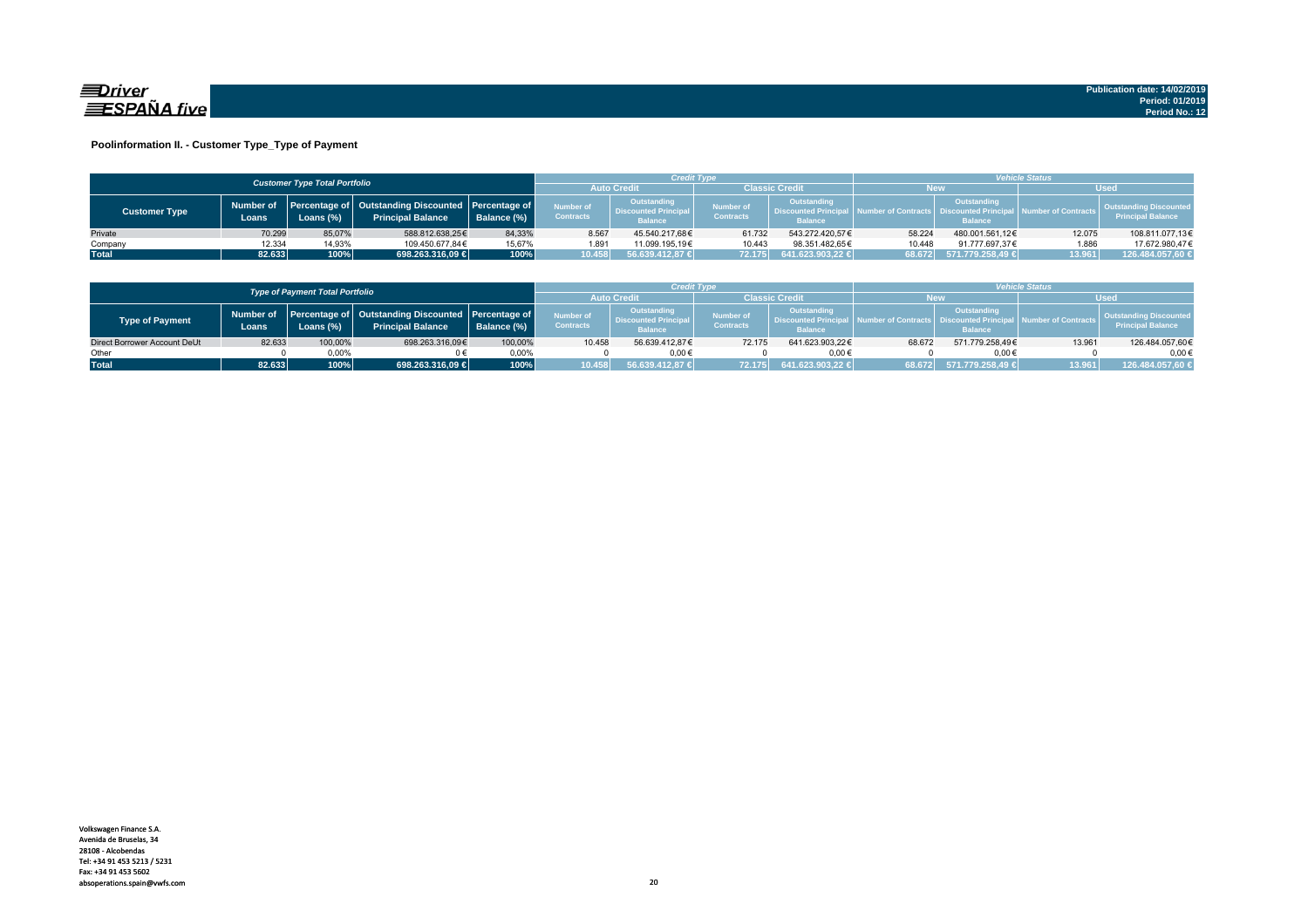

# **Poolinformation III. - Obligor Concentration**

# *Top 20 Borrower*

| <b>Number</b>   | <b>Number of</b><br><b>Loans</b> | Percentage of<br>Contracts (%) | <b>Outstanding</b><br><b>Discounted Principal</b><br><b>Balance</b> | Percentage of<br>Balance (%) |
|-----------------|----------------------------------|--------------------------------|---------------------------------------------------------------------|------------------------------|
| 1               | 2                                | 0,0023%                        | 100.496,18€                                                         | $0.0144\%$ *                 |
| 2               | 1                                | 0,0012%                        | 62.555,29€                                                          | 0,0090%                      |
| 3               | 3                                | 0,0035%                        | 53.349,73 €                                                         | 0,0076%                      |
| 4               | $\overline{2}$                   | 0,0023%                        | 52.714,54 €                                                         | 0,0075%                      |
| 5               | $\mathbf{1}$                     | 0,0012%                        | 52.043,94 €                                                         | 0,0075%                      |
| 6               | 1                                | 0,0012%                        | 49.856.62 €                                                         | 0,0071%                      |
| $\overline{7}$  | $\mathbf{1}$                     | 0,0012%                        | 48.384,20 €                                                         | 0,0069%                      |
| 8               | 3                                | 0,0035%                        | 44.892,65 €                                                         | 0,0064%                      |
| 9               | $\mathbf{1}$                     | 0,0012%                        | 44.889.66 €                                                         | 0,0064%                      |
| 10              | 1                                | 0,0012%                        | 44.058,82 €                                                         | 0,0063%                      |
| 11              | $\mathbf{1}$                     | 0,0012%                        | 43.899,98 €                                                         | 0,0063% *                    |
| 12              | 1                                | 0.0012%                        | 43.707,66 €                                                         | 0,0063%                      |
| 13              | $\mathbf{1}$                     | 0,0012%                        | 43.493,37 €                                                         | 0,0062%                      |
| 14              | 1                                | 0.0012%                        | 43.452,26 €                                                         | 0,0062%                      |
| 15              | $\mathbf{1}$                     | 0,0012%                        | 43.054,07 €                                                         | 0,0062% *                    |
| 16              | 1                                | 0,0012%                        | 42.946.29 €                                                         | 0,0062% *                    |
| 17              | $\mathbf{1}$                     | 0,0012%                        | 42.190,86 €                                                         | 0,0060% *                    |
| 18              | 1                                | 0.0012%                        | 41.491,44 €                                                         | 0,0059%                      |
| 19              | $\mathbf{1}$                     | 0,0012%                        | 41.044,25 €                                                         | 0,0059%                      |
| 20              | 1                                | 0,0012%                        | 40.526,45€                                                          | 0,0058%                      |
| <b>Subtotal</b> | 26                               | 0,03%                          | 979.048,26 €                                                        | 0,14%                        |
| >20             | 82.607                           | 99,97%                         | 697.284.268                                                         | 99,86%                       |
| <b>Total</b>    | 82.633                           | 100%                           | 698.263.316,09 €                                                    | 100%                         |

\* The calculation of borrower exposure is based on the first titular/customer per contract exclusively This table exclusively covers contracts with the Status Current, Partial Prepayment, Delinquent and Default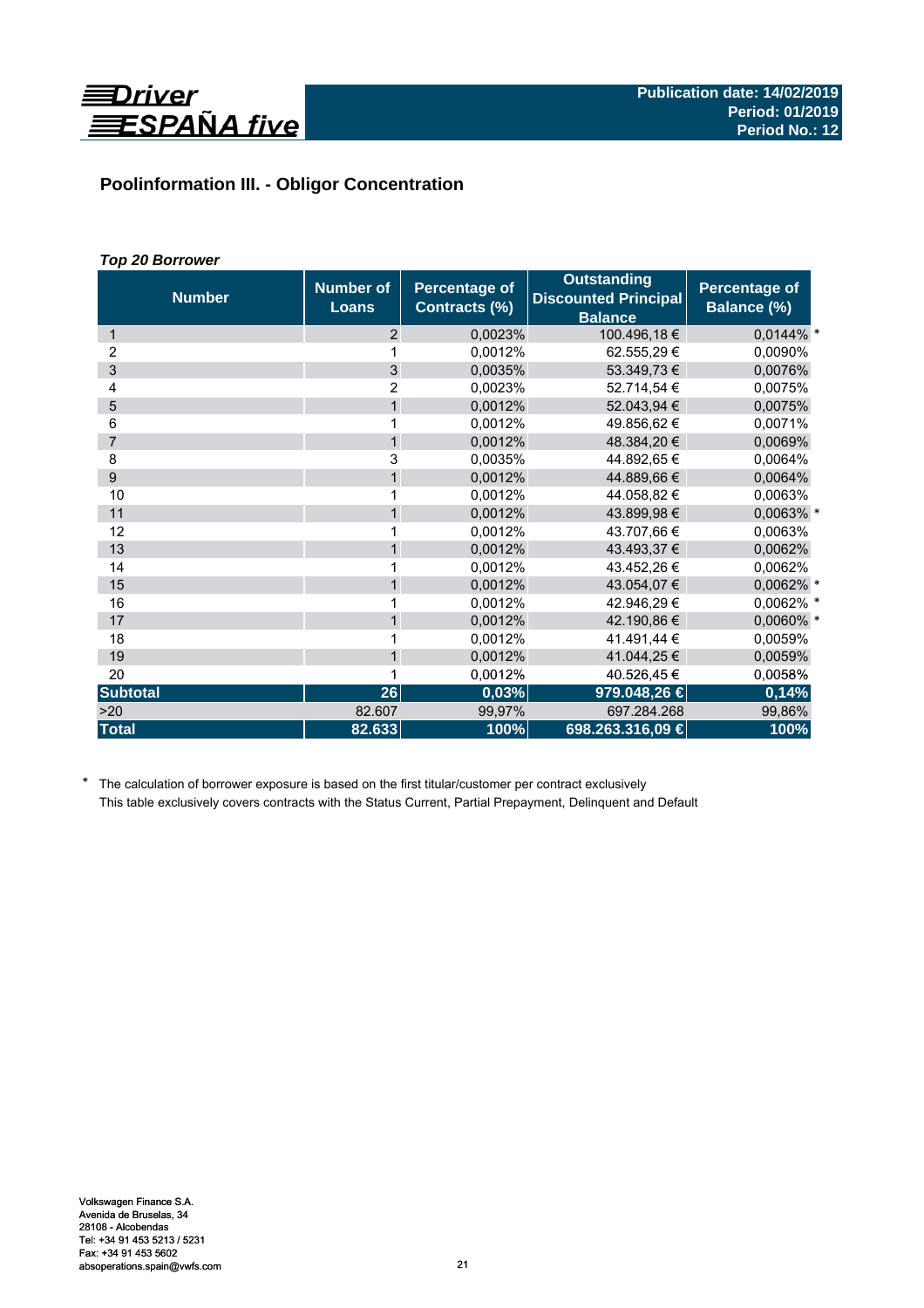

### **Poolinformation IV. - Distribution by Outstanding Discounted Balance and Original**

|                                                                              |                    | Distribution by Outstanding Discounted Principal Balance |                                                              |                              |                               | <b>Credit Type</b>                                          |                                      |                                                                     | <b>Vehicle Status</b>                |                                                             |                                      |                                                             |  |
|------------------------------------------------------------------------------|--------------------|----------------------------------------------------------|--------------------------------------------------------------|------------------------------|-------------------------------|-------------------------------------------------------------|--------------------------------------|---------------------------------------------------------------------|--------------------------------------|-------------------------------------------------------------|--------------------------------------|-------------------------------------------------------------|--|
|                                                                              |                    |                                                          |                                                              |                              | <b>Auto Credit</b>            |                                                             | <b>Classic Credit</b>                |                                                                     | <b>New</b>                           |                                                             | <b>Used</b>                          |                                                             |  |
| <b>Distribution by Outstanding Discounted</b><br><b>Principal Balance (€</b> | Number of<br>Loans | Percentage of<br>Loans $(\%)$                            | Outstanding<br><b>Discounted Principal</b><br><b>Balance</b> | Percentage of<br>Balance (%) | Number of<br><b>Contracts</b> | Outstanding<br><b>Discounted Principa</b><br><b>Ralance</b> | <b>Number of</b><br><b>Contracts</b> | <b>Outstanding</b><br><b>Discounted Principal</b><br><b>Balance</b> | <b>Number of</b><br><b>Contracts</b> | Outstanding<br><b>Discounted Principa</b><br><b>Ralance</b> | <b>Number of</b><br><b>Contracts</b> | <b>Outstanding</b><br><b>Discounted Principa</b><br>Ralance |  |
| $0.01 - 5000.00$                                                             | 20.012             | 24,22%                                                   | 62.555.064.81 €                                              | 8,96%                        | 5.653                         | 16.944.914.36 €                                             | 14.359                               | 45.610.150.45 €                                                     | 17.449                               | 54.279.539.40 €                                             | 2.563                                | 8.275.525.41 €                                              |  |
| 5.000.01 - 10.000.00                                                         | 37.786             | 45.73%                                                   | 281.309.804.42 €                                             | 40.29%                       | 3.765                         | 26.287.121.02 €                                             | 34.021                               | 255.022.683.40 €                                                    | 31.213                               | 231.509.061.08 €                                            | 6.573                                | 49.800.743.34 €                                             |  |
| 10.000.01 - 15.000.00                                                        | 17.001             | 20,57%                                                   | 204.502.018.36 €                                             | 29.29%                       | 866                           | 10.317.222.93 €                                             | 16.135                               | 194.184.795.43 €                                                    | 13.643                               | 164.152.882.98 €                                            | 3.358                                | 40.349.135.38 €                                             |  |
| 15.000.01 - 20.000.00                                                        | 5.460              | 6,61%                                                    | 93.306.920.55 €                                              | 13,36%                       | 153                           | 2.565.368.62 €                                              | 5.307                                | 90.741.551.93 €                                                     | 4.412                                | 75.386.498.91 €                                             | 1.048                                | 17.920.421.64 €                                             |  |
| 20.000.01 - 25.000.00                                                        | 1.728              | 2.09%                                                    | 37.946.881.94 €                                              | 5.43%                        | 12                            | 267.326.81 €                                                | 1.716                                | 37.679.555.13 €                                                     | 1.437                                | 31.550.341.30 €                                             | 291                                  | 6.396.540.64 €                                              |  |
| 25.000,01 - 30.000,00                                                        | 485                | 0,59%                                                    | 13.048.996.18 €                                              | 1,87%                        |                               | 212.569.47 €                                                | 477                                  | 12.836.426.71 €                                                     | 390                                  | 10.483.789.84 €                                             | 95                                   | 2.565.206,34 €                                              |  |
| > 30.000,00                                                                  | 161                | 0,19%                                                    | 5.593.629,83 €                                               | 0,80%                        |                               | 44.889.66 €                                                 | 160                                  | 5.548.740.17 €                                                      | 128                                  | 4.417.144.98 €                                              | 33                                   | .176.484.85 €                                               |  |
| <b>Total</b>                                                                 | 82.633             | 100%                                                     | 698.263.316.09 €                                             | 100%                         | 10.458                        | 56,639,412,87 €                                             | 72.175                               | 641.623.903.22 €                                                    | 68.672                               | 571.779.258.49 €                                            |                                      | 13.961 126.484.057,60 €                                     |  |

| <b>Statistics</b>                                |            |
|--------------------------------------------------|------------|
| Minimum Outstanding Discounted Principal Balance | 82.49€     |
| Maximum Outstanding Discounted Principal Balance | 62.555.29€ |
| Average Outstanding Discounted Principal Balance | 8.450.18€  |

|                                             | <b>Distribution by Original Nominal Balance</b> |                               |                                                              |                              |                                      |                                                              |                                      |                                                              | <b>Vehicle Status</b>         |                                                              |                               |                                                             |
|---------------------------------------------|-------------------------------------------------|-------------------------------|--------------------------------------------------------------|------------------------------|--------------------------------------|--------------------------------------------------------------|--------------------------------------|--------------------------------------------------------------|-------------------------------|--------------------------------------------------------------|-------------------------------|-------------------------------------------------------------|
|                                             |                                                 |                               |                                                              |                              |                                      |                                                              |                                      | <b>Classic Credit</b>                                        |                               | <b>New</b>                                                   |                               | <b>Used</b>                                                 |
| Distribution by Original Nominal Balance (6 | <b>Number of</b><br>Loans                       | Percentage of<br>Loans $(\%)$ | Outstanding<br><b>Discounted Principal</b><br><b>Balance</b> | Percentage of<br>Balance (%) | <b>Number of</b><br><b>Contracts</b> | Outstanding<br><b>Discounted Principal</b><br><b>Balance</b> | <b>Number of</b><br><b>Contracts</b> | Outstanding<br><b>Discounted Principal</b><br><b>Balance</b> | Number of<br><b>Contracts</b> | Outstanding<br><b>Discounted Principal</b><br><b>Balance</b> | Number of<br><b>Contracts</b> | Outstanding<br><b>Discounted Principa</b><br><b>Balance</b> |
| $0.01 - 5.000.00$                           | 607                                             | 0,73%                         | 953.999.48 €                                                 | 0,14%                        | 597                                  | 935.344.69 €                                                 | 10 <sup>1</sup>                      | 18.654.79 €                                                  | 578                           | 904.965.54 €                                                 | 29                            | 49.033.94 €                                                 |
| 5.000.01 - 10.000.00                        | 9.243                                           | 11,19%                        | 30.883.169,40 €                                              | 4,42%                        | 4.521                                | 15.538.593.00 €                                              | 4.722                                | 15.344.576.40 €                                              | 8.647                         | 28.864.940.56 €                                              | 596                           | 2.018.228.84 €                                              |
| 10.000.01 - 15.000.00                       | 37.268                                          | 45,10%                        | 240.102.963.37 €                                             | 34,39%                       | 3.391                                | 20.376.910.79 €                                              | 33.877                               | 219.726.052.58 €                                             | 30.465                        | 195.326.348.05 €                                             | 6.803                         | 44.776.615.32 €                                             |
| 15.000.01 - 20.000.00                       | 21.493                                          | 26,01%                        | 205.388.557.22 €                                             | 29,41%                       | 1.359                                | 12.094.058.70 €                                              | 20.134                               | 193.294.498.52 €                                             | 17.309                        | 164.612.243.31 €                                             | 4.184                         | 40.776.313,91 €                                             |
| 20.000.01 - 25.000.00                       | 8.725                                           | 10.56%                        | 116.516.084.73 €                                             | 16,69%                       | 428                                  | 5.121.094.09 €                                               | 8.297                                | 111.394.990.64 €                                             | 7.261                         | 95.562.805.62 €                                              | 1.464                         | 20.953.279.11 €                                             |
| 25.000.01 - 30.000.00                       | 3.431                                           | 4,15%                         | 60.942.180.58 €                                              | 8,73%                        | 109                                  | 1.606.450.90 €                                               | 3.322                                | 59.335.729.68 €                                              | 2.865                         | 50.741.225.84 €                                              | 566                           | 10.200.954.74 €                                             |
| >30.000,00                                  | 1.866                                           | 2.26%                         | 43.476.361.31 €                                              | 6.23%                        | 53                                   | 966.960.70 €                                                 | 1.813                                | 42.509.400.61 €                                              | 1.547                         | 35.766.729.57 €                                              | 319                           | 7.709.631.74 €                                              |
| <b>Total</b>                                | 82.633                                          | 100%                          | 698.263.316.09 €                                             | 100%                         | 10.458                               | $156.639.412.87 \in$                                         | 72.175                               | $641.623.903.22 \in$                                         | 68.672                        | 571.779.258.49 €                                             | 13.961                        | 126.484.057,60                                              |

| <b>Statistics</b>                |                      |
|----------------------------------|----------------------|
| Minimum Original Nominal Balance | 2.185.05 €           |
| Maximum Original Nominal Balance | 95.682.72 $\epsilon$ |
| Average Original Nominal Balance | 15.308.65 €          |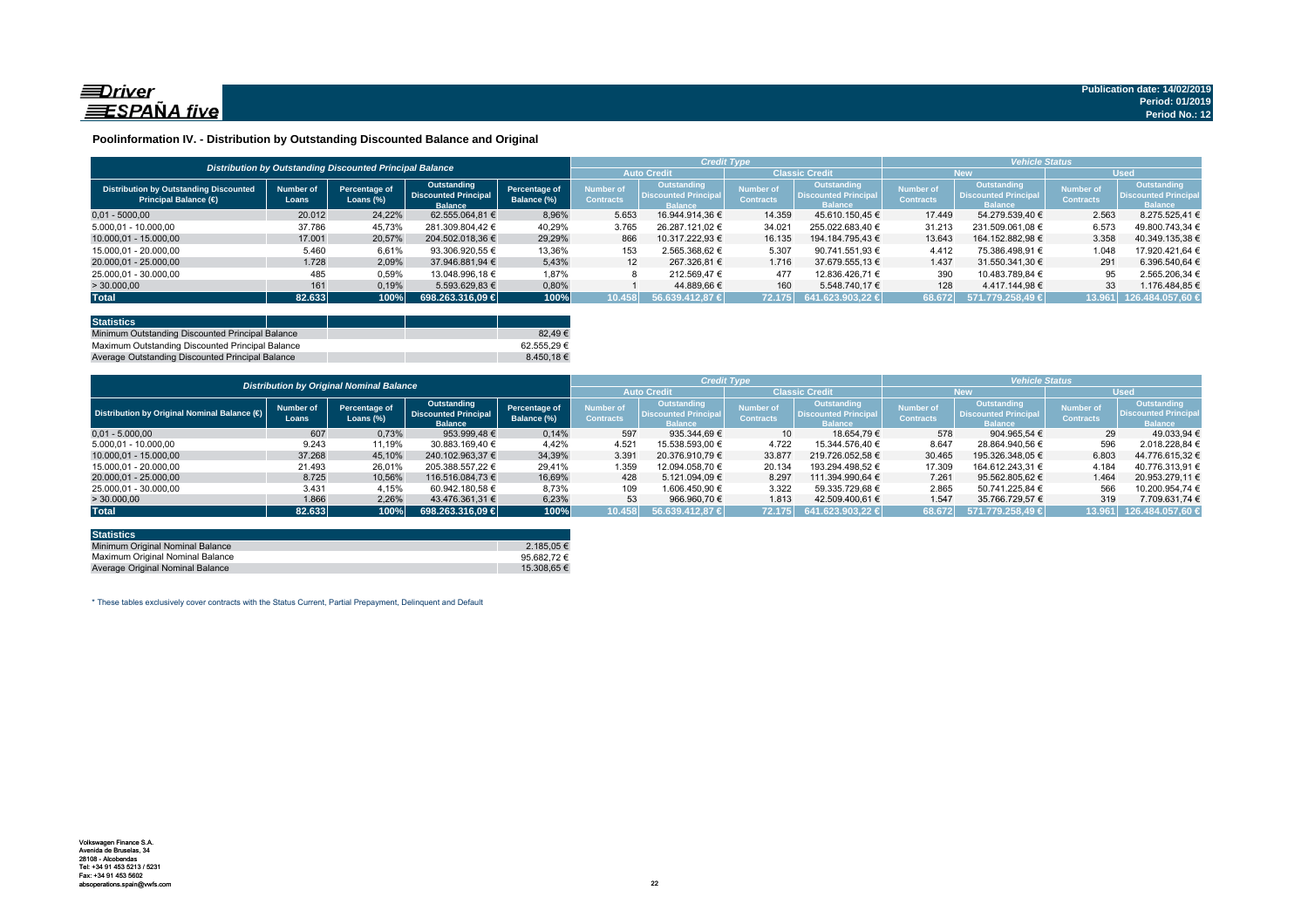

### **Poolinformation V. - Interest Rate paid by the Receivable Debtor**

|                                                       | Interest Rate paid by the Receivable Debtor |                                      |                                                           |                                     |                                                                                                   |                    | <b>Credit Type</b>            |                                           |                               |                                                  |                               | <b>Vehicle Status</b>                                    |  |  |  |
|-------------------------------------------------------|---------------------------------------------|--------------------------------------|-----------------------------------------------------------|-------------------------------------|---------------------------------------------------------------------------------------------------|--------------------|-------------------------------|-------------------------------------------|-------------------------------|--------------------------------------------------|-------------------------------|----------------------------------------------------------|--|--|--|
|                                                       |                                             |                                      |                                                           |                                     |                                                                                                   | <b>Auto Credit</b> |                               | <b>Classic Credit</b>                     |                               | <b>New</b>                                       | <b>Used</b>                   |                                                          |  |  |  |
| Interest Rate paid by the Receivable<br><b>Debtor</b> | <b>Number of</b><br>Loans                   | <b>Percentage of Loans</b><br>$(\%)$ | <b>Outstanding Discounted</b><br><b>Principal Balance</b> | <b>Percentage of</b><br>Balance (%) | <b>Number of</b><br><b>Outstanding Discounted</b><br><b>Contracts</b><br><b>Principal Balance</b> |                    | Number of<br><b>Contracts</b> | Outstanding<br><b>Discounted Principa</b> | Number of<br><b>Contracts</b> | <b>Outstanding</b><br><b>Discounted Principa</b> | Number of<br><b>Contracts</b> | Outstanding<br><b>Discounted Princip</b><br><b>Ralan</b> |  |  |  |
| $0\% \leq -\leq 0.5\%$                                | 42                                          | 0.05%                                | 126.653.58€                                               | 0.02%                               |                                                                                                   | $0.00 \in$         | 42                            | 126.653.58€                               | 42                            | 126.653.58€                                      | $\Omega$                      | $0.00 \in$                                               |  |  |  |
| $0.5\% < -5.1\%$                                      | $\Omega$                                    | 0.00%                                | $0.00 \in$                                                | 0.00%                               |                                                                                                   | $0.00 \in$         |                               | $0.00 \in$                                | $\Omega$                      | $0.00 \in$                                       |                               | $0.00 \in$                                               |  |  |  |
| $1\% < - \leq 1.5\%$                                  |                                             | 0,00%                                | $0.00 \in$                                                | 0,00%                               |                                                                                                   | $0,00 \in$         |                               | $0,00 \in$                                | $\Omega$                      | $0,00 \in$                                       |                               | $0,00 \in$                                               |  |  |  |
| $1.5\% < -5.2\%$                                      |                                             | 0.00%                                | 1.561.43€                                                 | 0.00%                               |                                                                                                   | $0,00 \in$         |                               | 1.561,43€                                 |                               | 1.561,43€                                        |                               | $0,00 \in$                                               |  |  |  |
| $2\% < - \leq 2.5\%$                                  |                                             | 0,00%                                | 343,24€                                                   | 0,00%                               |                                                                                                   | $0.00 \in$         |                               | 343,24€                                   |                               | 343,24 €                                         |                               | $0.00 \in$                                               |  |  |  |
| $2.5\% < -5.3\%$                                      | $\Omega$                                    | 0.00%                                | $0.00 \in$                                                | 0.00%                               |                                                                                                   | $0.00 \in$         |                               | $0.00 \in$                                | $\Omega$                      | $0.00 \in$                                       |                               | $0.00 \in$                                               |  |  |  |
| $3\% < - \leq 3.5\%$                                  | $\Omega$                                    | 0,00%                                | $0.00 \in$                                                | 0,00%                               |                                                                                                   | $0.00 \in$         |                               | $0.00 \in$                                | $\Omega$                      | $0,00 \in$                                       |                               | $0.00 \in$                                               |  |  |  |
| $3.5\% < -5.4\%$                                      | $\overline{2}$                              | 0.00%                                | 5.066.97€                                                 | 0.00%                               |                                                                                                   | $0.00 \in$         | $\overline{2}$                | 5.066.97€                                 | $\overline{2}$                | 5.066,97€                                        |                               | $0.00 \in$                                               |  |  |  |
| $4\% < - \leq 4.5\%$                                  | $\Omega$                                    | 0.00%                                | $0.00 \in$                                                | 0.00%                               |                                                                                                   | $0.00 \in$         | $\Omega$                      | $0.00 \in$                                | $\Omega$                      | $0.00 \in$                                       |                               | $0,00 \in$                                               |  |  |  |
| $4.5\% < -5\%$                                        | 408                                         | 0.49%                                | 5.410.424.10€                                             | 0.77%                               |                                                                                                   | 3.862.07€          | 407                           | 5.406.562.03€                             | 401                           | 5.335.212.62€                                    |                               | 75.211.48€                                               |  |  |  |
| $5\% < - \leq 5.5\%$                                  | 22                                          | 0,03%                                | 254.855,12€                                               | 0,04%                               |                                                                                                   | 27.505,30€         | 17                            | 227.349.82€                               | 22                            | 254.855.12€                                      | $\Omega$                      | $0,00 \in$                                               |  |  |  |
| $5.5\% < -5.6\%$                                      | 144                                         | 0,17%                                | 1.463.940,12€                                             | 0,21%                               |                                                                                                   | 7.132,46€          | 142                           | 1.456.807,66€                             | 32                            | 378.466,00€                                      | 112                           | 1.085.474,12€                                            |  |  |  |
| $6\% < - \leq 6.5\%$                                  | 162                                         | 0,20%                                | 1.581.640,35€                                             | 0,23%                               | 48                                                                                                | 443.643.25€        | 114                           | 1.137.997,10€                             | 135                           | 1.378.861,80€                                    | 27                            | 202.778.55€                                              |  |  |  |
| $6.5\% < -5.7\%$                                      | 105                                         | 0.13%                                | 1.292.948.74€                                             | 0.19%                               |                                                                                                   | 37.803,38€         | 98                            | 1.255.145.36€                             | 72                            | 1.111.707.21€                                    | 33                            | 181.241.53€                                              |  |  |  |
| $7\% < - \leq 7.5\%$                                  | 285                                         | 0,34%                                | 3.232.510,57€                                             | 0,46%                               | 24                                                                                                | 127.701,03€        | 261                           | 3.104.809,54€                             | 244                           | 2.777.921.76€                                    | 41                            | 454.588.81€                                              |  |  |  |
| $7.5\% < -5.8\%$                                      | 548                                         | 0.66%                                | 3.474.105.08€                                             | 0.50%                               |                                                                                                   | 5.628.88€          | 544                           | 3.468.476.20€                             | 507                           | 3.244.711.31€                                    | 41                            | 229.393.77€                                              |  |  |  |
| $8\% < - \leq 8.5\%$                                  | 4.104                                       | 4,97%                                | 19.726.083,15€                                            | 2,83%                               | 288                                                                                               | 2.057.145,73€      | 3.816                         | 17.668.937.42€                            | 4.017                         | 19.345.794.93€                                   | 87                            | 380.288.22€                                              |  |  |  |
| $8.5\% < -5.9\%$                                      | 1.425                                       | 1.72%                                | 11.122.172.78€                                            | 1.59%                               | 425                                                                                               | 1.719.622.80€      | 1.000                         | 9.402.549,98€                             | 1.203                         | 9.476.337.41€                                    | 222                           | 1.645.835.37€                                            |  |  |  |
| $9\% < - \leq 9.5\%$                                  | 8.329                                       | 10.08%                               | 66.407.564.43€                                            | 9.51%                               | 5.671                                                                                             | 35.033.661.64€     | 2.658                         | 31.373.902.79€                            | 8.275                         | 66.022.727.85€                                   | 54                            | 384.836.58€                                              |  |  |  |
| $9.5\% < -5.10\%$                                     | 12.381                                      | 14.98%                               | 132.443.148.33€                                           | 18.97%                              | 2.544                                                                                             | 9.081.796.86€      | 9.837                         | 123.361.351.47€                           | 10.479                        | 104.615.243.86€                                  | 1.902                         | 27.827.904.47€                                           |  |  |  |
| $10\% < -\leq 10.5\%$                                 | 20.023                                      | 24,23%                               | 187.348.236.71€                                           | 26,83%                              | 627                                                                                               | 3.835.440,16€      | 19.396                        | 183.512.796.55€                           | 14.271                        | 130.594.634.31€                                  | 5.752                         | 56.753.602.40€                                           |  |  |  |
| $10.5\% < -5.11\%$                                    | 19.294                                      | 23,35%                               | 159.152.890.35€                                           | 22,79%                              | 641                                                                                               | 3.551.538,10€      | 18.653                        | 155.601.352,25€                           | 14.551                        | 127.714.189,00€                                  | 4.743                         | 31.438.701,35€                                           |  |  |  |
| $11\% < - \leq 11,5\%$                                | 13.515                                      | 16,36%                               | 96.246.430.22€                                            | 13,78%                              | 169                                                                                               | 702.481,94€        | 13.346                        | 95.543.948.28€                            | 12.602                        | 90.533.005.25€                                   | 913                           | 5.713.424,97€                                            |  |  |  |
| $11.5\% < -5.12\%$                                    | 1.784                                       | 2.16%                                | 8.813.456.15€                                             | 1.26%                               | $\overline{2}$                                                                                    | 4.449,27€          | 1.782                         | 8.809.006.88€                             | 1.758                         | 8.707.067.77€                                    | 26                            | 106.388,38€                                              |  |  |  |
| $12\% < -512.5\%$                                     | 51                                          | 0,06%                                | 157.787,63€                                               | 0,02%                               |                                                                                                   | $0,00 \in$         | 51                            | 157.787,63€                               | 50                            | 153.400,03€                                      |                               | 4.387,60€                                                |  |  |  |
| $12.5\% < -5.13\%$                                    |                                             | 0.00%                                | 1.497.04 €                                                | 0.00%                               |                                                                                                   | $0,00 \in$         |                               | 1.497,04€                                 |                               | 1.497,04€                                        |                               | $0,00 \in$                                               |  |  |  |
| $13\% < -513.5\%$                                     |                                             | 0,00%                                | $0.00 \in$                                                | 0,00%                               |                                                                                                   | $0,00 \in$         |                               | $0,00 \in$                                | $\Omega$                      | $0,00 \in$                                       |                               | $0,00 \in$                                               |  |  |  |
| $13.5\% < -5.14\%$                                    |                                             | 0.00%                                | $0.00 \in$                                                | 0.00%                               |                                                                                                   | $0.00 \in$         |                               | $0.00 \in$                                | $\Omega$                      | $0.00 \in$                                       |                               | $0,00 \in$                                               |  |  |  |
| $14\% < -5.14.5\%$                                    |                                             | 0.00%                                | $0.00 \in$                                                | 0.00%                               |                                                                                                   | $0.00 \in$         |                               | $0.00 \in$                                | $\Omega$                      | $0.00 \in$                                       |                               | $0,00 \in$                                               |  |  |  |
| $14.5\% < -5.15\%$                                    | $\Omega$                                    | 0.00%                                | $0.00 \in$                                                | 0.00%                               |                                                                                                   | $0.00 \in$         |                               | $0.00 \in$                                | $\Omega$                      | $0.00 \in$                                       |                               | $0.00 \in$                                               |  |  |  |
| >15%                                                  |                                             | 0,00%                                | $0.00 \in$                                                | 0,00%                               |                                                                                                   | $0,00 \in$         |                               | $0,00 \in$                                |                               | $0.00 \in$                                       |                               | $0,00 \in$                                               |  |  |  |
| <b>Total</b>                                          | 82.633                                      | 100%                                 | 698.263.316.09 €                                          | 100%                                | 10.458                                                                                            | 56.639.412.87 €    | 72.175                        | 641.623.903.22 €                          | 68.672                        | 571.779.258.49 €                                 |                               | 13.961 126.484.057.60 €                                  |  |  |  |

| <b>Statistics</b>                     |        |
|---------------------------------------|--------|
| Minimum Interest Rate Debtor          | 0.00%  |
| Maximum Interest Rate Debtor          | 12.65% |
| Weighted Average Interest Rate Debtor | 10.19% |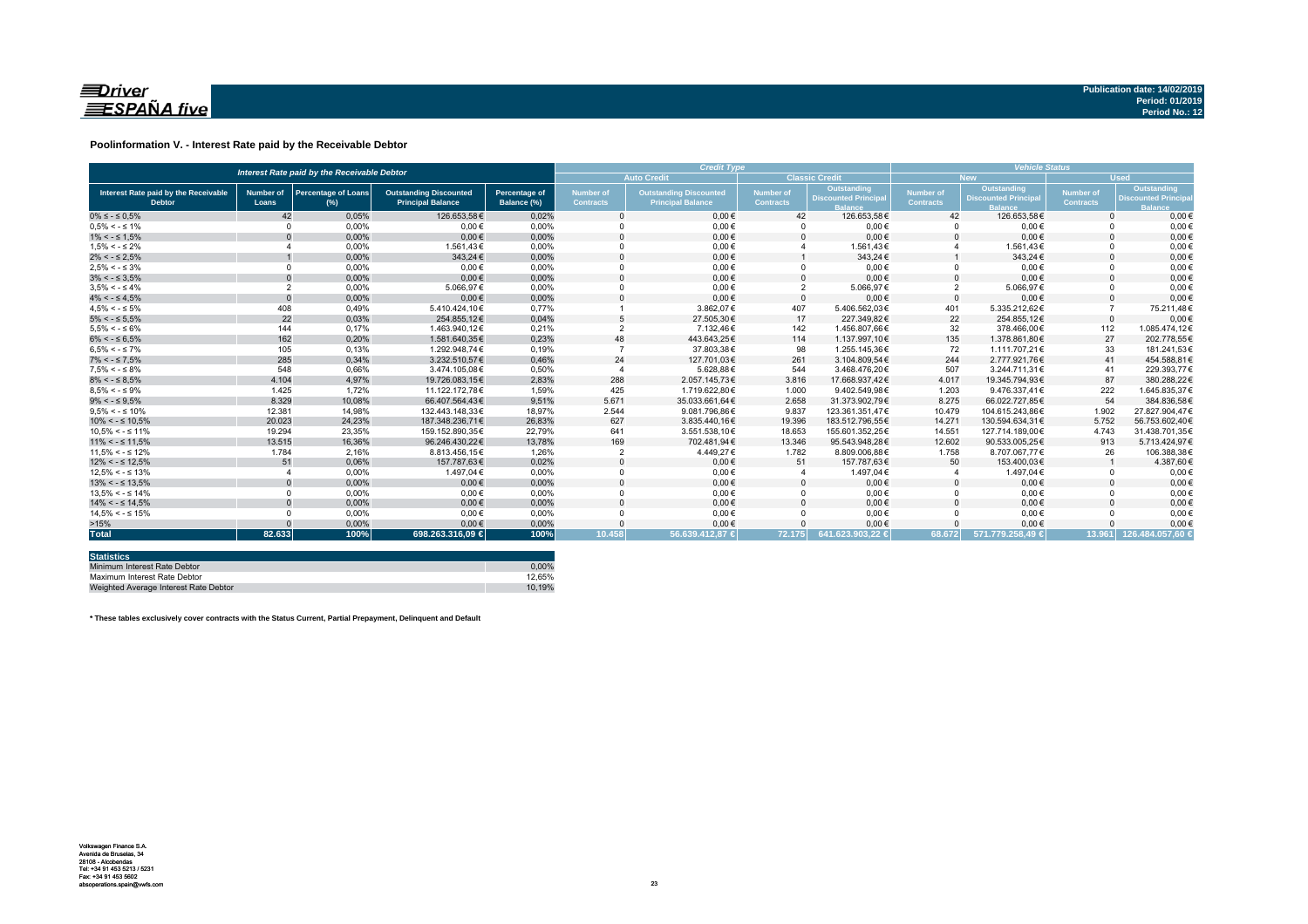

### **Poolinformation VI. - Distribution by Original Term, Remaining Term and Seasoning**

|                                                  |                 | <b>Distribution by Original Term</b> |                                                           |                                     |                                      | <b>Credit Type</b>                                           |                                      |                                                              | <b>Vehicle Status</b>                |                                                                    |                                      |                                                                     |
|--------------------------------------------------|-----------------|--------------------------------------|-----------------------------------------------------------|-------------------------------------|--------------------------------------|--------------------------------------------------------------|--------------------------------------|--------------------------------------------------------------|--------------------------------------|--------------------------------------------------------------------|--------------------------------------|---------------------------------------------------------------------|
|                                                  |                 |                                      |                                                           |                                     |                                      |                                                              | <b>Classic Credit</b>                |                                                              | <b>New</b>                           |                                                                    | <b>Used</b>                          |                                                                     |
| Length of Original Term (monthly<br>instalments) | Number of Loans | Percentage of Loans (%)              | <b>Outstanding Discounted</b><br><b>Principal Balance</b> | <b>Percentage of Balance</b><br>(%) | <b>Number of</b><br><b>Contracts</b> | Outstanding<br><b>Discounted Principal</b><br><b>Balance</b> | <b>Number of</b><br><b>Contracts</b> | Outstanding<br><b>Discounted Principal</b><br><b>Balance</b> | <b>Number of</b><br><b>Contracts</b> | <b>Outstanding</b><br><b>Discounted Principa</b><br><b>Balance</b> | <b>Number of</b><br><b>Contracts</b> | <b>Outstanding</b><br><b>Discounted Principal</b><br><b>Balance</b> |
| $01 - 12$                                        |                 | 0.00%                                | $0,00 \in$                                                | 0.00%                               |                                      | $0.00 \in$                                                   |                                      | $0.00 \in$                                                   |                                      | $0.00 \in$                                                         |                                      | 0.006                                                               |
| $13 - 24$                                        | 18              | 0,02%                                | 46.502.19 €                                               | 0,01%                               |                                      | 1.554.20 €                                                   |                                      | 44.947.99 €                                                  |                                      | 30.970.37 €                                                        | 10                                   | 15.531.82 6                                                         |
| $25 - 36$                                        | 17.097          | 20.69%                               | 72.960.565.91 €                                           | 10.45%                              | 3.141                                | 9.269.369.15 €                                               | 13.956                               | 63.691.196.76 €                                              | 15.397                               | 66.778.081.84 €                                                    | 1.700                                | 6.182.484.07 €                                                      |
| $37 - 48$                                        | 35.648          | 43,14%                               | 253.598.409,38 €                                          | 36,32%                              | 6.639                                | 39.116.048.78 €                                              | 29.009                               | 214.482.360.60 €                                             | 30.114                               | 213.201.608.38 €                                                   | 5.534                                | 40.396.801.00 (                                                     |
| $49 - 60$                                        | 13.145          | 15.91%                               | 136.505.441.48 €                                          | 19.55%                              | 676                                  | 8.252.440.74 €                                               | 12.469                               | 128.253.000.74 €                                             | 10.280                               | 108.520.488.58 €                                                   | 2.865                                | 27.984.952.90 €                                                     |
| $61 - 72$                                        | 7.522           | 9,10%                                | 94.858.757.91 €                                           | 13,59%                              |                                      | $0.00 \in$                                                   | 7.522                                | 94.858.757.91 €                                              | 5.859                                | 74.872.951.08 €                                                    | 1.663                                | 19.985.806,83 €                                                     |
| $73 - 84$                                        | 6.135           | 7.42%                                | 91.001.896.50 €                                           | 13.03%                              |                                      | $0.00 \in$                                                   | 6.135                                | 91.001.896.50 €                                              | 4.247                                | 65.219.589.42 €                                                    | 1.888                                | 25.782.307.08 €                                                     |
| $85 - 96$                                        | 3.068           | 3,71%                                | 49.291.742.72 €                                           | 7.06%                               |                                      | $0.00 \in$                                                   | 3.068                                | 49.291.742.72 €                                              | 2.767                                | 43.155.568,82 €                                                    | 301                                  | 6.136.173,90 €                                                      |
| <b>Total</b>                                     | 82.633          | $100\%$                              | 698.263.316,09 €                                          | 100%                                | 10.458                               | 56.639.412.87 €                                              | 72.175                               | 641.623.903.22 €                                             | 68.672                               | 571.779.258.49 €                                                   | 13.961                               | 126.484.057,60 €                                                    |
|                                                  |                 |                                      |                                                           |                                     |                                      |                                                              |                                      |                                                              |                                      |                                                                    |                                      |                                                                     |

| <b>Statistics</b>                                     |       |
|-------------------------------------------------------|-------|
| Minimum Original Term in monthly instalments          |       |
| Maximum Original Term in monthly instalments          | 96    |
| Weighted Average Original Term in monthly instalments | 60.31 |

Weighted Average Original Term in monthly install

|                                                          |                        | <b>Distribution by Remaining Term</b> |                                                           |                                     | <b>Credit Type</b>            |                                                              |                                      |                                                              | <b>Vehicle Status</b>                |                                                                    |                                      |                                                             |
|----------------------------------------------------------|------------------------|---------------------------------------|-----------------------------------------------------------|-------------------------------------|-------------------------------|--------------------------------------------------------------|--------------------------------------|--------------------------------------------------------------|--------------------------------------|--------------------------------------------------------------------|--------------------------------------|-------------------------------------------------------------|
|                                                          |                        |                                       |                                                           |                                     |                               | <b>Auto Credit</b>                                           | <b>Classic Credit</b>                |                                                              | <b>New</b>                           |                                                                    | <b>Used</b>                          |                                                             |
| <b>Lenght of Remaining Term</b><br>(monthly instalments) | <b>Number of Loans</b> | Percentage of Loans (%)               | <b>Outstanding Discounted</b><br><b>Principal Balance</b> | <b>Percentage of Balance</b><br>(%) | Number of<br><b>Contracts</b> | Outstanding<br><b>Discounted Principal</b><br><b>Balance</b> | <b>lumber</b> of<br><b>Contracts</b> | Outstanding<br><b>Discounted Principal</b><br><b>Balance</b> | <b>Number of</b><br><b>Contracts</b> | <b>Outstanding</b><br><b>Discounted Principa</b><br><b>Balance</b> | <b>Number of</b><br><b>Contracts</b> | <b>Outstanding</b><br><b>Discounted Principal</b><br>alance |
| $00 - 01$                                                | 72                     | 0,09%                                 | 869.041.73 €                                              | 0,12%                               |                               | 54.766.66 €                                                  | 67                                   | 814.275.07 €                                                 | 59                                   | 763.726.09 €                                                       | 13                                   | 105.315.64 6                                                |
| $01 - 12$                                                | 9.867                  | 11,94%                                | 24.081.139.27 €                                           | 3,45%                               | 1.617                         | 2.935.537.00 €                                               | 8.250                                | 21.145.602.27 €                                              | 8.494                                | 20.440.754.85 €                                                    | 1.373                                | 3.640.384.42 €                                              |
| $13 - 24$                                                | 20.634                 | 24.97%                                | 113.764.506.27 €                                          | 16.29%                              | 4.086                         | 16.903.822.30 €                                              | 16.548                               | 96.860.683.97 €                                              | 18,409                               | 102.135.134.92 €                                                   | 2.225                                | 11.629.371,35 €                                             |
| $25 - 36$                                                | 27.461                 | 33,23%                                | 229.692.358.12 €                                          | 32,89%                              | 4.142                         | 29.323.137.71 €                                              | 23.319                               | 200.369.220.41 €                                             | 22.630                               | 189.467.093.40 €                                                   | 4.831                                | 40.225.264.72 6                                             |
| $37 - 48$                                                | 11.291                 | 13,66%                                | 129.867.573.19 €                                          | 18,60%                              | 608                           | 7.422.149.20 €                                               | 10.683                               | 122.445.423.99 €                                             | 8.822                                | 103.048.535.58 €                                                   | 2.469                                | 26.819.037.61 6                                             |
| $49 - 60$                                                | 6.640                  | 8,04%                                 | 91.553.537.08 €                                           | 13,11%                              |                               | $0.00 \in$                                                   | 6.640                                | 91.553.537.08 €                                              | 5.059                                | 71.126.854.62 €                                                    | 1.581                                | 20.426.682.46 6                                             |
| $61 - 72$                                                | 4.670                  | 5.65%                                 | 73.846.147.21 €                                           | 10,58%                              |                               | $0.00 \in$                                                   | 4.670                                | 73.846.147.21 €                                              | 3.420                                | 54.904.341.33 €                                                    | 1.250                                | 18.941.805.88                                               |
| $73 - 84$                                                | 1.998                  | 2.42%                                 | 34.589.013.22 €                                           | 4.95%                               |                               | $0.00 \in$                                                   | 1.998                                | 34.589.013.22 €                                              | 1.779                                | 29.892.817.70 €                                                    | 219                                  | 4.696.195.52 €                                              |
| $85 - 94$                                                |                        | 0,00%                                 | $0.00 \in$                                                | 0,00%                               |                               | $0.00 \in$                                                   |                                      | $0.00 \in$                                                   |                                      | $0.00 \in$                                                         |                                      | 0,00                                                        |
| <b>Total</b>                                             | 82.633                 | 100%                                  | 698.263.316,09 €                                          | 100%                                | 10.458                        | 56.639.412.87 €                                              | 72.175                               | 641.623.903.22 €                                             | 68.672                               | 1571.779.258.49 €                                                  | 13.961                               | 126.484.057,60                                              |

| <b>Statistics</b>                                      |       |
|--------------------------------------------------------|-------|
| Minimum Remaining Term in monthly instalments          |       |
| Maximum Remaining Term in monthly instalments          |       |
| Weighted Average Remaining Term in monthly instalments | 38.80 |

|                                        |                        | <b>Distribution by Seasoning</b> |                                                           |                              |                                      | <b>Credit Type</b>                                    |                                      |                                                              | <b>Vehicle Status</b>                |                                                                    |                                      |                                                              |  |  |
|----------------------------------------|------------------------|----------------------------------|-----------------------------------------------------------|------------------------------|--------------------------------------|-------------------------------------------------------|--------------------------------------|--------------------------------------------------------------|--------------------------------------|--------------------------------------------------------------------|--------------------------------------|--------------------------------------------------------------|--|--|
|                                        |                        |                                  |                                                           |                              |                                      | <b>Auto Credit</b>                                    |                                      | <b>Classic Credit</b>                                        |                                      | New.                                                               | <b>Used</b>                          |                                                              |  |  |
| <b>Seasoning (monthly instalments)</b> | <b>Number of Loans</b> | Percentage of Loans (%)          | <b>Outstanding Discounted</b><br><b>Principal Balance</b> | Percentage of Balance<br>(%) | <b>Number of</b><br><b>Contracts</b> | Outstanding<br>Discounted Principal<br><b>Ralance</b> | <b>Number</b> of<br><b>Contracts</b> | Outstanding<br><b>Discounted Principal</b><br><b>Ralance</b> | <b>Number of</b><br><b>Contracts</b> | <b>Outstanding</b><br><b>Discounted Principa</b><br><b>Ralance</b> | <b>Number of</b><br><b>Contracts</b> | Outstanding<br><b>Discounted Principal</b><br><b>Ralance</b> |  |  |
| $01 - 12$                              | 46                     | 0,06%                            | 779.440.18 €                                              | 0,11%                        |                                      | 55.811.56 €                                           | 42                                   | 723.628.62 €                                                 | 38                                   | 680.201.43 €                                                       |                                      | 99.238.75 €                                                  |  |  |
| $13 - 24$                              | 55.180                 | 66,78%                           | 533.719.905.90 €                                          | 76.44%                       | 7.235                                | 45.944.518.58 €                                       | 47.945                               | 487.775.387.32 €                                             | 45.893                               | 437.843.543.59 €                                                   | 9.287                                | 95.876.362,316                                               |  |  |
| $25 - 36$                              | 23.656                 | 28,63%                           | 144.429.291.95 €                                          | 20,68%                       | 2.889                                | 9.847.997.96 €                                        | 20.767                               | 134.581.293.99 €                                             | 19.637                               | 117.523.419.36 €                                                   | 4.019                                | 26.905.872.59 €                                              |  |  |
| $37 - 48$                              | 3.374                  | 4,08%                            | 17.886.402.84 €                                           | 2,56%                        | 330                                  | 791.084.77 €                                          | 3.044                                | 17.095.318.07 €                                              | 2.818                                | 14.631.387.73 €                                                    | 556                                  | 3.255.015.11 €                                               |  |  |
| $49 - 60$                              | 250                    | 0.30%                            | 1.023.328.65 €                                            | 0,15%                        |                                      | $0.00 \in$                                            | 250                                  | 1.023.328.65 €                                               | 186                                  | 758.255.27 €                                                       | 64                                   | 265.073.38 €                                                 |  |  |
| $61 - 72$                              | 96                     | 0,12%                            | 359.883,25 €                                              | 0,05%                        |                                      | $0.00 \in$                                            | 96                                   | 359.883.25 €                                                 |                                      | 290.643.52 €                                                       | 20                                   | 69.239,73 €                                                  |  |  |
| > 72                                   | 31                     | 0.04%                            | 65.063.32 €                                               | 0,01%                        |                                      | $0.00 \in$                                            | 31                                   | 65.063.32 €                                                  | 24                                   | 51.807.59 €                                                        |                                      | 13.255.73 6                                                  |  |  |
| <b>Total</b>                           | 82.633                 | 100%                             | 698.263.316.09 €                                          | 100%                         | 10.458                               | 56.639.412.87 €                                       | 72.175                               | 1641.623.903.22 €                                            | 68.672                               | $571.779.258.49 \in$                                               | 13.961                               | 126.484.057,60 €                                             |  |  |

| <b>Statistics</b>                                      |       |
|--------------------------------------------------------|-------|
| Minimum Seasoning Term in monthly instalments          |       |
| Maximum Seasoning Term in monthly instalments          | 96    |
| Weighted Average Seasoning Term in monthly instalments | 21.44 |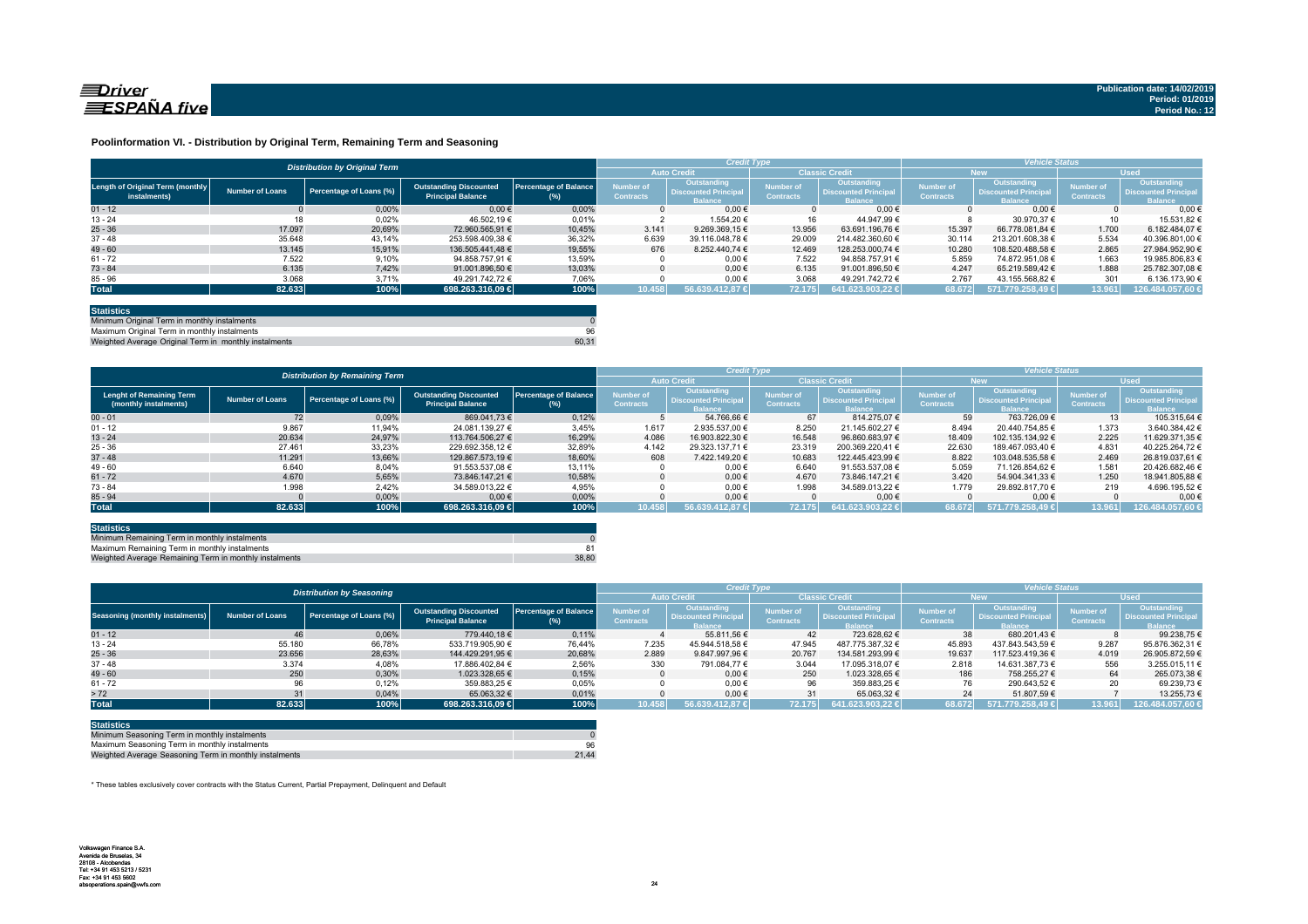

# **Poolinformation VII. - Credit Type and Type of Car**

## *Credit Type*

| <b>Credit Type</b> | Number of Loans | (%)    | Percentage of Loans   Outstanding Discounted<br>Principal Balance <sup>'</sup> | Percentage of<br>Balance (%) |
|--------------------|-----------------|--------|--------------------------------------------------------------------------------|------------------------------|
| Auto Credit        | 10.458          | 12.66% | 56.639.412.87 €                                                                | 8,11%                        |
| Classic Credit     | 72.175          | 87.34% | 641.623.903.22 €                                                               | 91.89%                       |
| <b>Total</b>       | 82.633          | 100%   | 698.263.316,09 €                                                               | 100%                         |

# *Type of Car*

| <b>Type of Car</b> | <b>Number of Loans</b> | (%)    | Percentage of Loans   Outstanding Discounted<br><b>Principal Balance</b> | Percentage of<br>Balance (%) |
|--------------------|------------------------|--------|--------------------------------------------------------------------------|------------------------------|
| New Cars           | 68.672                 | 83.10% | 571.779.258.49 €                                                         | 81,89%                       |
| Used Cars          | 13.961                 | 16.90% | 126.484.057,60 €                                                         | 18,11%                       |
| <b>Total</b>       | 82.633                 | 100%   | 698.263.316,09 €                                                         | 100%                         |

## *Type of Car: only Auto Credit*

| <b>Type of Car</b> | <b>Number of Loans</b> | (%)    | Percentage of Loans   Outstanding Discounted<br><b>Principal Balance</b> | Percentage of<br><b>Balance (%)</b> |
|--------------------|------------------------|--------|--------------------------------------------------------------------------|-------------------------------------|
| New Cars           | 10.239                 | 97.91% | 55.722.128.85 €                                                          | 98,38%                              |
| Used Cars          | 219                    | 2.09%  | 917.284.02 €                                                             | 1.62%                               |
| <b>Total</b>       | 10.458                 | 100%   | 56.639.412,87 €                                                          | 100%                                |

## *Type of Car: only Classic Credit*

| <b>Type of Car</b> | <b>Number of Loans</b> | (%)    | Percentage of Loans   Outstanding Discounted<br><b>Principal Balance</b> | Percentage of<br>Balance (%) |
|--------------------|------------------------|--------|--------------------------------------------------------------------------|------------------------------|
| New Cars           | 58.433                 | 80.96% | 516.057.129.64 €                                                         | 80,43%                       |
| Used Cars          | 13.742                 | 19.04% | 125.566.773.58 €                                                         | 19,57%                       |
| <b>Total</b>       | 72.175                 | 100%   | 641.623.903.22 €                                                         | 100%                         |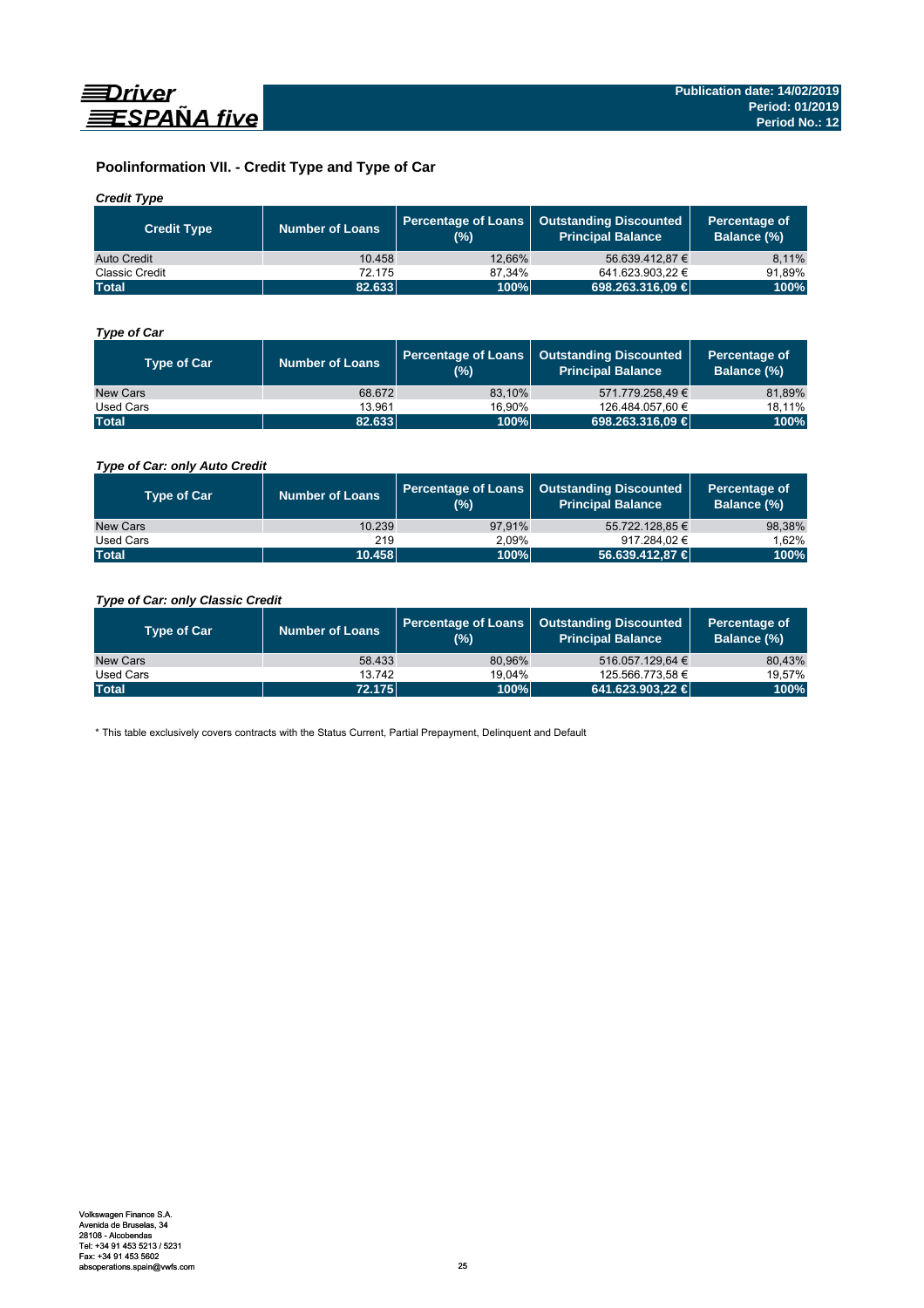## $\equiv$ Driver ESPAÑA five

**Poolinformation VIII. - Distribution by Vehicle Makes and Models**

|                              |                                     | <b>Make and Model Total Portfolio</b> |                      |                                   |                |                      | <b>Credit Type</b>                         |                                      |                                           |                                 | <b>Vehicle Status</b><br><b>Used</b><br><b>New</b> |                                      |                               |  |  |  |
|------------------------------|-------------------------------------|---------------------------------------|----------------------|-----------------------------------|----------------|----------------------|--------------------------------------------|--------------------------------------|-------------------------------------------|---------------------------------|----------------------------------------------------|--------------------------------------|-------------------------------|--|--|--|
|                              |                                     |                                       |                      |                                   |                |                      | <b>Auto Credit</b>                         |                                      | <b>Classic Credit</b>                     |                                 | Outstanding                                        |                                      | Outstanding                   |  |  |  |
| <b>Make</b>                  | <b>Model</b>                        | <b>Number of Loans</b>                | <b>Percentage of</b> | <b>Outstanding Discounted</b>     | Percentage of  | <b>Number of</b>     | <b>Outstanding<br/>Discounted Principa</b> | <b>Number of</b><br><b>Contracts</b> | <b>Outstanding</b><br>Discounted Principa | Number of<br><b>Contracts</b>   | <b>Discounted Principa</b>                         | <b>Number of</b><br><b>Contracts</b> | <b>Discounted Principal</b>   |  |  |  |
|                              |                                     |                                       | Loans (%)            | <b>Principal Balance</b>          | Balance (%)    | <b>Contracts</b>     |                                            |                                      |                                           |                                 |                                                    |                                      |                               |  |  |  |
| Audi                         | A1                                  | 2.559                                 | 3,10%                | 19.103.533,12 €                   | 2,74%          | 504                  | 1.905.537,99 €                             | 2.055                                | 17.197.995,13 €                           | 1.694                           | 10.869.575,02 €                                    | 865                                  | 8.233.958,10 €                |  |  |  |
|                              | A <sub>3</sub>                      | 4.082                                 | 4,94%                | 36.640.750,37 €                   | 5,25%          | 806                  | 3.812.054,35 €                             | 3.276                                | 32.828.696,02 €                           | 2.522                           | 20.343.420,60 €                                    | 1.560                                | 16.297.329,77 €               |  |  |  |
|                              | A4<br>A <sub>5</sub>                | 2.421                                 | 2,93%                | 24.661.497,73 €                   | 3,53%          | 393                  | 2.262.723,93 €                             | 2.028                                | 22.398.773,80 €                           | 1.585                           | 15.120.423,70 €                                    | 836                                  | 9.541.074,03 €                |  |  |  |
|                              | A <sub>6</sub>                      | 626<br>368                            | 0,76%<br>0,45%       | 6.414.991,39 €<br>4.169.401,09 €  | 0,92%<br>0,60% | 163<br>67            | 1.136.421,25 €<br>485.586,09€              | 463<br>301                           | 5.278.570,14 €<br>3.683.815,00 €          | 535<br>214                      | 5.475.271,67 €<br>2.403.506,63 €                   | 91<br>154                            | 939.719,72€<br>1.765.894,46 € |  |  |  |
|                              | A7                                  | 36                                    | 0,04%                | 418.385,48€                       | 0,06%          | 10                   | 77.591,46€                                 | 26                                   | 340.794,02 €                              | 17                              | 202.674,52 €                                       | 19                                   | 215.710,96€                   |  |  |  |
|                              | A8                                  | 9                                     | 0,01%                | 155.421,44 €                      | 0,02%          | $\mathbf{0}$         | $0,00 \in$                                 | 9                                    | 155.421,44 €                              | $\overline{0}$                  | $0,00 \in$                                         | 9                                    | 155.421,44 €                  |  |  |  |
|                              | Q2                                  | 1.027                                 | 1,24%                | 9.456.460,50 €                    | 1,35%          | 365                  | 2.086.150,21 €                             | 662                                  | 7.370.310,29 €                            | 906                             | 8.072.478,55 €                                     | 121                                  | 1.383.981,95 €                |  |  |  |
|                              | Q3                                  | 2.141                                 | 2,59%                | 18.709.042,05 €                   | 2,68%          | 437                  | 2.313.189,21 €                             | 1.704                                | 16.395.852,84 €                           | 1.722                           | 14.405.489,58 €                                    | 419                                  | 4.303.552,47 €                |  |  |  |
|                              | Q <sub>5</sub>                      | 1.493                                 | 1,81%                | 15.100.445,04 €                   | 2,16%          | 312                  | 2.097.642,29 €                             | 1.181                                | 13.002.802,75 €                           | 1.318                           | 13.007.270,66 €                                    | 175                                  | 2.093.174,38 €                |  |  |  |
|                              | Q7                                  | 149                                   | 0,18%                | 1.764.703,11 €                    | 0,25%          | 53                   | 541.037,64 €                               | 96                                   | 1.223.665,47€                             | 105                             | 1.210.566,05 €                                     | 44                                   | 554.137,06 €                  |  |  |  |
|                              | <b>TT</b>                           | 41                                    | 0,05%                | 443.106,67 €                      | 0,06%          | 11                   | 86.843,33 €                                | 30                                   | 356.263,34 €                              | 14                              | 117.837,65 €                                       | 27                                   | 325.269,02 €                  |  |  |  |
|                              | <b>OTHER AUDI</b>                   | $6\phantom{1}6$                       | 0,01%                | 86.811,42 €                       | 0,01%          | $\mathbf{0}$         | $0,00 \in$                                 | 6                                    | 86.811,42 €                               | $\overline{1}$                  | 8.246,76 €                                         | 5                                    | 78.564,66 €                   |  |  |  |
|                              | <b>Subtotal</b>                     | 14.958                                | 18,10%               | 137.124.549,41 €                  | 19,64%         | 3.121                | 16.804.777,75 €                            | 11.837                               | 120.319.771.66 €                          | 10.633                          | 91.236.761,39 €                                    | 4.325                                | 45.887.788,02 €               |  |  |  |
| <b>Seat</b>                  | MII                                 | 276                                   | 0,33%                | 1.545.595,40 €                    | 0,22%          | 11                   | 37.890,89 €                                | 265                                  | 1.507.704,51 €                            | 233                             | 1.294.160,07 €                                     | 43                                   | 251.435,33 €                  |  |  |  |
|                              | ALHAMBRA<br><b>ALTEA</b>            | 376<br>94                             | 0,46%<br>0,11%       | 3.139.688,51 €<br>566.663,17€     | 0,45%<br>0,08% | 10<br>$\overline{0}$ | 48.254,59€<br>$0,00 \in$                   | 366<br>94                            | 3.091.433,92 €<br>566.663,17€             | 289<br>49                       | 2.383.750,04 €<br>234.128,65 €                     | 87<br>45                             | 755.938,47€<br>332.534,52€    |  |  |  |
|                              | <b>AROSA</b>                        | $\mathbf 0$                           | 0,00%                | $0,00 \in$                        | 0,00%          | $\mathbf 0$          | $0,00 \in$                                 | $\overline{0}$                       | $0,00 \in$                                | $\overline{0}$                  | $0,00 \in$                                         | $\mathbf 0$                          | $0,00$ €                      |  |  |  |
|                              | <b>ATECA</b>                        | 5.760                                 | 6,97%                | 54.171.108,78 €                   | 7,76%          | 275                  | 2.338.363,85 €                             | 5.485                                | 51.832.744,93 €                           | 5.583                           | 52.370.024,35 €                                    | 177                                  | 1.801.084,43 €                |  |  |  |
|                              | CORDOBA                             | $\mathbf 0$                           | 0,00%                | $0,00 \in$                        | 0,00%          | $\mathsf 0$          | $0,00 \in$                                 | $\overline{0}$                       | $0,00 \in$                                | $\overline{0}$                  | $0,00 \in$                                         | $\mathbf 0$                          | $0,00 \in$                    |  |  |  |
|                              | <b>EXEO</b>                         |                                       | 0,00%                | 10.779,67 €                       | 0,00%          | $\Omega$             | $0,00 \in$                                 | $\overline{4}$                       | 10.779,67 €                               | $\overline{1}$                  | 2.673,65 €                                         | $\mathbf{3}$                         | 8.106,02€                     |  |  |  |
|                              | <b>IBIZA</b>                        | 12.666                                | 15,33%               | 101.570.879,97 €                  | 14,55%         | 302                  | 1.556.544,82 €                             | 12.364                               | 100.014.335,15 €                          | 10.592                          | 85.630.513,16 €                                    | 2.074                                | 15.940.366,81 €               |  |  |  |
|                              | <b>LEON</b>                         | 11.023                                | 13,34%               | 96.386.137,80 €                   | 13,80%         | 323                  | 1.930.054,16 €                             | 10.700                               | 94.456.083,64 €                           | 9.105                           | 79.684.289,75 €                                    | 1.918                                | 16.701.848,05 €               |  |  |  |
|                              | <b>TOLEDO</b>                       | 1.246                                 | 1,51%                | 10.083.547,09 €                   | 1,44%          | 20                   | 97.336,14 €                                | 1.226                                | 9.986.210,95 €                            | 1.121                           | 9.044.785,70 €                                     | 125                                  | 1.038.761,39 €                |  |  |  |
|                              | OTHER SEAT                          | 17                                    | 0,02%                | 184.232,81 €                      | 0,03%          | $\overline{1}$       | 7.809,88 €                                 | 16                                   | 176.422,93 €                              | 14                              | 159.470,20 €                                       | $\overline{\mathbf{3}}$              | 24.762,61 €                   |  |  |  |
|                              | <b>Subtotal</b>                     | 31.462                                | 38,07%               | 267.658.633,20 €                  | 38,33%         | 942                  | 6.016.254,33 €                             | 30.520                               | 261.642.378,87 €                          | 26.987                          | 230.803.795,57 €                                   | 4.475                                | 36.854.837,63 €               |  |  |  |
| Skoda                        | <b>CITIGO</b>                       | 52                                    | 0,06%                | 240.082,17€                       | 0,03%          | $\overline{1}$       | 3.387,24 €                                 | 51                                   | 236.694,93 €                              | 45                              | 209.462,00 €                                       | $\overline{7}$                       | 30.620,17€                    |  |  |  |
|                              | FABIA                               | 2.952                                 | 3,57%                | 21.000.295,92€                    | 3,01%          | 193                  | 641.189,39 €                               | 2.759                                | 20.359.106,53 €                           | 2.721                           | 19.133.583,06 €                                    | 231                                  | 1.866.712,86 €                |  |  |  |
|                              | <b>RAPID</b>                        | 1.213                                 | 1,47%                | 9.890.800,18 €                    | 1,42%          | 38                   | 151.991,99 €                               | 1.175                                | 9.738.808,19 €                            | 1.085                           | 8.683.894,17 €                                     | 128                                  | 1.206.906,01 €                |  |  |  |
|                              | <b>OCTAVIA</b>                      | 1.627                                 | 1,97%                | 17.085.581,54 €<br>$0,00 \in$     | 2,45%          | 61                   | 317.576,20 €                               | 1.566                                | 16.768.005,34 €                           | 1.313                           | 14.165.426,41 €                                    | 314                                  | 2.920.155,13 €                |  |  |  |
|                              | <b>ROOMSTER</b><br><b>SPACEBACK</b> | $\overline{\phantom{0}}$<br>196       | 0,00%<br>0,24%       | 1.784.922,25 €                    | 0,00%<br>0,26% | $\mathbf 0$<br>12    | $0,00 \in$<br>38.499,42 €                  | $\overline{\phantom{0}}$<br>184      | $0,00 \in$<br>1.746.422,83 €              | $\overline{\phantom{0}}$<br>189 | $0,00 \in$<br>1.709.775,40 €                       | $\overline{0}$<br>$\overline{7}$     | $0,00 \in$<br>75.146,85€      |  |  |  |
|                              | <b>SUPERB</b>                       | 426                                   | 0,52%                | 4.590.824,32 €                    | 0,66%          | 26                   | 162.007,64 €                               | 400                                  | 4.428.816,68 €                            | 380                             | 4.161.967,90 €                                     | 46                                   | 428.856,42€                   |  |  |  |
|                              | <b>YETI</b>                         | 838                                   | 1,01%                | 8.504.809,43 €                    | 1,22%          | 43                   | 244.617,19€                                | 795                                  | 8.260.192,24 €                            | 732                             | 7.498.319,54 €                                     | 106                                  | 1.006.489,89 €                |  |  |  |
|                              | OTHER SKODA                         | 464                                   | 0,56%                | 5.403.597,45 €                    | 0,77%          | 36                   | 327.402,78 €                               | 428                                  | 5.076.194,67 €                            | 430                             | 5.086.297,03 €                                     | 34                                   | 317.300,42 €                  |  |  |  |
|                              | <b>Subtotal</b>                     | 7.768                                 | 9,40%                | 68.500.913,26 €                   | 9,81%          | 410                  | .886.671,85 €                              | 7.358                                | 6.614.241,41€                             | 6.895                           | 60.648.725,51 €                                    | 873                                  | 7.852.187,75 €                |  |  |  |
| <b>VW</b>                    | <b>UP</b>                           | 83                                    | 0,10%                | 439.318,70 €                      | 0,06%          | 28                   | 90.494,79 €                                | 55                                   | 348.823,91 €                              | 62                              | 302.129,71 €                                       | 21                                   | 137.188,99 €                  |  |  |  |
|                              | FOX                                 | $\overline{0}$                        | 0,00%                | $0,00 \in$                        | 0,00%          | $\mathbf 0$          | $0,00 \in$                                 | $\overline{0}$                       | $0,00 \in$                                | $\overline{0}$                  | $0,00 \in$                                         | $\overline{0}$                       | $0,00$ €                      |  |  |  |
|                              | <b>POLO</b>                         | 5.912                                 | 7,15%                | 36.155.853,93 €                   | 5,18%          | 1.452                | 5.256.291,29 €                             | 4.460                                | 30.899.562,64 €                           | 5.036                           | 30.019.695,11 €                                    | 876                                  | 6.136.158,82 €                |  |  |  |
|                              | GOLF                                | 9.074                                 | 10,98%               | 69.391.861,52 €                   | 9,94%          | 2.126                | 10.871.202,82 €                            | 6.948                                | 58.520.658,70 €                           | 7.273                           | 54.593.822,97 €                                    | 1.801                                | 14.798.038,55 €               |  |  |  |
|                              | <b>JETTA</b>                        | 58                                    | 0,07%                | 335.661,02 €                      | 0,05%          | 9                    | 29.701,57 €                                | 49                                   | 305.959,45€                               | 43                              | 231.682,03 €                                       | 15                                   | 103.978,99 €                  |  |  |  |
|                              | PASSAT                              | 1.757                                 | 2,13%                | 15.060.566,38 €                   | 2,16%          | 338                  | 2.093.021,17 €                             | 1.419                                | 12.967.545,21 €                           | 1.438                           | 12.119.193,83 €                                    | 319                                  | 2.941.372,55 €                |  |  |  |
|                              | <b>EOS</b>                          | $\overline{2}$                        | 0,00%                | 23.908,78 €                       | 0,00%          | $\mathbf 0$          | $0,00 \in$                                 | $\overline{2}$                       | 23.908,78 €                               | $\overline{\mathbf{0}}$         | $0,00 \in$                                         | $\overline{2}$                       | 23.908,78 €                   |  |  |  |
|                              | NEW BEETLE                          | 179                                   | 0,22%                | 1.440.201,35 €                    | 0,21%          | 53                   | 289.848,71 €                               | 126                                  | 1.150.352,64 €                            | 141                             | 1.042.117,14 €                                     | 38                                   | 398.084,21€                   |  |  |  |
|                              | <b>TOURAN</b><br>SHARAN             | 2.061<br>315                          | 2,49%<br>0,38%       | 16.571.677,61 €<br>2.654.213,54 € | 2,37%          | 419<br>57            | 2.216.817,33 €                             | 1.642<br>258                         | 14.354.860,28 €                           | 1.738<br>271                    | 13.362.971,70 €<br>2.206.386,42 €                  | 323<br>44                            | 3.208.705,91 €                |  |  |  |
|                              | <b>TOUAREG</b>                      | 32                                    | 0,04%                | 432.742,35 €                      | 0,38%<br>0,06% | 8                    | 402.806,55 €<br>85.999,26€                 | 24                                   | 2.251.406,99 €<br>346.743,09€             | 23                              | 311.577,64 €                                       | 9                                    | 447.827,12 €<br>121.164,71 €  |  |  |  |
|                              | PHAETON                             | $\overline{1}$                        | 0,00%                | 18.234,51 €                       | 0,00%          | $^{\circ}$           | $0,00 \in$                                 | $\overline{1}$                       | 18.234,51 €                               | $\overline{\mathbf{0}}$         | $0,00 \in$                                         | $\overline{1}$                       | 18.234,51 €                   |  |  |  |
|                              | CADDY                               | 961                                   | 1,16%                | 8.731.038,77 €                    | 1,25%          | 10                   | 74.852,20 €                                | 951                                  | 8.656.186,57 €                            | 766                             | 7.075.564,67 €                                     | 195                                  | 1.655.474,10 €                |  |  |  |
|                              | T4/T5                               | 1.298                                 | 1,57%                | 14.760.300,61 €                   | 2,11%          | 45                   | 290.118,55 €                               | 1.253                                | 14.470.182,06 €                           | 1.151                           | 13.274.226,94 €                                    | 147                                  | 1.486.073,67 €                |  |  |  |
|                              | CRAFTER/LT                          | 334                                   | 0,40%                | 4.114.408,50 €                    | 0,59%          | $\overline{0}$       | 0,00€                                      | 334                                  | 4.114.408,50 €                            | 307                             | 3.853.713,23 €                                     | 27                                   | 260.695,27€                   |  |  |  |
|                              | AMAROK                              | 16                                    | 0,02%                | 149.618,35 €                      | 0,02%          | $\mathsf 0$          | $0,00 \in$                                 | 16                                   | 149.618,35 €                              | 12                              | 119.751,27 €                                       | 4                                    | 29.867,08 €                   |  |  |  |
|                              | <b>SCIROCCO</b>                     | 903                                   | 1,09%                | 7.810.907,69 €                    | 1,12%          | 352                  | 1.892.745,05 €                             | 551                                  | 5.918.162,64 €                            | 880                             | 7.522.425,48 €                                     | 23                                   | 288.482,21€                   |  |  |  |
|                              | <b>TIGUAN</b>                       | 4.996                                 | 6,05%                | 43.484.833,41 €                   | 6,23%          | 971                  | 7.787.999,71 €                             | 4.025                                | 35.696.833,70 €                           | 4.583                           | 39.890.760,77 €                                    | 413                                  | 3.594.072,64 €                |  |  |  |
|                              | <b>ARTEON</b>                       | 20                                    | 0,02%                | 348.940,70 €                      | 0,05%          | $\overline{4}$       | 59.047,83 €                                | 16                                   | 289.892,87 €                              | 19                              | 338.801,05 €                                       | $\overline{1}$                       | 10.139,65 €                   |  |  |  |
|                              | OTHER VW                            | 406                                   | 0,49%                | 2.752.620,88 €                    | 0,39%          | 113                  | 490.762,11 €                               | 293                                  | 2.261.858,77 €                            | 404                             | 2.736.389,40 €                                     | $\overline{2}$                       | 16.231,48 €                   |  |  |  |
|                              | <b>Subtotal</b>                     | 28.408                                | 34,38%               | 224.676.908,60 €                  | 32,18%         | 5.985                | 31.931.708,94 €                            | 22.423                               | 192.745.199,66 €                          | 24.147                          | 189.001.209.36 €                                   | 4.261                                | 35.675.699.24 €               |  |  |  |
| <b>Non VW Group Vehicles</b> | <b>OTHER</b>                        | 37                                    | 0,04%                | 302.311,62 €                      | 0,04%          | $\Omega$             | $0,00 \in$                                 | 37                                   | 302.311,62 €                              | 10                              | 88.766,66 €                                        | 27                                   | 213.544,96 €                  |  |  |  |
|                              | <b>Total</b>                        | 82.633                                | 100,00%              | 698.263.316,09 €                  | 100,00%        | 10.458               | 56.639.412,87 €                            |                                      | 72.175 641.623.903,22 €                   | 68.672                          | 571.779.258,49 €                                   | 13.961                               | 126.484.057,60 €              |  |  |  |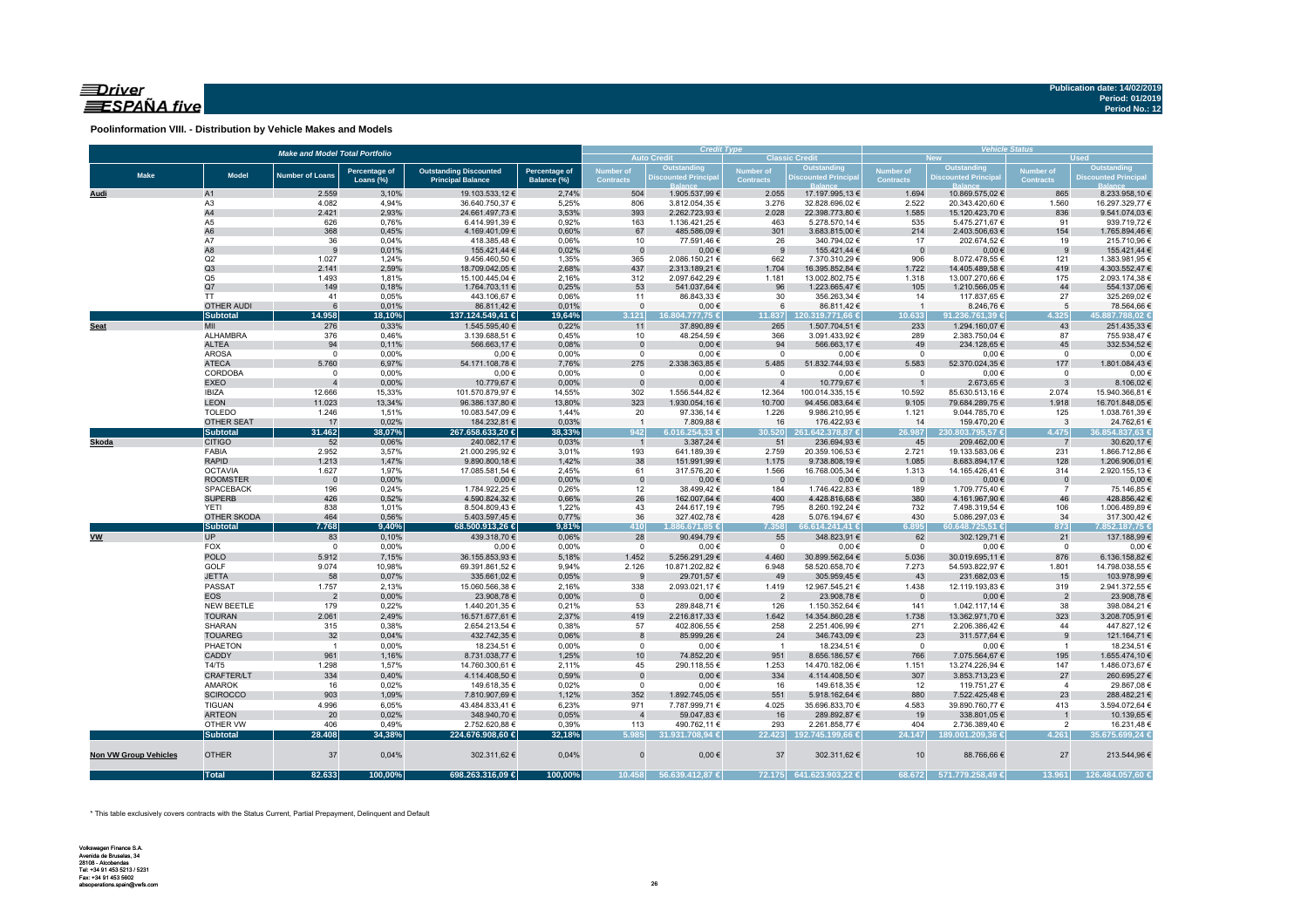

### **Poolinformation IX. - Geographic Distribution**

|                               |                        | <b>Geographic Distribution Total Portfolio</b> |                                                           |                              |                               | <b>Credit Type</b>                                           |                                      |                                                              | <b>Vehicle Status</b>                |                                                              |                               |                                                       |  |  |
|-------------------------------|------------------------|------------------------------------------------|-----------------------------------------------------------|------------------------------|-------------------------------|--------------------------------------------------------------|--------------------------------------|--------------------------------------------------------------|--------------------------------------|--------------------------------------------------------------|-------------------------------|-------------------------------------------------------|--|--|
|                               |                        |                                                |                                                           |                              |                               | <b>Auto Credit</b>                                           |                                      | <b>Classic Credit</b>                                        |                                      | <b>New</b>                                                   |                               | <b>Used</b>                                           |  |  |
| <b>Autonomous Communities</b> | <b>Number of Loans</b> | Percentage of<br>Loans $(\%)$                  | <b>Outstanding Discounted</b><br><b>Principal Balance</b> | Percentage of<br>Balance (%) | Number of<br><b>Contracts</b> | Outstanding<br><b>Discounted Principal</b><br><b>Balance</b> | <b>Number of</b><br><b>Contracts</b> | Outstanding<br><b>Discounted Principal</b><br><b>Balance</b> | <b>Number of</b><br><b>Contracts</b> | Outstanding<br><b>Discounted Principal</b><br><b>Balance</b> | Number of<br><b>Contracts</b> | Outstanding<br><b>Discounted Principal</b><br>Balance |  |  |
| <b>GALICIA</b>                | 4.504                  | 5,45%                                          | 40.326.937,31 €                                           | 5,78%                        | 406                           | 2.005.325,55 €                                               | 4.098                                | 38.321.611.76 €                                              | 3.597                                | 31.437.995.12 €                                              | 907                           | 8.888.942,19 €                                        |  |  |
| <b>ASTURIAS</b>               | 1.417                  | 1,71%                                          | 12.070.188,68 €                                           | 1,73%                        | 148                           | 780.919,20 €                                                 | 1.269                                | 11.289.269,48 €                                              | 1.177                                | 9.935.901,89 €                                               | 240                           | 2.134.286,79 €                                        |  |  |
| <b>CANTABRIA</b>              | 986                    | 1,19%                                          | 8.282.374.70 €                                            | 1,19%                        | 98                            | 499.345.52 €                                                 | 888                                  | 7.783.029.18 €                                               | 831                                  | 6.906.253.58 €                                               | 155                           | 1.376.121.12 €                                        |  |  |
| <b>LA RIOJA</b>               | 419                    | 0,51%                                          | 3.187.094,51 €                                            | 0,46%                        | 39                            | 199.982,29 €                                                 | 380                                  | 2.987.112,22 €                                               | 348                                  | 2.570.342.34 €                                               | 71                            | 616.752,17 €                                          |  |  |
| <b>CASTILLA LEON</b>          | 3.376                  | 4,09%                                          | 27.021.711.92 €                                           | 3,87%                        | 243                           | 1.400.866.34 €                                               | 3.133                                | 25.620.845.58 €                                              | 2.676                                | 21.309.893.70 €                                              | 700                           | 5.711.818.22 €                                        |  |  |
| C.MADRID                      | 14.095                 | 17,06%                                         | 109.824.767.20 €                                          | 15,73%                       | 2.280                         | 12.052.536.18 €                                              | 11.815                               | 97.772.231.02 €                                              | 11.694                               | 88.164.975.94 €                                              | 2.401                         | 21.659.791,26 €                                       |  |  |
| <b>PAIS VASCO</b>             | 3.368                  | 4,08%                                          | 25.489.209.83 €                                           | 3,65%                        | 189                           | 864.267.56 €                                                 | 3.179                                | 24.624.942.27 €                                              | 2.787                                | 20.759.282.79 €                                              | 581                           | 4.729.927.04 €                                        |  |  |
| C.NAVARRA                     | 916                    | 1,11%                                          | 7.081.167,59 €                                            | 1,01%                        | 89                            | 396.373,80 €                                                 | 827                                  | 6.684.793,79 €                                               | 751                                  | 5.638.028,49 €                                               | 165                           | 1.443.139,10 €                                        |  |  |
| <b>CATALUÑA</b>               | 16.635                 | 20,13%                                         | 142.115.118.42 €                                          | 20,35%                       | 2.337                         | 13.026.602,56 €                                              | 14.298                               | 129.088.515.86 €                                             | 13.504                               | 113.155.086,01 €                                             | 3.131                         | 28.960.032,41 €                                       |  |  |
| ARAGÓN                        | 2.252                  | 2.73%                                          | 19.328.351.99 €                                           | 2,77%                        | 210                           | 1.294.807.65 €                                               | 2.042                                | 18.033.544.34 €                                              | 1.866                                | 15.950.370,33 €                                              | 386                           | 3.377.981.66 €                                        |  |  |
| C. VALENCIANA                 | 8.641                  | 10,46%                                         | 72.364.769.70 €                                           | 10,36%                       | 1.219                         | 6.584.362.32 €                                               | 7.422                                | 65.780.407.38 €                                              | 7.215                                | 59.454.820.13 €                                              | 1.426                         | 12.909.949.57 €                                       |  |  |
| <b>CASTILLA LA MANCHA</b>     | 3.354                  | 4,06%                                          | 28.065.392.42 €                                           | 4,02%                        | 394                           | 2.367.410,81 €                                               | 2.960                                | 25.697.981,61 €                                              | 2.787                                | 23.067.527,39 €                                              | 567                           | 4.997.865,03 €                                        |  |  |
| <b>EXTREMADURA</b>            | 1.279                  | 1,55%                                          | 11.079.745,87 €                                           | 1,59%                        | 167                           | 836.240.23 €                                                 | 1.112                                | 10.243.505,64 €                                              | 1.010                                | 8.577.332.30 €                                               | 269                           | 2.502.413.57 €                                        |  |  |
| <b>ANDALUCIA</b>              | 13.882                 | 16,80%                                         | 123.130.876,98 €                                          | 17,63%                       | 2.020                         | 10.833.389,99 €                                              | 11.862                               | 112.297.486,99 €                                             | 11.589                               | 102.144.909,81 €                                             | 2.293                         | 20.985.967,17 €                                       |  |  |
| <b>ISLAS BALEARES</b>         | 2.186                  | 2,65%                                          | 18.219.735,03 €                                           | 2,61%                        | 265                           | 1.595.068,32 €                                               | 1.921                                | 16.624.666,71 €                                              | 1.928                                | 15.928.734,09 €                                              | 258                           | 2.291.000,94 €                                        |  |  |
| <b>MURCIA</b>                 | 2.349                  | 2,84%                                          | 21.745.853.06 €                                           | 3,11%                        | 254                           | 1.346.481.61 €                                               | 2.095                                | 20.399.371.45 €                                              | 1.977                                | 18.198.321.35 €                                              | 372                           | 3.547.531,71 €                                        |  |  |
| <b>ISLAS CANARIAS</b>         | 2.867                  | 3.47%                                          | 27.826.387.39 €                                           | 3,99%                        | 93                            | 518.159.04 €                                                 | 2.774                                | 27.308.228.35 €                                              | 2.835                                | 27.533.936.77 €                                              | 32                            | 292.450,62 €                                          |  |  |
| <b>CEUTA</b>                  | 55                     | 0,07%                                          | 532.296,73 €                                              | 0,08%                        |                               | 17.354,69 €                                                  | 50                                   | 514.942,04 €                                                 | 51                                   | 504.639,54 €                                                 |                               | 27.657,19 €                                           |  |  |
| <b>MELILLA</b>                | 52                     | 0,06%                                          | 571.336,76 €                                              | 0,08%                        |                               | 19.919,21 €                                                  | 50                                   | 551.417,55 €                                                 | 49                                   | 540.906,92 €                                                 |                               | 30.429,84 €                                           |  |  |
| <b>Total</b>                  | 82.633                 | 100,00%                                        | 698.263.316.09 €                                          | 100,00%                      | 10.458                        | 56.639.412.87 €                                              |                                      | 72.175 641.623.903,22 €                                      | 68.672                               | 571.779.258,49 €                                             | 13.961                        | 126.484.057.60 €                                      |  |  |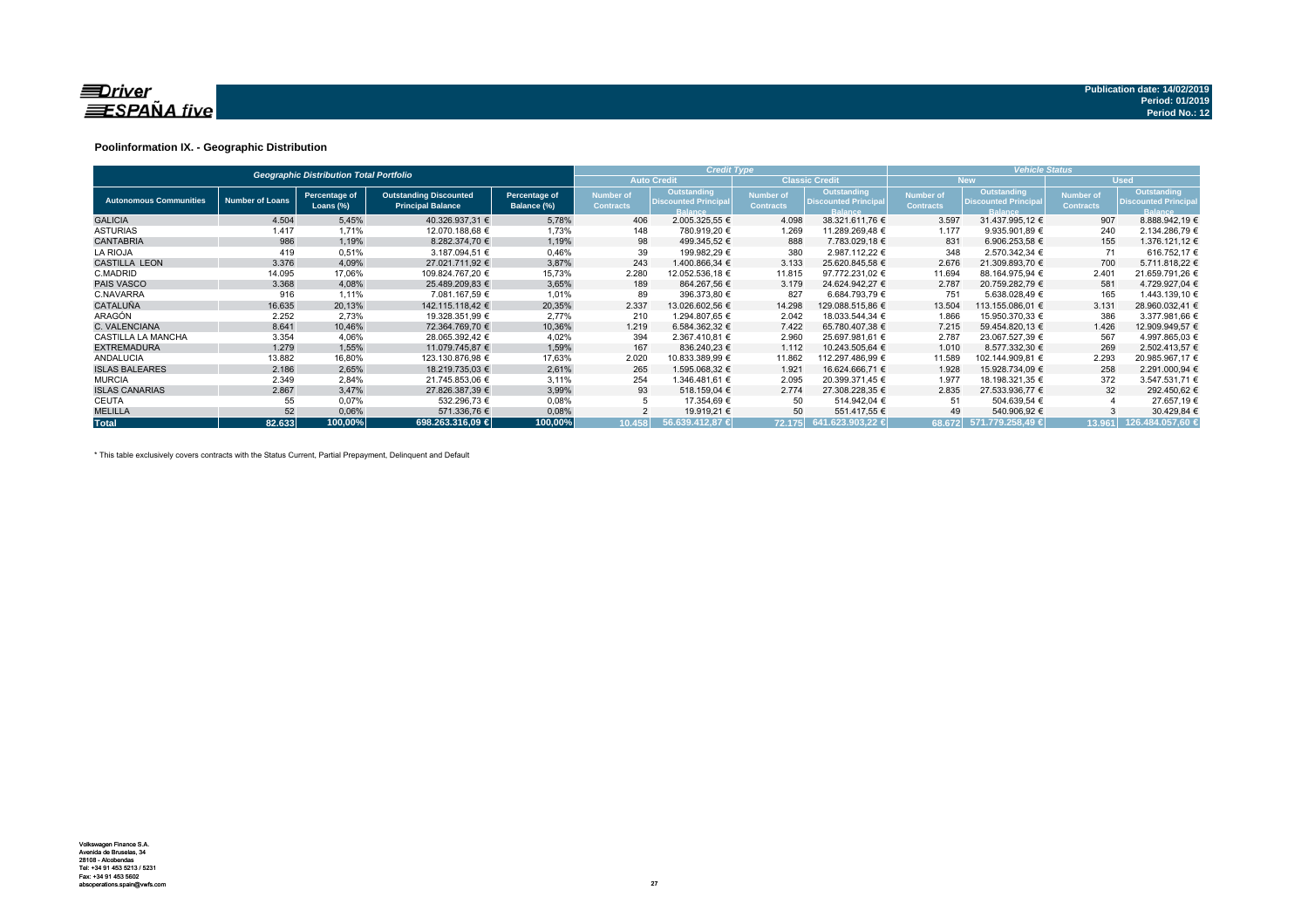

**Poolinformation X. - Motor Type**

| <b>Customer Type Total Portfolio</b> |        |              |                                                                         |                                 |                  | <b>Credit Type</b>                                                    |                            |                                                              | <b>Vehicle Status</b>                |                                                                     |                               |                                                                     |  |  |
|--------------------------------------|--------|--------------|-------------------------------------------------------------------------|---------------------------------|------------------|-----------------------------------------------------------------------|----------------------------|--------------------------------------------------------------|--------------------------------------|---------------------------------------------------------------------|-------------------------------|---------------------------------------------------------------------|--|--|
|                                      |        |              |                                                                         |                                 |                  | <b>Auto Credit</b>                                                    |                            | <b>Classic Credit</b>                                        |                                      | <b>Nev</b>                                                          | <b>Used</b>                   |                                                                     |  |  |
| Motor type                           | Loans  | of Loans (%) | Number of Percentage Outstanding Discounted<br><b>Principal Balance</b> | Percentage<br>of Balance<br>(%) | <b>Contracts</b> | <b>Outstanding Discounted   Number of</b><br><b>Principal Balance</b> | <b>Contracts</b>           | Outstanding<br><b>Discounted Principal</b><br><b>Balance</b> | <b>Number of</b><br><b>Contracts</b> | <b>Outstanding</b><br><b>Discounted Principal</b><br><b>Balance</b> | Number of<br><b>Contracts</b> | <b>Outstanding</b><br><b>Discounted Principal</b><br><b>Balance</b> |  |  |
| EA 189 (unfixed)                     | 96     | 0.12%        | 512.811.06 €                                                            | 0.07%                           | 19               | 109.942.47 €                                                          | 77                         | 402.868.59 €                                                 | 79                                   | 408.397.92€                                                         |                               | 104.413.14 €                                                        |  |  |
| Other                                | 82.537 |              | 99.88%<br>697.750.505.03 €                                              |                                 | 10.720           | 90.357.252.70 €                                                       | 71.817<br>607.393.252.33 € |                                                              | 68.624                               | 579.169.003.54 €                                                    | 13.913                        | 118.581.501.49 €                                                    |  |  |
| <b>Total</b>                         | 82.633 | $100.00\%$   | $698.263.316.09 \in$                                                    | 100.00%                         | 10.739           | 90.467.195.17 €                                                       | 71.894                     | 607.796.120.92 €                                             | 68.703                               | 579.577.401.46 €                                                    | 13.930                        | 118.685.914.63 €                                                    |  |  |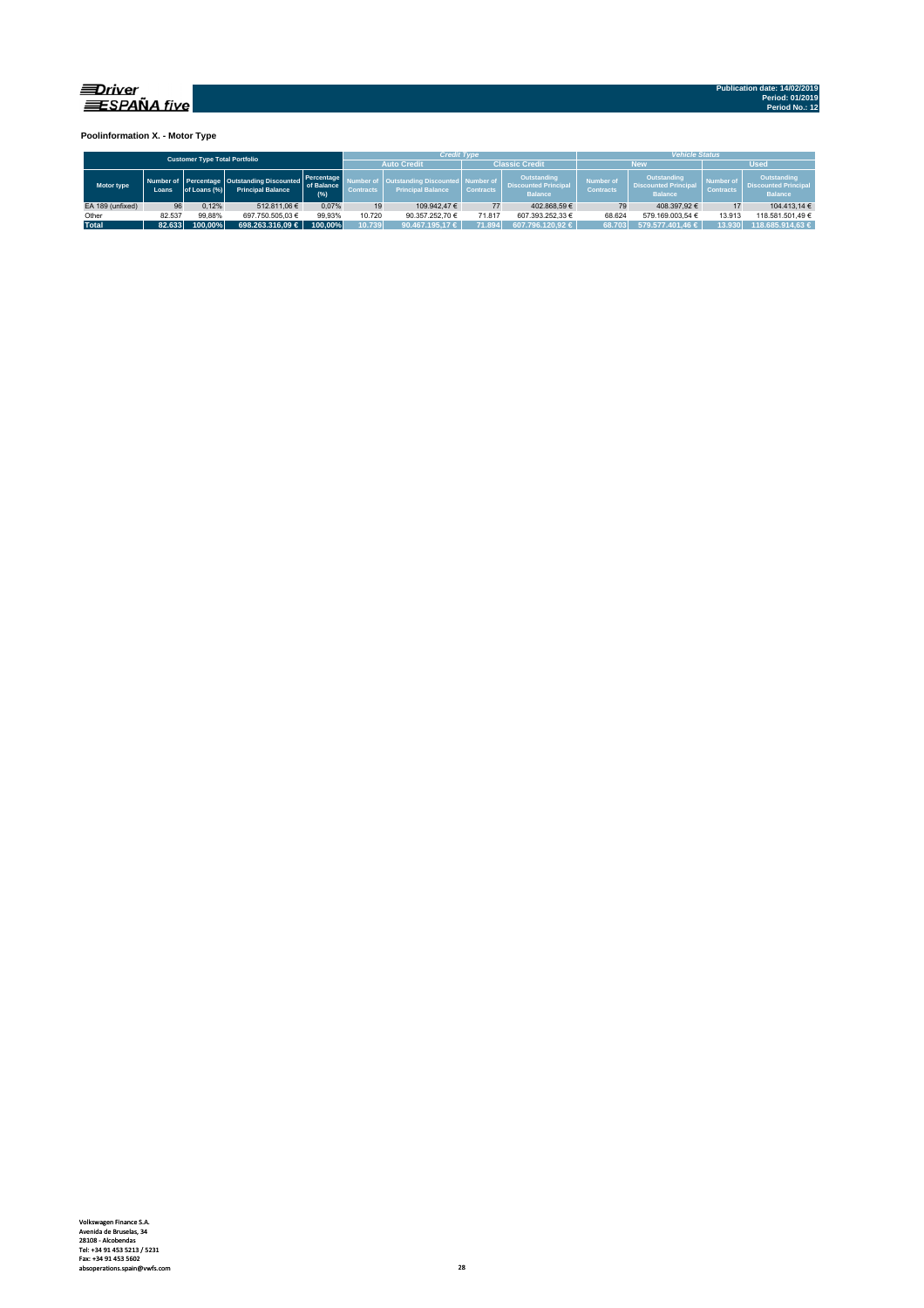### $\equiv$ Driver  $\equiv$ SPAÑA five

**Publication date: 14/02/2019 Period: 01/2019 Period No.: 12**

#### **Poolinformation XI. - Loan Level Data**

| $\sim$ |                       | <b>Balance</b> | at Default | Current<br><b>Balance</b> | Rebate | Month / Year of<br>Loss | <b>Recovery</b><br>Asset | <b>Desertes</b><br>ملطمانا |             | <b>Total</b><br>write off | <b>Loss Amount</b> | Loss  | Loss<br>Current,<br>planes | al Loca<br>of Borrower | $l$ used) | <b>Make</b> | . Ani | $=$ not | <b>Type</b> | 05.2018    |
|--------|-----------------------|----------------|------------|---------------------------|--------|-------------------------|--------------------------|----------------------------|-------------|---------------------------|--------------------|-------|----------------------------|------------------------|-----------|-------------|-------|---------|-------------|------------|
|        | 14/09/2016 31/05/2018 | 15.835,00      | 36.307,68€ | 0,00€                     |        | 30/11/2018              |                          |                            | 33.844,55 ₺ | 0,00€                     | ∠.463,13 $€$       | 5,37% |                            |                        |           |             |       |         | Retai       | 33.844,55€ |
|        | 12/05/2016 00/00/0000 | 9.276,29       | 0,00€      | $0.00 \in$                |        | 19/12/2018              |                          |                            | 0,00        | 0,00€                     | 923,20€            | 9,95% |                            |                        |           |             |       |         | Retai       | $0.00 \in$ |